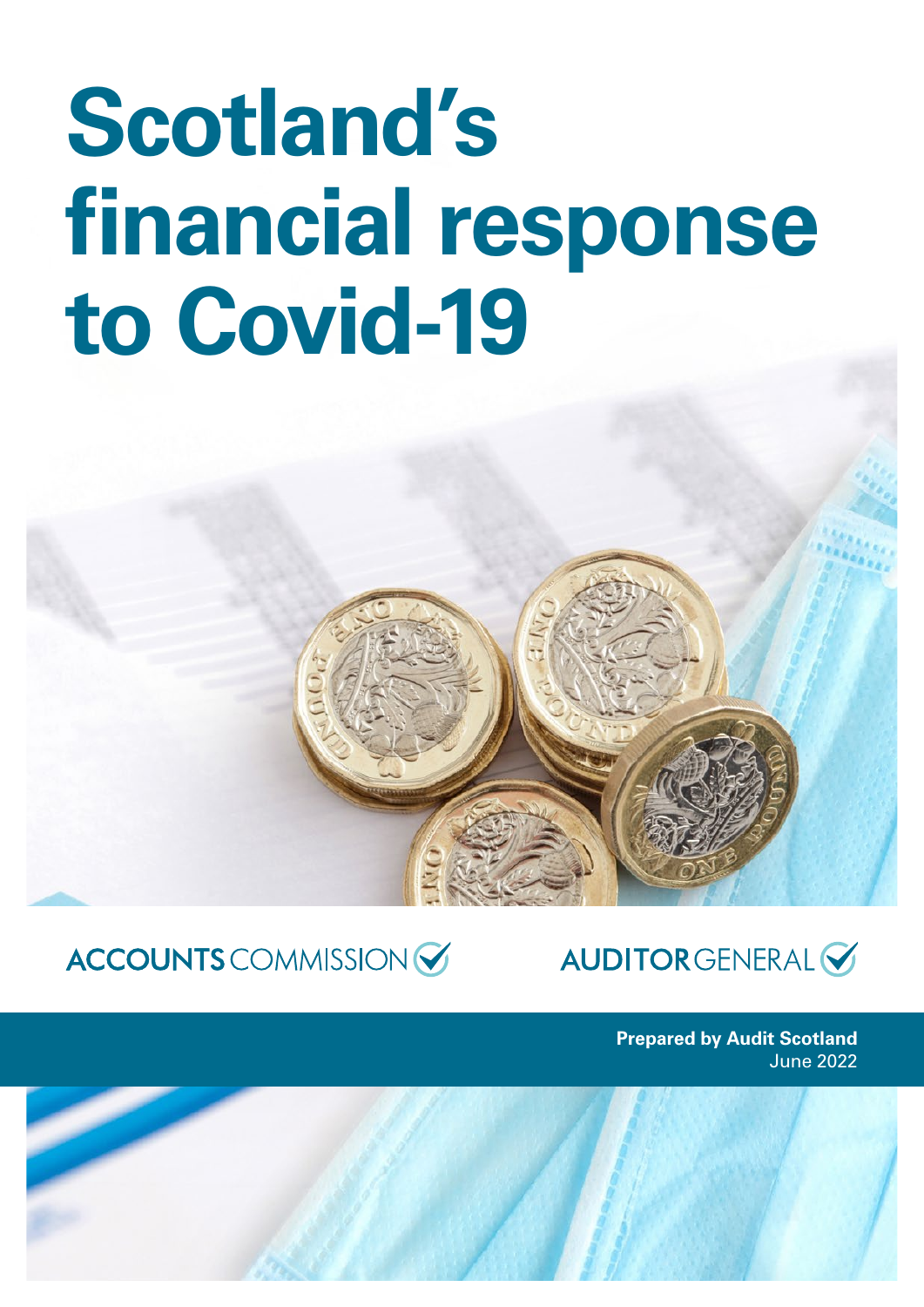## **Contents**

| Key facts                                          | 3  |
|----------------------------------------------------|----|
| Key messages                                       | 4  |
| Recommendations                                    | 6  |
| Introduction                                       | 8  |
| 1. Deciding the public financial response          | 10 |
| 2. Managing overall financial implications         | 21 |
| 3. Managing Covid-19 public spending<br>programmes | 26 |
| <b>Endnotes</b>                                    | 40 |
| Appendix                                           | 41 |

#### **Audit team**

The core audit team consisted of: Richard Robinson, Ashleigh Madjitey, Becki Lancaster, Garry Quigley and Thomas Charman under the direction of Mark Taylor.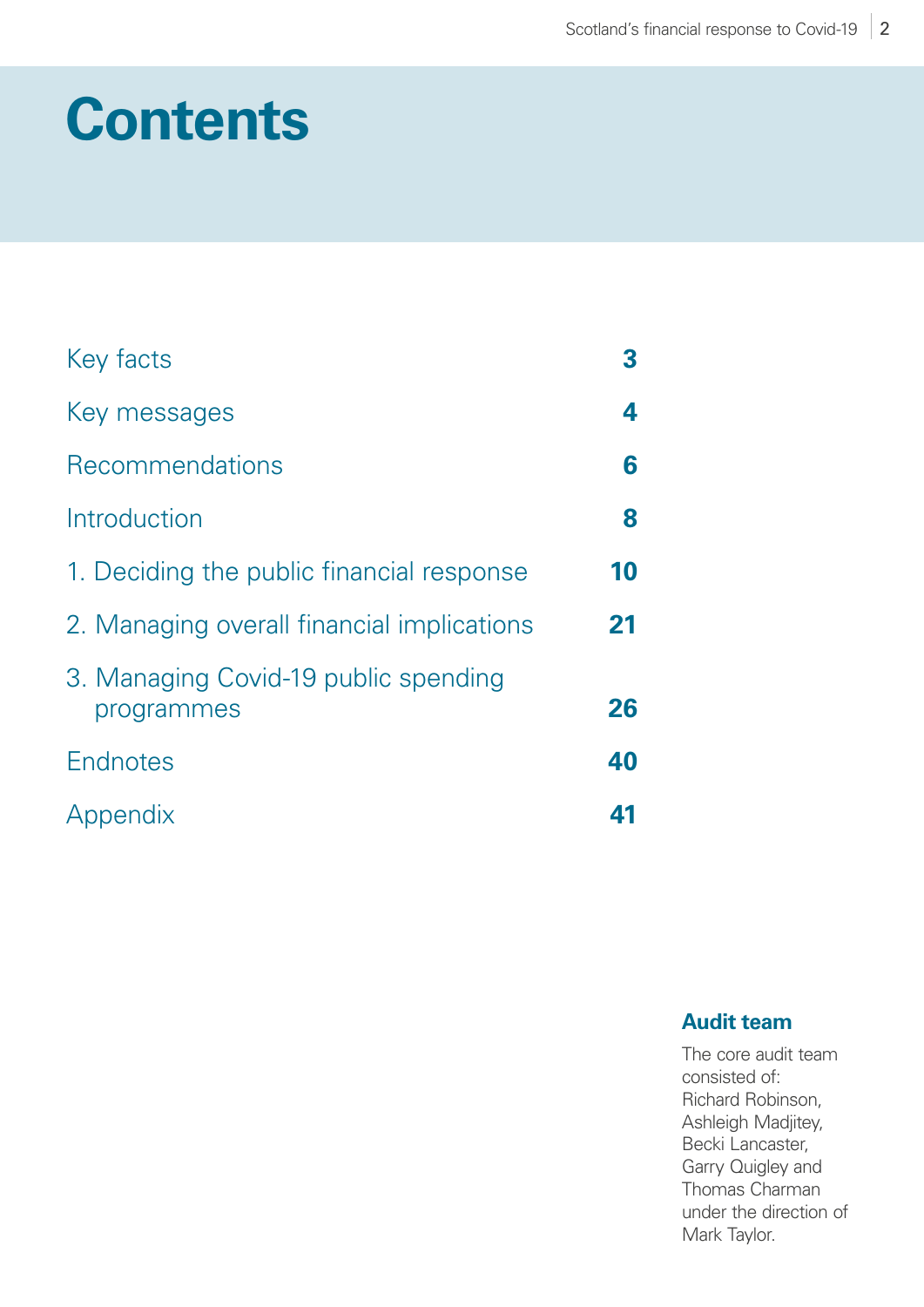## <span id="page-2-0"></span>**Key facts**

| The amount of Covid-19 Barnett consequentials<br>provided to the Scottish Government by the<br><b>UK Government since March 2020</b> | £14.4 billion                                   |
|--------------------------------------------------------------------------------------------------------------------------------------|-------------------------------------------------|
| The amount the Scottish Government has<br>allocated to its Covid-19 response in 2020/21<br>and 2021/22                               | £15.5 billion <sup>1</sup>                      |
| The estimated amount spent by the Scottish<br>March 2020 and December 2021                                                           | £11.8 billion                                   |
| The number of Covid-19 spending announcements<br>made by the Scottish Government, between<br>March 2020 and March 2022               | 300+                                            |
| Total Covid-19 funding allocated to health and<br>social care in 2020/21 and 2021/22                                                 | £5.7 billion                                    |
| <b>Total Covid-19 funding allocated to business</b><br>support in 2020/21 and 2021/22                                                | £5.2 billion                                    |
| Total Covid-19 funding allocated to councils by<br>the Scottish Government in 2020/21 and 2021/22                                    | £1.8 billion                                    |
| <b>PHE</b>                                                                                                                           | Government on its response to Covid-19, between |

#### **Covid‑19: Barnett formula and Barnett consequentials**

UK Government spending on Covid-19



Scotland's population as a proportion of England's population<sup>2</sup>



**Additional Covid-19** funding for the Scottish budget, known as, **Barnett consequentials**

Notes:

1. £1.1 billion funded through reprioritisations and the Scotland Reserve.

2. At UK Government spending reviews, the Barnett formula also takes into account the percentage of departmental budgets that relate to devolved spending.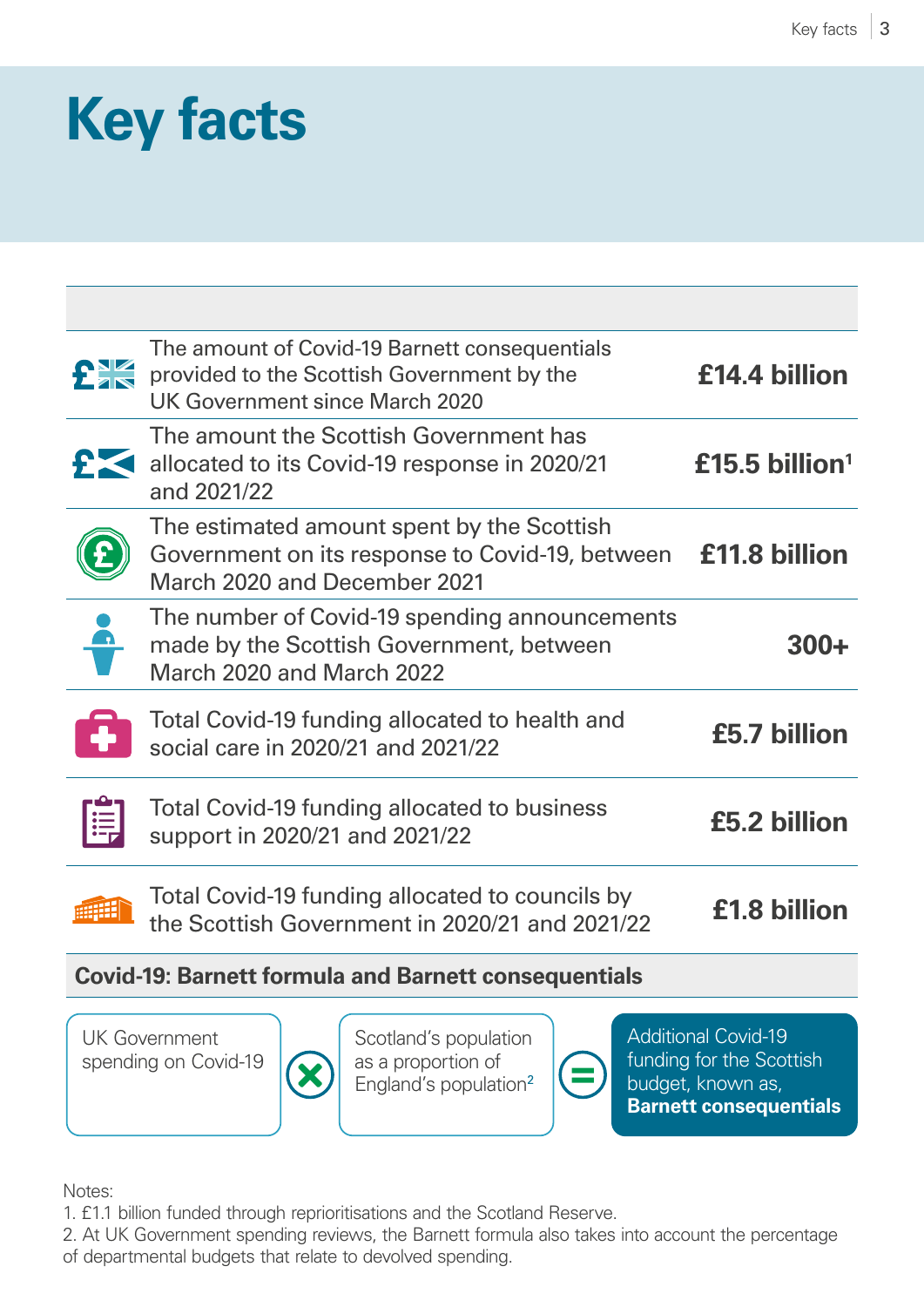## <span id="page-3-0"></span>**Key messages**

#### **1 The Scottish Government worked collaboratively and at pace with local and UK government to direct significant public spending in difficult circumstances. It is critical that lessons are learned about what worked well, and what did not to improve the public sector response to any future crises.**

The Scottish Government worked with councils, NHS boards and other public bodies to take financial decisions and distribute funding. They had not prepared for the unprecedented scale and speed of the financial response required. Existing financial processes were stretched, and some processes needed to be set aside or significantly modified so that money could quickly get to where the Scottish Government considered it was most needed.

#### **2 The Scottish Government streamlined governance arrangements to direct funds quickly, but it is hard to see how some financial decisions were reached.**

Records of decision-making are not collated centrally, and we could not always see how data and other intelligence was used to inform funding allocations. It is also unclear how spending announcements link to budgets and subsequent spending. Once announced, funds were designed using the available data but the extent and quality of data varied.

#### **3 The Scottish Government directed a large proportion of funding to councils and other public bodies who had existing systems and local knowledge to enable them to spend quickly.**

Although councils and other public bodies were involved in designing individual funds, the extent to which they shaped the overall financial response was limited. Delivering Covid‑19 funding placed a considerable resource burden on councils and public bodies.

#### **4 The Scottish Government has managed its overall budget effectively but some Covid‑19 funding remains unspent.**

The Scottish Government maintained a balanced budget and has, to date, broadly allocated additional UK funding to Covid‑19 measures in Scotland. Up to December 2021, the Scottish Government spent an estimated £11.8 billion on its Covid-19 response. At the end of 2020/21 over £2 billion was added to reserves by the Scottish Government, councils and health and social care integration authorities. Using reserves to manage spending between years is good financial management, but there is a risk it will not be clear how Covid-19 funding held in reserves is spent over time.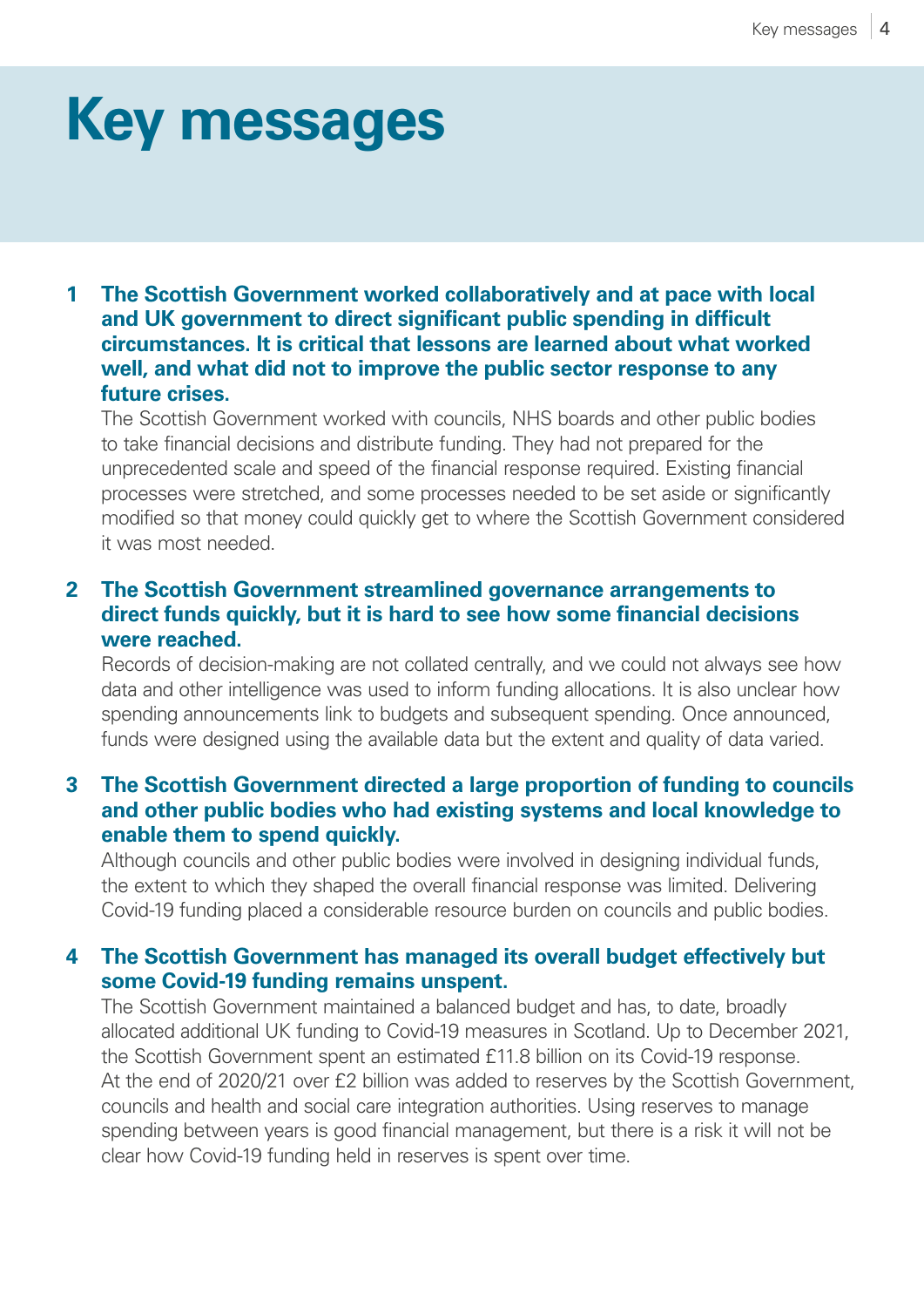#### **5 It is vital for transparency and financial planning that the Scottish Government and other public bodies are clear about how one-off Covid‑19 funding has been spent, including where spending commitments may last for several years.**

Public services faced financial pressures before the pandemic. Covid-19 funding was used to ensure the financial sustainability of councils and other public bodies. But now Covid-19 specific funding from the UK Government has ended, pre-existing pressures must be balanced alongside continuing spending demands related to the Covid-19 response and recovery.

#### **6 More work is needed by the Scottish Government to show how the wide range of Covid‑19 spending measures have worked together to address the harms caused by the pandemic.**

To date, there has been limited evaluation of the financial response. Such an evaluation will be challenging due to information not always being available or centrally collated. Information on how quickly money reached those it was intended to help and the difference it has made is limited. It is critical the Scottish Government collect relevant data to understand the difference its interventions have made, and to plan for a recovery that meets its wider national priorities.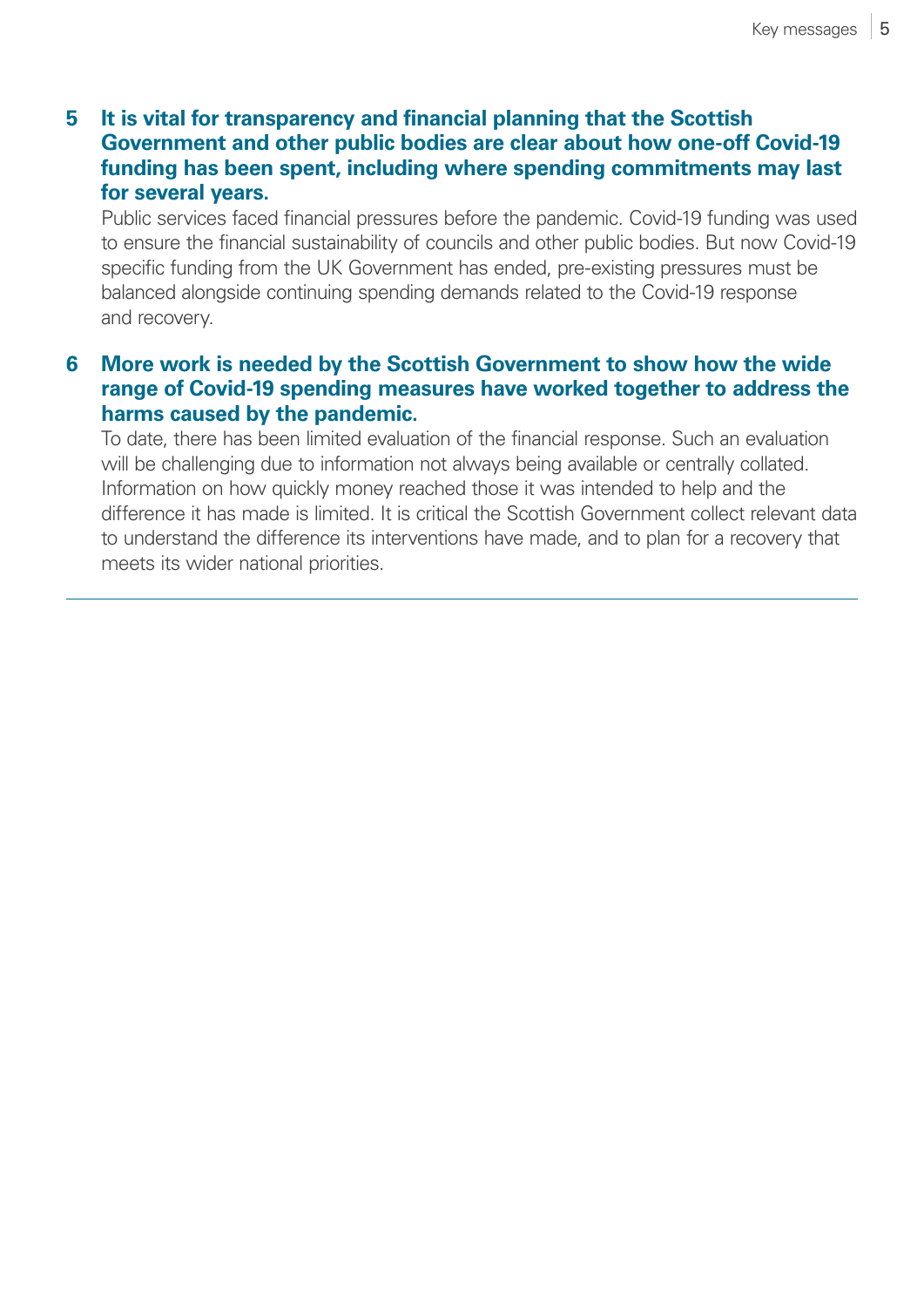## <span id="page-5-0"></span>**Recommendations**

### **The Scottish Government should:**

- Improve the transparency of public finances to support scrutiny of Covid-19 funding and spending measures by:
	- publishing comprehensive Covid‑19 financial reporting information which clearly links budgets, funding announcements and spending levels
	- continuing to identify and fill gaps in spending and performance data in areas such as business support.
- Review financial decision-making processes during the pandemic to:
	- identify elements of good practice from streamlined decision-making procedures to be maintained and integrated into existing processes
	- learn lessons and consider how financial management and budget processes can be reformed to improve in-year financial reporting
	- determine how it can better use data when making financial decisions quickly.
- Review and collate the completed finance accountability framework forms [\(paragraphs 38–](#page-18-0)[43\)](#page-19-0) to understand the extent to which they were completed, how spending decisions relate to each other and their collective impact alongside UK measures, and to inform any future assessment of the impact of the financial response.

#### **The Scottish Government, councils, NHS boards and integration authorities should:**

- Improve the transparency of public finances to support scrutiny of Covid-19 funding and spending measures by:
	- collecting, drawing together and analysing Covid‑19 funds data to establish how much money was spent, where, and how quickly it was issued and received
	- reporting through their accounts and management information how Covid‑19 funding held in reserves has been spent, and the extent to which Covid-19 funded spending commitments will exist in future years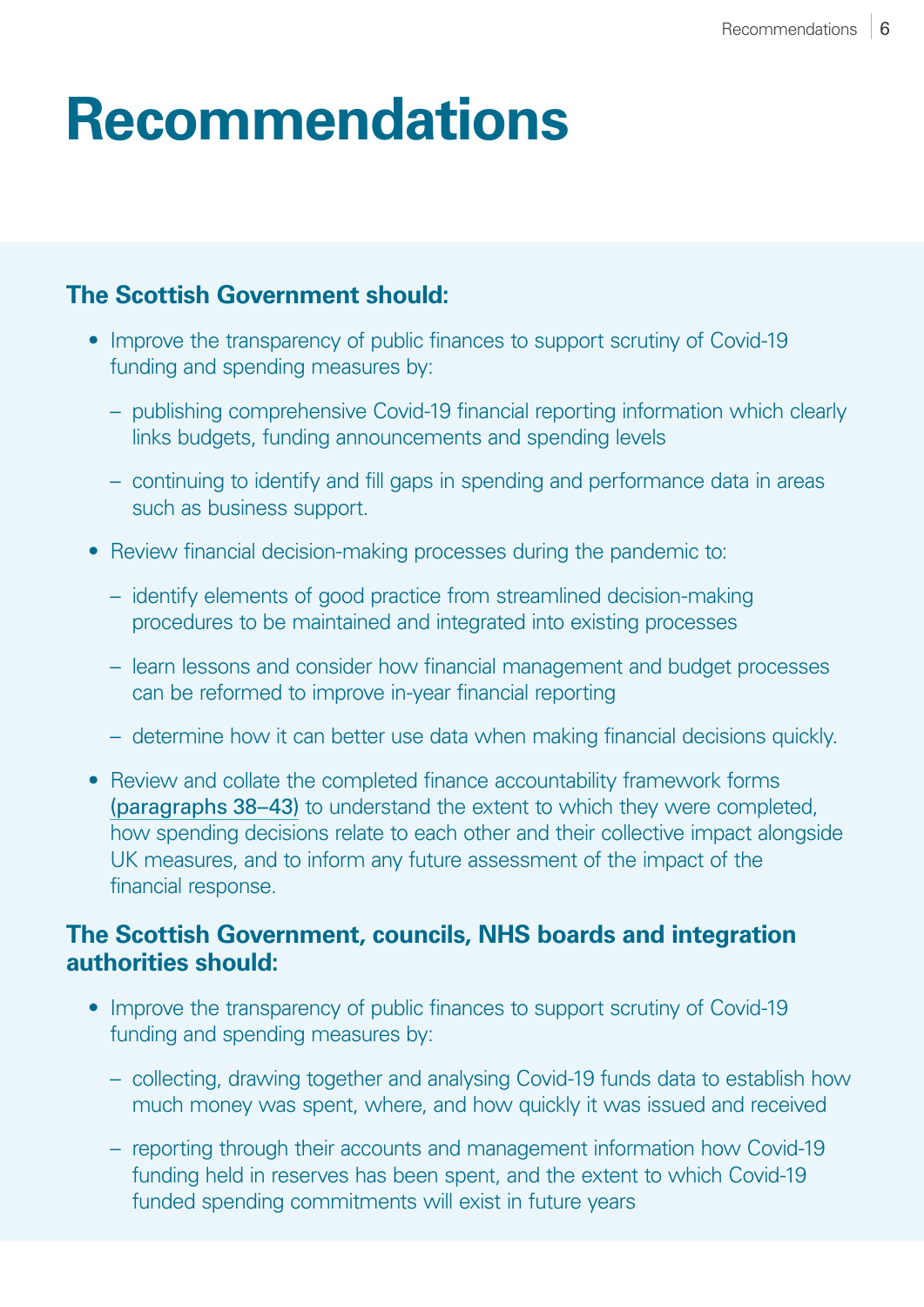- reviewing their medium-term and longer-term financial plans to reflect the ongoing impact and financial consequences of the pandemic. This should include the longer-term impact on resources and potential costs of continuing to support citizens and restore lost income.
- Continue to monitor and report on fraud and error arising from Covid-19 business support payments to ensure that processes are working in practice, funds are allocated correctly, and steps are taken to recover funds paid in error.
- Work together to learn lessons from the financial response to the pandemic by:
	- collecting and sharing findings from their response, including financial information to demonstrate the impact the spending has had and to allow others to benefit from good practice
	- considering what systems should be in place to enable consistent spending information to be collected while minimising the administrative burden
	- collectively understanding the ongoing challenges and longer-lasting impacts of the pandemic which will allow them to work together to recover
	- developing robust processes which will improve the public sector response to future crises or other cross-cutting issues, such as climate change and child poverty
	- evaluating whether Covid‑19 spending delivered the desired outcomes.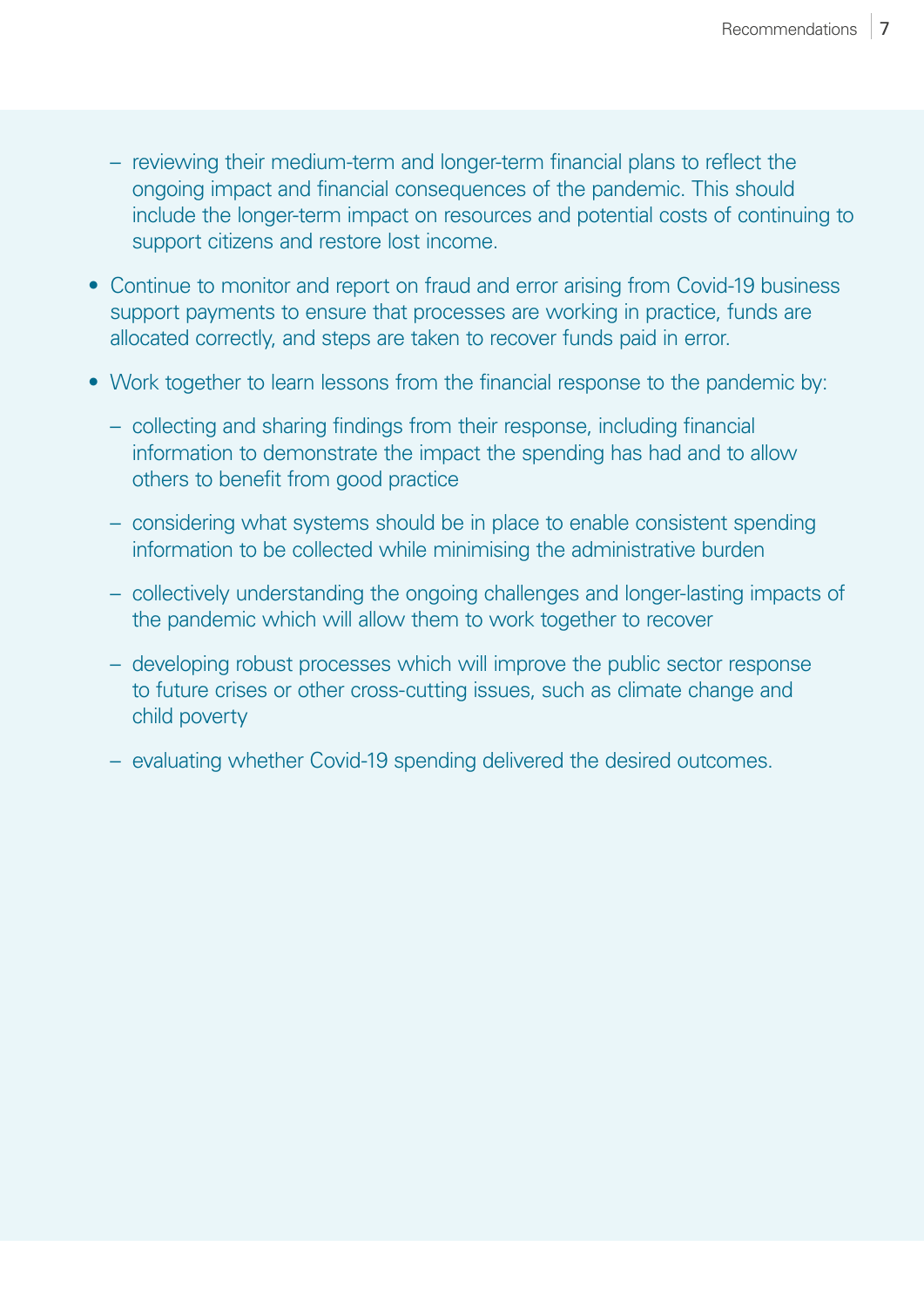## <span id="page-7-0"></span>**Introduction**

#### **Background**

**1.** Covid-19 is the biggest fiscal and policy challenge faced by the Scottish Government, councils, and other public bodies since devolution. The effect on Scottish society has been wide-reaching and unequal, and the impact on public finances unprecedented. Staff across the Scottish public sector have worked hard for over two years to respond to, and minimise the impact of, the pandemic. While the emergency phase has now passed, the Scottish Government, councils and other public bodies continue to direct public spending in response to the pandemic at the same time as developing and implementing plans for funding recovery. The impact on public finances will continue for many years.

**2.** All Auditor General and Accounts Commission work relating to Covid‑19 and public finances more generally can be found on our [Covid‑19 e-hub](https://www.audit-scotland.gov.uk/covid-19).

#### **About this report**

**3.** This report outlines the fiscal context in which the Scottish Government, councils and public bodies have been operating since March 2020 and provides a high-level analysis of their financial response to the Covid‑19 pandemic. It draws on evidence gathered from across the public sector as well as previous Accounts Commission and Auditor General reports to make judgements about the overall financial response. These reports were published at different points throughout the pandemic and we are aware that the response is continuing. This report considers:

- how decisions were made about where Covid-19 funding should be spent
- the challenges of fast-paced and high-volume decision-making about public spending, in a context of financial uncertainty and existing policy commitments
- the effectiveness of the governance and management of the financial response
- how money flowed through the system from the UK and Scottish governments to people, public services and organisations, and how the impact of spending has been evaluated.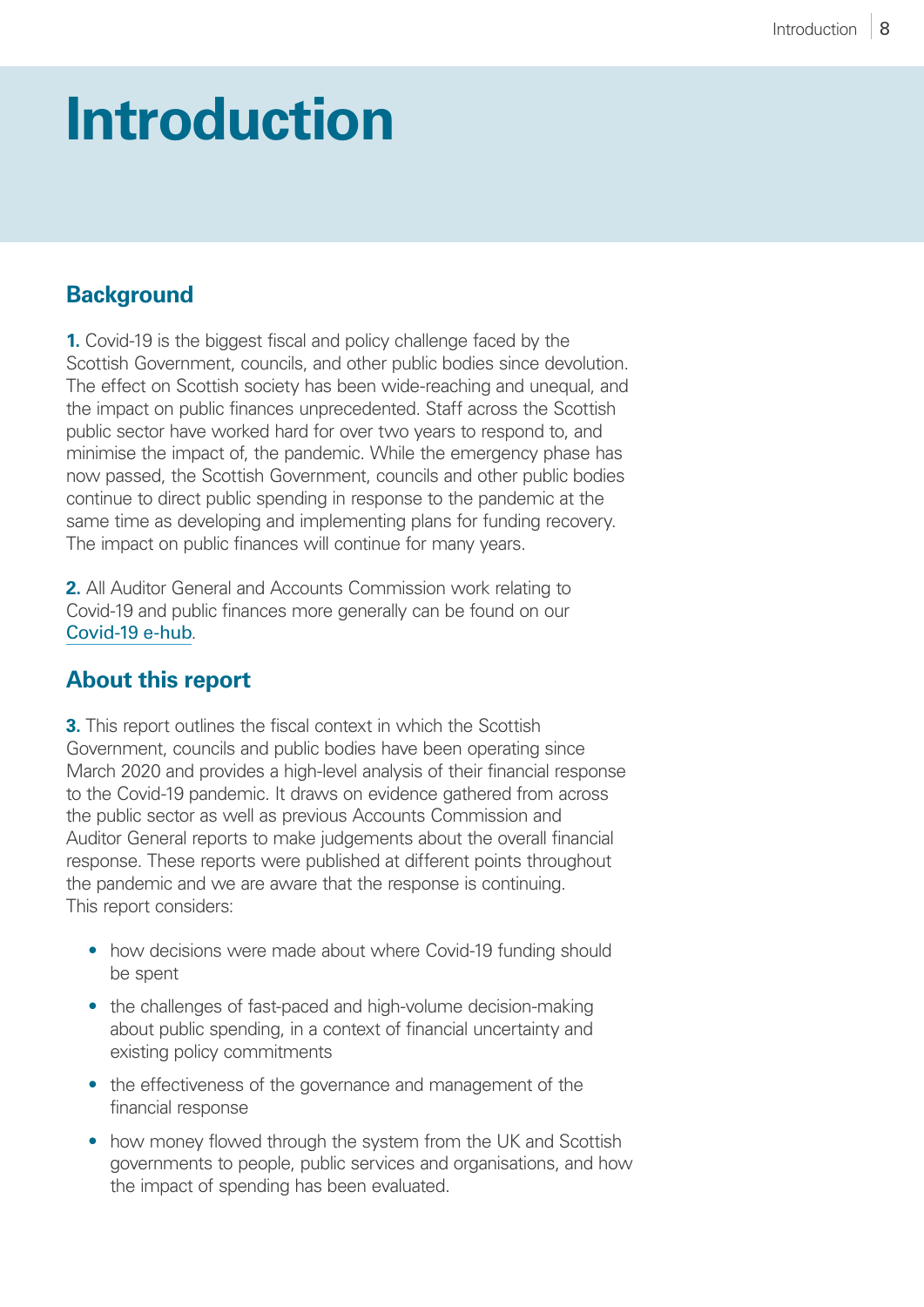<span id="page-8-0"></span>**4.** We gathered our evidence from across the Scottish public sector, including the Scottish Government, the Convention of Scottish Local Authorities (COSLA) and a sample of ten public bodies.<sup>[1](#page-39-0)</sup> Because of the large number of Covid‑19 spending programmes, we also selected a sample of ten Covid‑19 funds to allow a more in-depth look at some areas of Scottish Government spending and to track funding as it flowed through the system to recipients. Further details about the sampling methodology are given in the [Appendix](#page-40-1).

**5.** Throughout the report we talk about three aspects of public spending, namely:

- Announcements made by the Scottish Government about how it plans to spend public money in response to the pandemic.
- Allocated the amount set out by the Scottish Government in budget documents or revisions. These are formal authorisations of how the Scottish Government intends to spend its budget.
- Actual spending the money ultimately spent on Covid-19 programmes. The Scottish Government records payment to other public organisations as actual spending. These bodies then direct the funds towards Covid‑19 measures. This may mean that these funds have not yet necessarily been paid to the people or organisations they are intended to support. We have reported actual spending to December 2021. The actual spending data we use for 2021/22 is estimated spending for the first nine months of the year.<sup>[2](#page-39-0)</sup> The Scottish Government will publish provisional actual spending data for the full 2021/22 financial year in June 2022.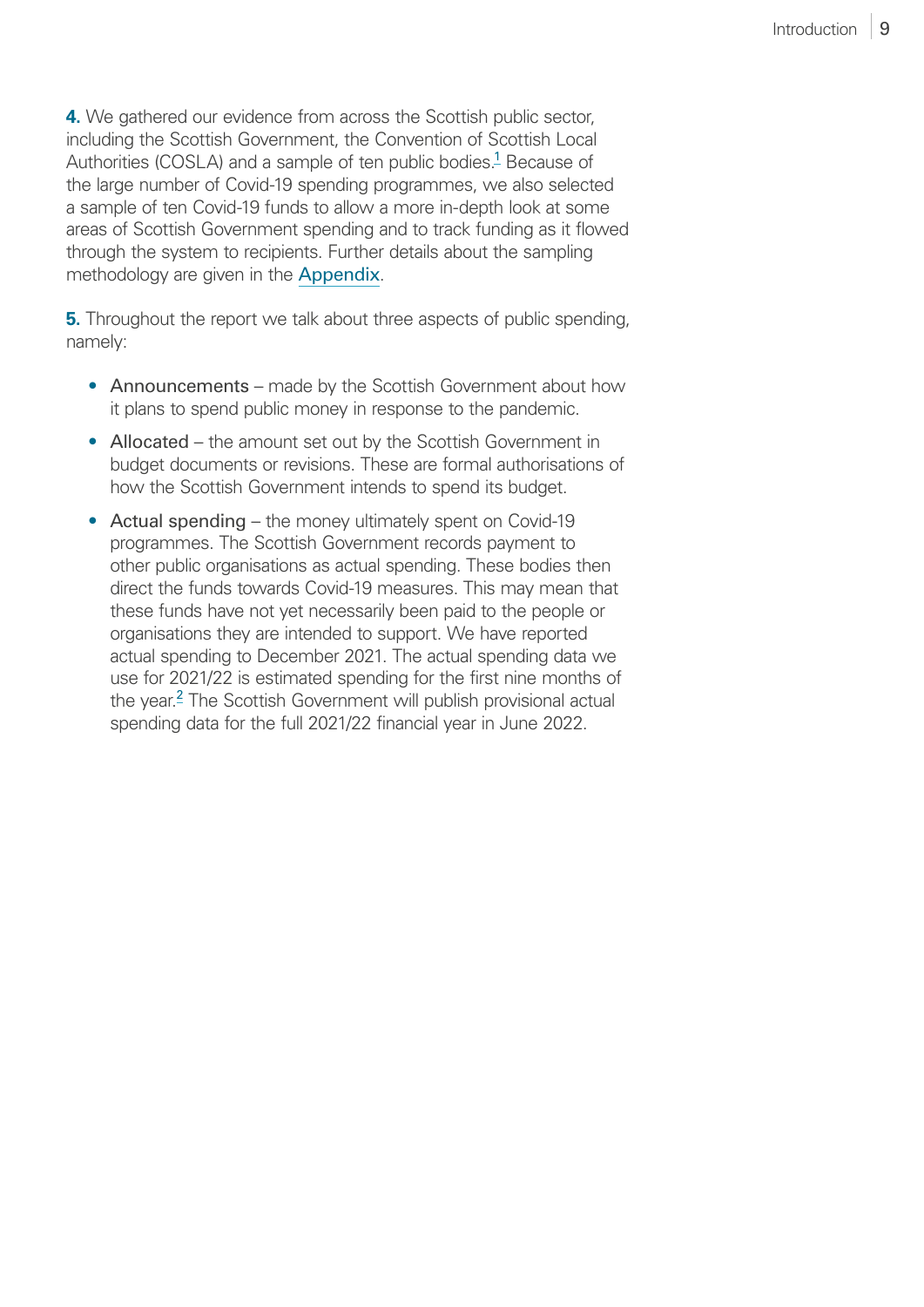## <span id="page-9-0"></span>**1. Deciding the public financial response**

#### **The Scottish Government responded quickly to a very difficult situation**

#### **The pandemic has required an unparalleled financial response from all levels of government**

**6.** The public health crisis caused by Covid-19 has had a profound effect on every aspect of Scottish society. Throughout the pandemic, the Scottish Government, councils and other public bodies have had to make decisions quickly and manage public finances in a fast-moving and unpredictable environment.

**7.** The Scottish Government has allocated £15.5 billion to its Covid-19 response in 2020/21 and 2021/22. So far, it has reported estimated actual spending of £11.8 billion up to December 2021 on measures related to the pandemic.<sup>[3](#page-39-0)</sup> This was funded mainly through additional **Barnett consequentials** arising from UK Government spending on Covid-19, alongside reallocations within its underlying budget. Total spending for all of 2021/22 will be reported by the Scottish Government later this year.

**8.** Since March 2020, the Scottish Government has announced over 300 separate spending measures relating to Covid‑19, many of which directly affected the finances of councils and other public bodies. [Exhibit 1 \(page 11\)](#page-10-0) shows that more funding was announced immediately ahead of the country entering periods of restriction.



#### **Barnett consequentials**

Additional funding comes to Scotland when the UK Government spends money in England in a devolved policy area. The Scottish Government receives this funding in the form of Barnett consequentials and has flexibility in deciding how to allocate this funding.

Our briefin[g on](https://www.audit-scotland.gov.uk/publications/scotlands-new-financial-powers-operation-of-the-fiscal-framework-201819)  [the operation](https://www.audit-scotland.gov.uk/publications/scotlands-new-financial-powers-operation-of-the-fiscal-framework-201819)  [of the fiscal](https://www.audit-scotland.gov.uk/publications/scotlands-new-financial-powers-operation-of-the-fiscal-framework-201819)  [framework](https://www.audit-scotland.gov.uk/publications/scotlands-new-financial-powers-operation-of-the-fiscal-framework-201819) gives more information on how the Scottish Government is funded.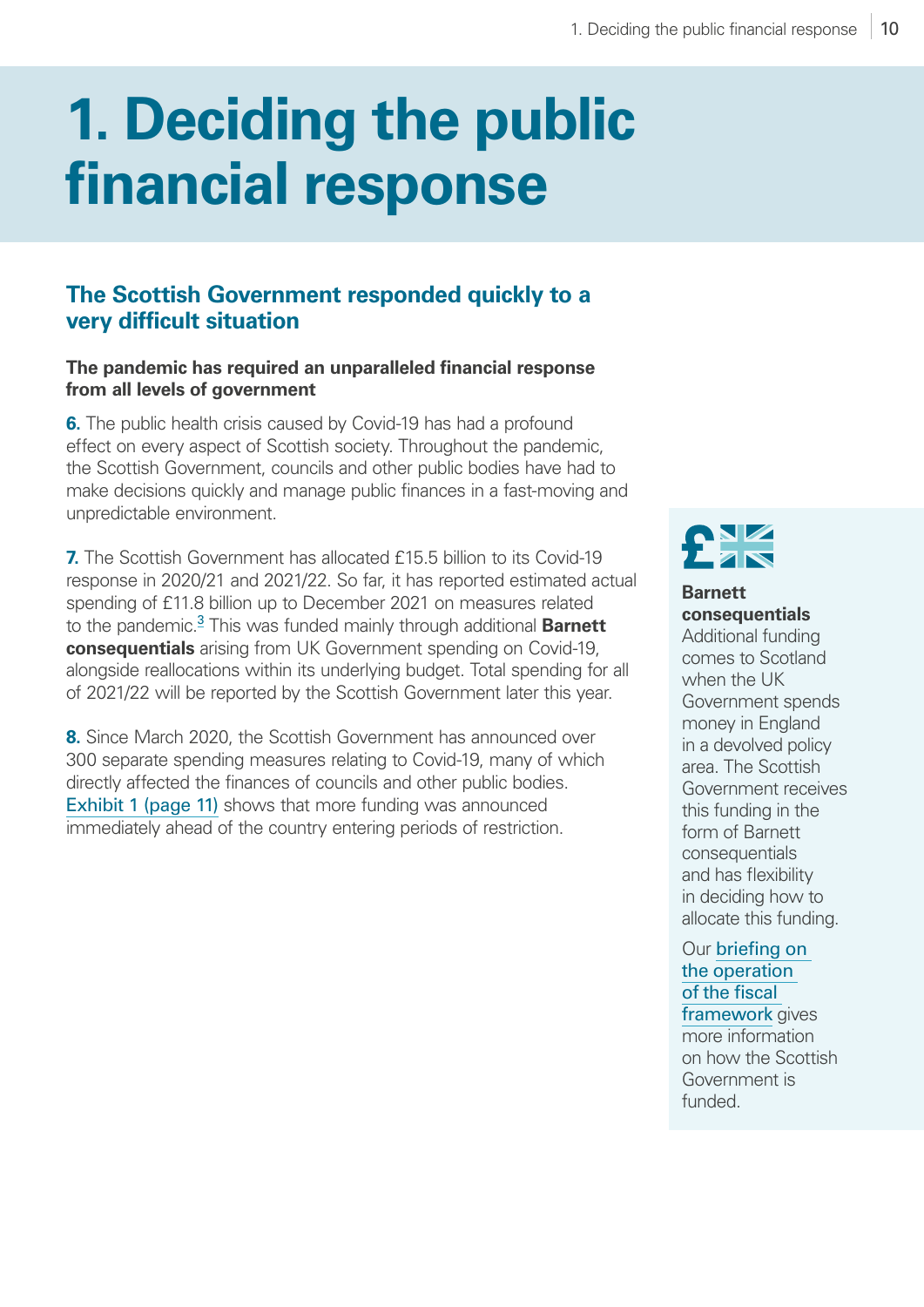### <span id="page-10-0"></span>**Exhibit 1.**

#### **Scottish Government spending announcements**

The Scottish Government announced increased levels of Covid-19 spending when the country was entering new restrictions.



Source: Scottish Government announcements, Audit Scotland analysis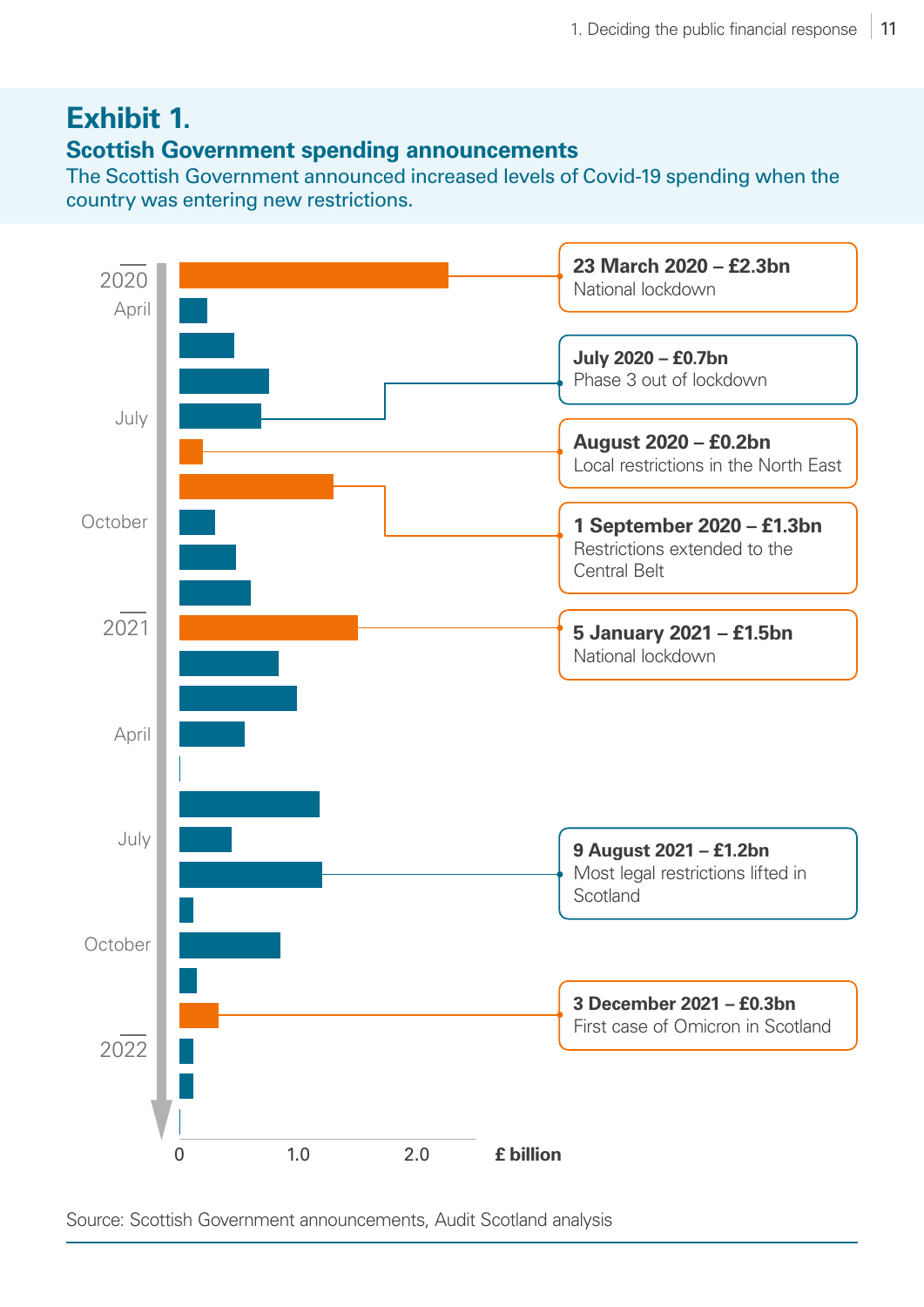#### **The Scottish Government's decision-making framework focused its pandemic response on four harms**

**9.** In April 2020, the Scottish Government published its Coronavirus [\(Covid‑19\): framework for decision-making](https://www.gov.scot/publications/coronavirus-covid-19-framework-decision-making/documents/) in which it defined four interrelated harms of the pandemic [\(Exhibit 2\)](#page-11-0). This four harms framework set the intention for the Scottish Government's decisions about how to respond to the pandemic, including those with financial implications.

### <span id="page-11-0"></span>**Exhibit 2.**

#### **The four harms of the pandemic**

The Scottish Government defined four harms of the pandemic which informed its decisions, including those with financial implications.

| <b>The Four Harms</b>                                                                                                                         | <b>Examples of</b><br>funding                                         | <b>Actual spending</b><br>2020/21, £m |
|-----------------------------------------------------------------------------------------------------------------------------------------------|-----------------------------------------------------------------------|---------------------------------------|
| <b>Direct health</b>                                                                                                                          |                                                                       |                                       |
| Covid-19 has caused direct and tragic harm<br>to people's health, reflected in hospital                                                       | <b>Personal Protective</b><br>Equipment                               | 448                                   |
| and intensive care admissions and the<br>number of deaths.                                                                                    | <b>Test and Protect</b>                                               | 130                                   |
|                                                                                                                                               | NHS Louisa Jordan                                                     | 57                                    |
| <b>Indirect health</b>                                                                                                                        |                                                                       |                                       |
| The virus has had a wider impact on health                                                                                                    | Social care                                                           | 196                                   |
| and social care services and how people are<br>using those services in both the short and                                                     | Primary care                                                          | 62                                    |
| longer term.                                                                                                                                  | Mental health services                                                | 7                                     |
| <b>Societal</b>                                                                                                                               |                                                                       |                                       |
| Restrictions introduced to reduce the direct                                                                                                  | Communities' hardship fund                                            | 50                                    |
| harms of the virus have caused broader<br>societal harms (eg, the disruption to education<br>and increased levels of mental ill-health).      | Free School Meals and<br><b>Community Food</b>                        | 56                                    |
|                                                                                                                                               | Digital inclusion for learning                                        | 24                                    |
| <b>Economic</b>                                                                                                                               |                                                                       |                                       |
| All aspects of the economy from the provision<br>of goods and services to taxes to fund public<br>services, employment and income levels have | Covid-19 business support<br>(including non-domestic<br>rates relief) | 3,418                                 |
| been affected.                                                                                                                                | Support for rail                                                      | 421                                   |

Source: Scottish Government, Audit Scotland analysis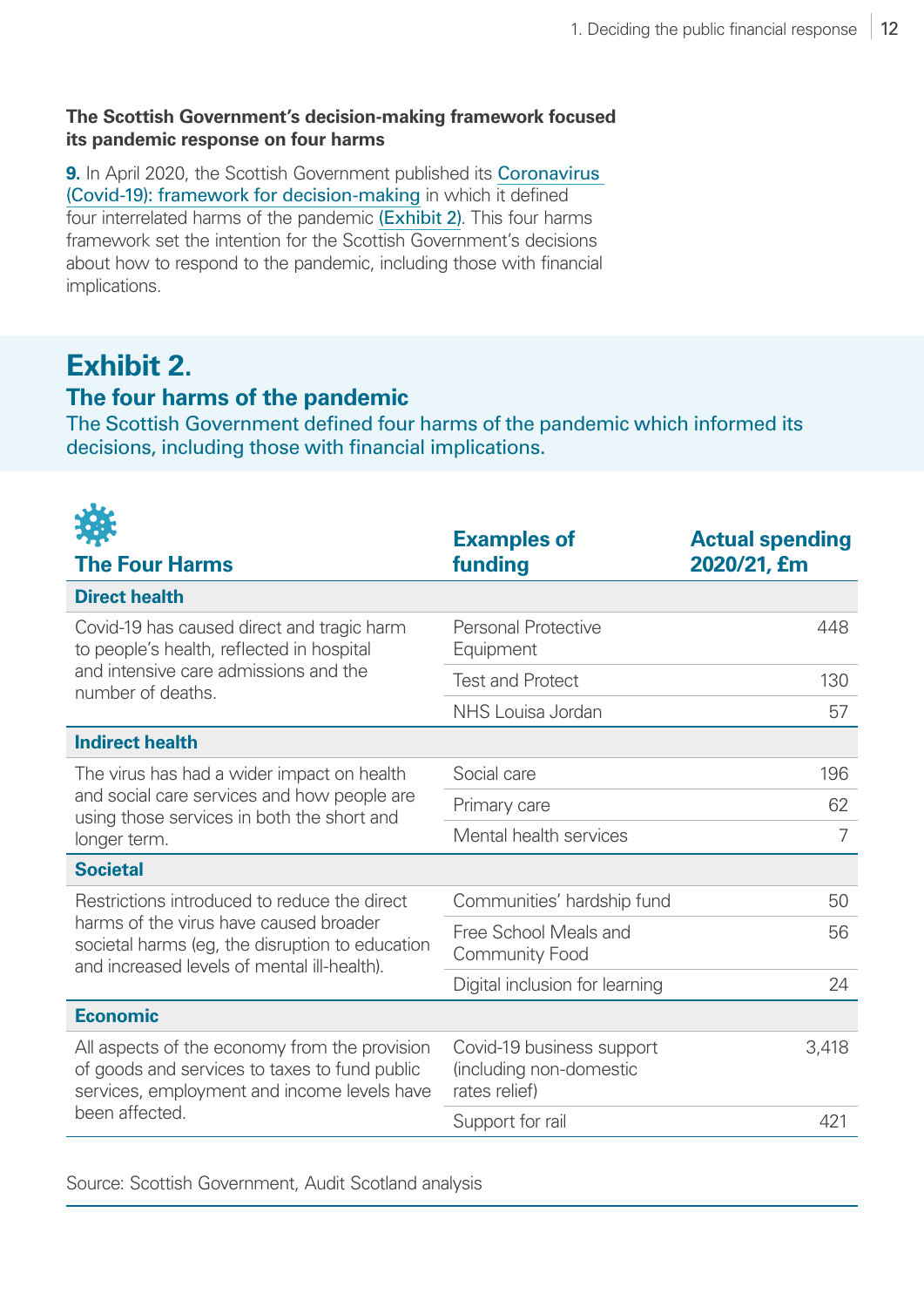**10.** The Scottish Government set out its intentions and priorities for Covid‑19 spending through regular briefings to the public and Parliament. These initially focused on health and business priorities. As the pandemic progressed, these briefings increasingly focused on the economy and wider societal harms.

#### **The UK Government's schemes influenced the Scottish Government's financial response to the pandemic**

#### **The Scottish Government worked closely with the other governments in the UK when developing their response**

**11.** When making decisions about the restrictions to impose on their populations, the countries of the UK worked closely together through a four-nations framework. This approach supported some consistency across the UK while allowing each government's response to reflect its judgement on the challenges faced at each point.

**12.** The Scottish Government worked closely with **HM Treasury** to understand the funding available. It sought more certainty on Barnett consequentials and discussed additional **fiscal flexibilities** that it considered necessary. At key stages of the pandemic the Scottish Government was having daily calls with HM Treasury.

#### **UK Government spending programmes were a key component of the pandemic response**

**13.** The UK Government has supported Scottish citizens and businesses through UK-wide spending programmes. These have been an important element of the pandemic response and include:

- the Coronavirus Job Retention Scheme (furlough) which ran between March 2020 and September 2021 and supported 911,900 Scottish jobs, affecting 26 in 100 working age people in Scotland
- the Self-Employment Income Support Scheme which provided 175,000 self-employed people in Scotland with grants totalling £1.7 billion
- the Coronavirus Business Interruption Loan Scheme and the Bounce Back Loan Scheme which provided £4.1 billion of loans to 99,792 businesses in Scotland. The Future Fund also provided 23 loans valued at £8.3 million to businesses in Scotland
- the Eat Out to Help Out scheme which helped support 4,775 hospitality businesses in Scotland throughout August 2020, with the value of discount claimed totalling £42.9 million.

#### **HM Treasury**

UK Government department responsible for delivering public finance policy, including distributing funding to the Scottish Government.

#### **Fiscal flexibilities**

Financial powers that the Scottish Government and councils have to help them address specific local circumstances.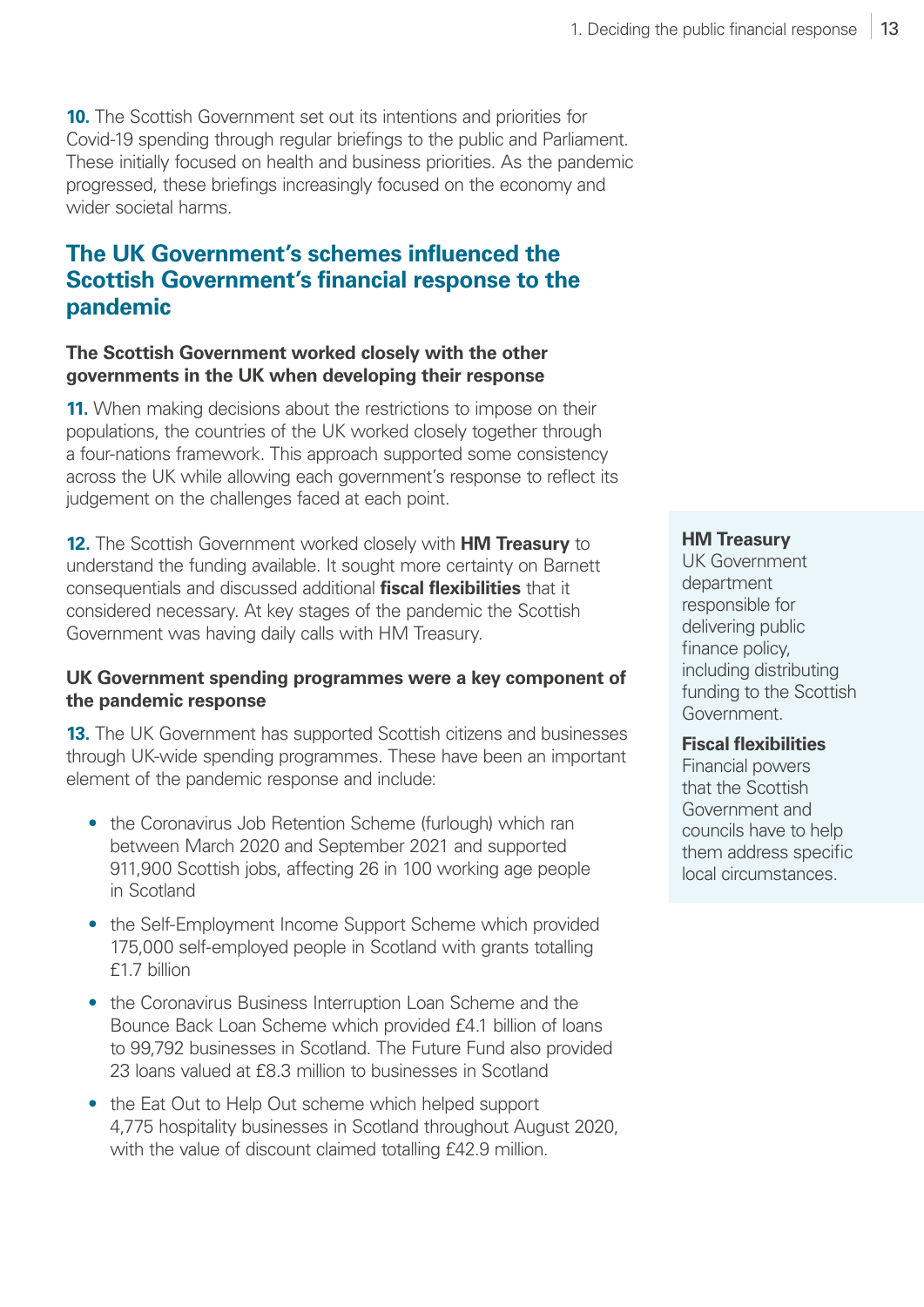#### **The Scottish Government had to consider UK Government support as it decided how to respond financially to the pandemic**

**14.** We found that consideration of the schemes operating elsewhere in the UK was an important component of the Scottish Government's decision-making. The Scottish Government clearly understood that some restrictions (for example a full lockdown) would be very difficult to implement without related UK Government financial support being in place.

**15.** The needs of the pandemic were similar across the UK and so a similar response was often required. In our Tracking the impact of [Covid-19 on Scotland's public finances](https://www.audit-scotland.gov.uk/publications/covid-19-tracking-the-impact-of-covid-19-on-scotland%e2%80%99s-public-finances) report, we describe how the Scottish Government allocated the 2020/21 Covid-19 Barnett consequentials broadly in line with the UK spending from which they arose.

**16.** The Scottish Government amended some schemes in ways it considered best suited Scotland's needs. For example:

- The £50 million hardship fund was for councils to use flexibly to support their resilience and hardship funds, whereas in England the funding was intended to support council tax relief.
- The UK Government launched a scheme to compensate councils for the loss of income experienced due to Covid-19. This scheme was delivered slightly differently in Scotland, and COSLA helped to determine how the £200 million fund operated, including how funding was distributed among councils.

**17.** The Scottish Government also developed specific schemes for Scotland to help fill gaps it saw in how existing Covid-19 financial support met local needs. For example:

- Pivotal Enterprise Resilience Fund enterprise agencies delivered this fund to businesses vital to local economies. The enterprise agencies developed the fund to fill gaps in pre-existing UK Government business support funds.
- Moray and Glasgow Localised Restrictions Funds the Scottish Government provided additional support to businesses in Moray and Glasgow while they remained under restrictions for longer than other parts of Scotland.

#### **Scottish ministers' overarching commitments to spending Covid‑19 funding made budget management more complex**

<span id="page-13-0"></span>**18.** The Scottish Government committed to spending all Covid-19 Barnett consequentials on its pandemic response and announced:

• in March 2020, that all business support Covid-19 Barnett consequentials would be applied to Scottish business support measures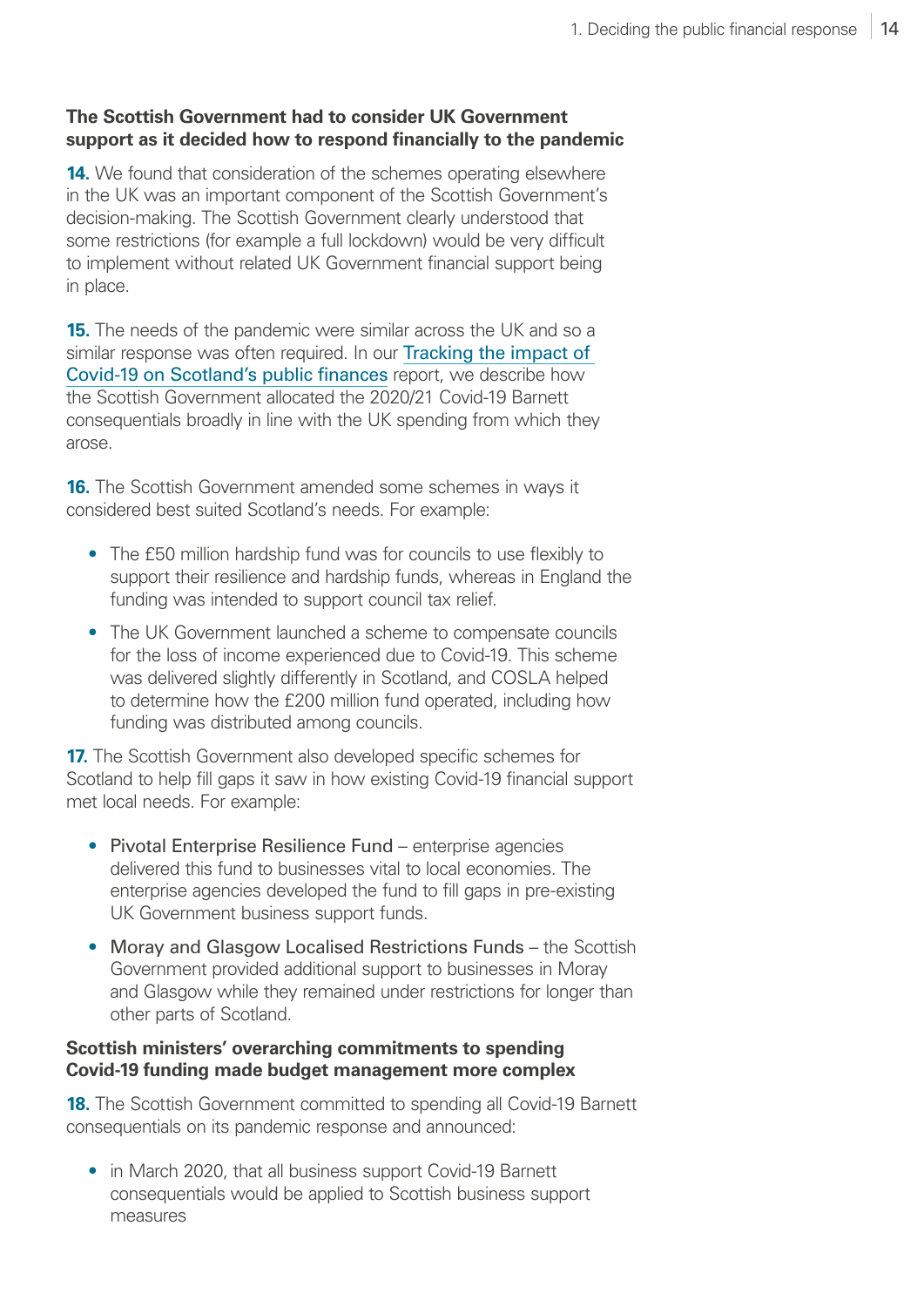- in March 2020, that all health and social care Covid-19 Barnett consequentials would be applied to health and social care in **Scotland**
- in November 2020, that all funding derived from Covid-19 Barnett consequentials would be applied to Covid-19 spending.

**19.** Implementing these commitments meant that the Scottish Government needed to understand the details of the Barnett consequential allocations. The speed of change of the pandemic and the timing of announcements meant that the Scottish Government had to make some decisions based on figures that were provisional or lacked the full details. This made managing budgets and commitments more difficult.

#### **The Scottish Government and councils streamlined their governance arrangements to help them respond more quickly to the crisis**

**20.** In the [Auditor General's report on the audit of the 2020/21](https://www.audit-scotland.gov.uk/publications/the-202021-audit-of-the-scottish-government-consolidated-accounts)  [Scottish Government Consolidated Accounts](https://www.audit-scotland.gov.uk/publications/the-202021-audit-of-the-scottish-government-consolidated-accounts), he concluded that the Scottish Government had strengthened aspects of its governance arrangements to allow faster decision-making in response to the Covid‑19 crisis.

**21. Internal audit** activity within the Scottish Government was redirected towards the Covid-19 response and some audit and assurance staff were redeployed into key areas (such as health finance and Covid-19 business support). This was to enable internal auditors to advise on new practices and frameworks, support assurance activity and help maintain a clear audit trail of decisions. This redeployment of internal auditors limited the level of internal audit scrutiny of how key spending decisions were made within the Scottish Government, as it prioritised other activities during the emergency phase of the pandemic. Although this is reasonable, given the need to redeploy staff in a pandemic, internal audit should consider how it will retrospectively consider Covid-19 spending in its future plans. Internal auditors in Scottish Enterprise and South of Scotland Enterprise carried out reviews as grants were developed as part of their control arrangements.

#### **22.** The [Accounts Commission's Local Government in Scotland](https://www.audit-scotland.gov.uk/publications/local-government-in-scotland-overview-2021)

[Overview 2021](https://www.audit-scotland.gov.uk/publications/local-government-in-scotland-overview-2021) found that councils made swift changes to governance arrangements at the start of the pandemic. This involved some councils suspending meetings and others creating specific Covid-19 committees. Since then, councils have continued to adapt and now offer online and hybrid meetings.

#### **Internal audit**

carry out a range of tasks in order to provide an independent and objective evaluation of an organisation's financial and business activities.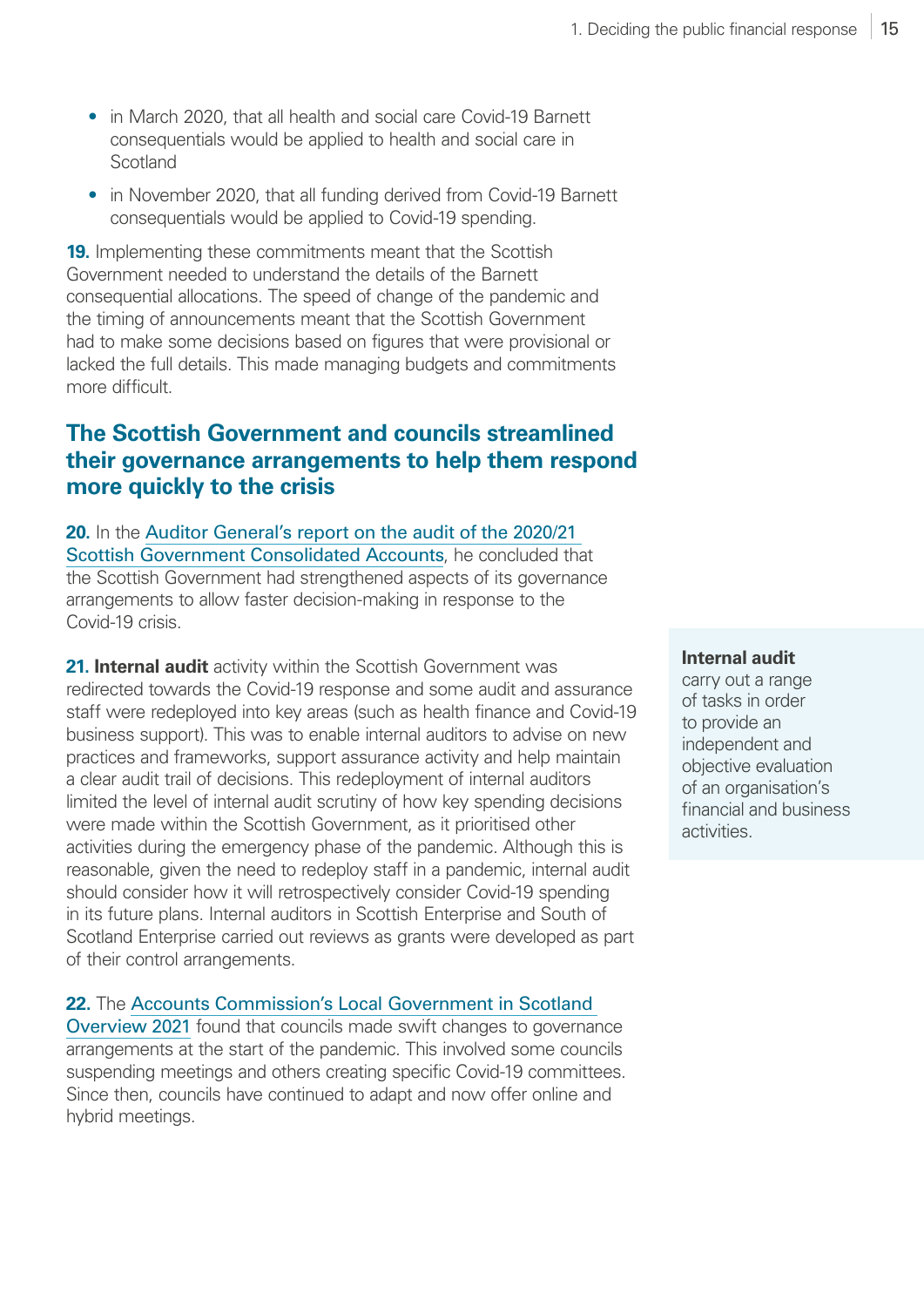#### **The urgency of the pandemic required changes to normal financial decision-making processes**

**23.** The necessary speed of the response to the pandemic meant that some standard decision-making processes were not possible, such as the use of governance boards and options appraisals. These processes enable more considered and robust decision-making but take longer. In some cases, the Scottish Government would announce a response to a problem within hours or days of it arising.

**24.** Often **Cabinet** made the high-level decisions about where funding should be directed, drawing on advice from the Scottish Government **executive team**. Government officials then developed the spending proposals in consultation with the relevant Cabinet Secretary. The relevant **accountable officers** (the permanent secretary, directorsgeneral and public body chief executives) were then responsible for delivering the proposal.

#### **It took too long for the Scottish Government to establish some governance arrangements**

**25.** There was no overall Covid-19 expenditure governance board to collate and review the collective impact of financial decisions. Financial decisions were considered through existing governance structures such as management teams, assurance committees and the Scottish Government audit and assurance committee. But it is not always possible to follow how decisions were monitored and scrutinised.

**26.** Some **directorates**, such as health finance, quickly altered existing structures to manage the financial response, while others, such as business support, developed new structures. New structures evolved throughout the pandemic, although some key structures were only formalised almost a year after the pandemic started, including:

- a Covid-19 Business Resilience and Support Directorate in March 2021, to oversee a collective response to Covid‑19 and the resulting economic shock
- a Business Support Governance Group and a steering group in early 2021, to assess levels of assurance and improve delivery of business support grants respectively
- an Information Governance Board in summer 2021, to oversee the collection and retention of information on the Covid-19 response.

#### **The way that public bodies engaged with their stakeholders had to change**

**27.** The situation meant that the Scottish Government and public bodies had to change how they engaged with their stakeholders. They needed to build on existing relationships and develop new ones, and the success of this engagement varied. Some bodies and groups felt that their needs

#### **Cabinet**

The Cabinet is the main ministerial decision-making body of the Scottish Government. Cabinet Secretaries are responsible for different areas of government business.

#### **Executive team**

The executive team is the senior civil servant group within the Scottish Government. It is responsible for implementing the policies of the Scottish Cabinet.

#### **Accountable officers**

Officials within the Scottish Government and public bodies who are responsible for the finances and performance of their portfolio.

#### **Directorates**

The Scottish Government is organised into a number of directorates, each of which has responsibility for a different policy area.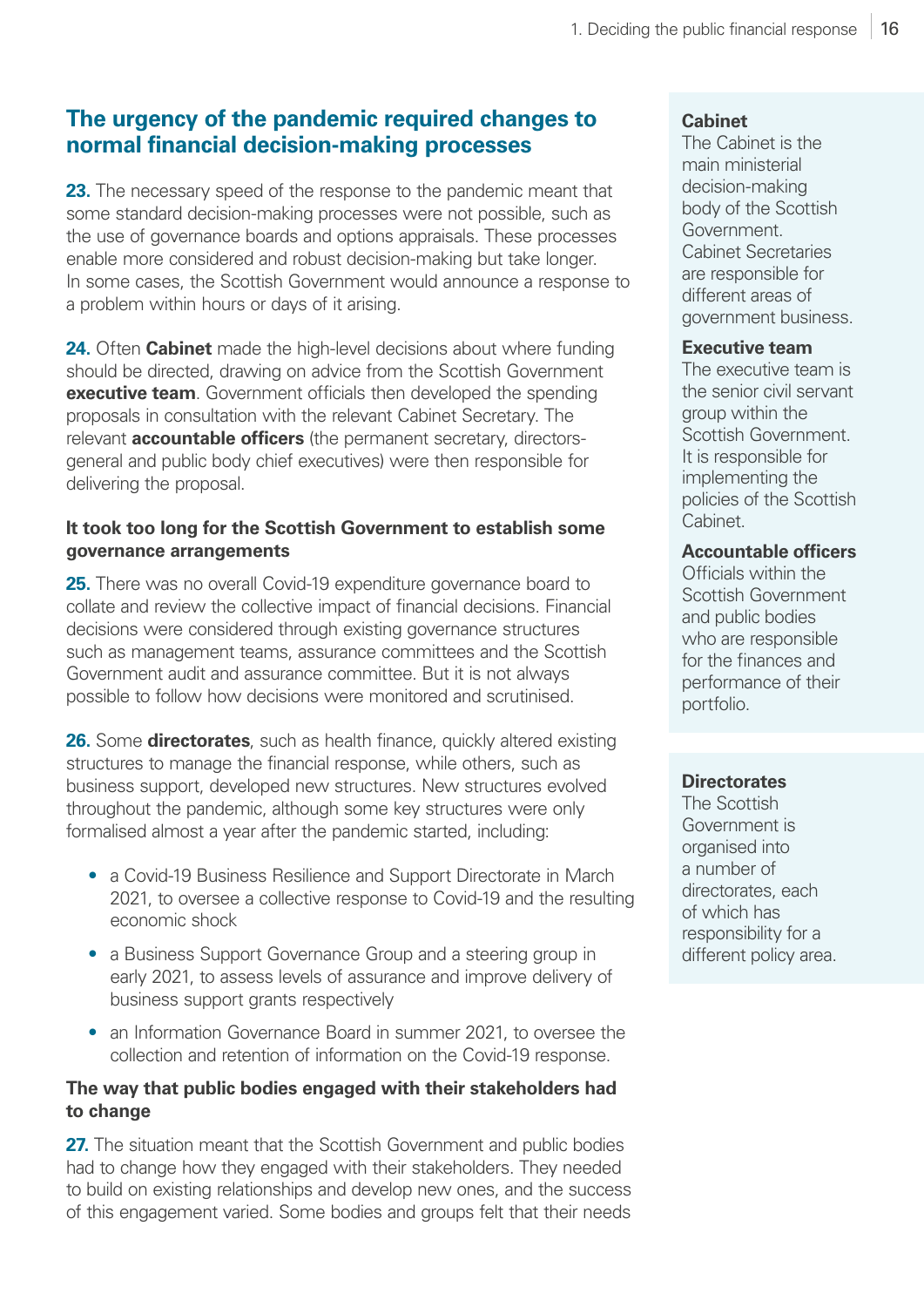were not addressed and highlighted a need for better engagement with stakeholders when designing future support. The Scottish Government and public bodies should capture what worked well and what didn't to inform future engagement.

- For business support funds the Scottish Government established two groups in March and April 2020. Membership included COSLA, the Improvement Service, SOLACE (Society of Local Authority Chief Executives) and local authority directors of finance. These groups helped shape the guidance and eligibility criteria of early business support. They were formalised from March 2021 through the Business Support Steering Group, which was established to manage and review existing funds and help develop new funds. This group included representatives from COSLA, chief executives of the public bodies delivering the grants, council economic development officers and Scottish Government economists. The Scottish Government told us it also had regular engagement with the business sector.
- The Scottish Council for Voluntary Organisations (SCVO) worked closely with officers and ministers to deliver the Wellbeing Fund. This was developed in partnership with Scotland's 32 **third sector interfaces.**
- In November 2020, the Scottish Parliament's Economy, Energy and Fair Work Committee published a report [Covid-19: Impact](https://digitalpublications.parliament.scot/Committees/Report/EEFW/2020/11/13/COVID-19--impact-on-businesses--workers-and-the-economy-and-pre-budget-scrutiny)  [on businesses, workers and the economy and pre-budget](https://digitalpublications.parliament.scot/Committees/Report/EEFW/2020/11/13/COVID-19--impact-on-businesses--workers-and-the-economy-and-pre-budget-scrutiny)  [scrutiny.](https://digitalpublications.parliament.scot/Committees/Report/EEFW/2020/11/13/COVID-19--impact-on-businesses--workers-and-the-economy-and-pre-budget-scrutiny) It included feedback from some bodies who felt consultation with businesses by enterprise agencies could have been better. This included Women's Enterprise Scotland, who said they were not asked to contribute to the development of support or the appropriateness of mechanisms in place, and the Highland Food and Drink Club, who felt the consultation process had been poor in comparison to the tourism sector.
- The Scottish Government did not involve relevant stakeholders before allocating funding for parts of the £350 million Supporting Communities Fund.

**28.** The Auditor General and Accounts Commission's **Community** empowerment: Covid-19 update reported that community planning partnerships and the voluntary sector were vital in supporting and empowering people and communities to support the most vulnerable in society during the pandemic. In areas where existing relationships were stronger, some communities were able to provide a faster and more targeted response. This enabled rapid allocation of funding to wellestablished organisations supporting those most affected by Covid-19.

#### **Third sector interfaces**

provide a single point of access for support and advice for voluntary organisations in each local authority area.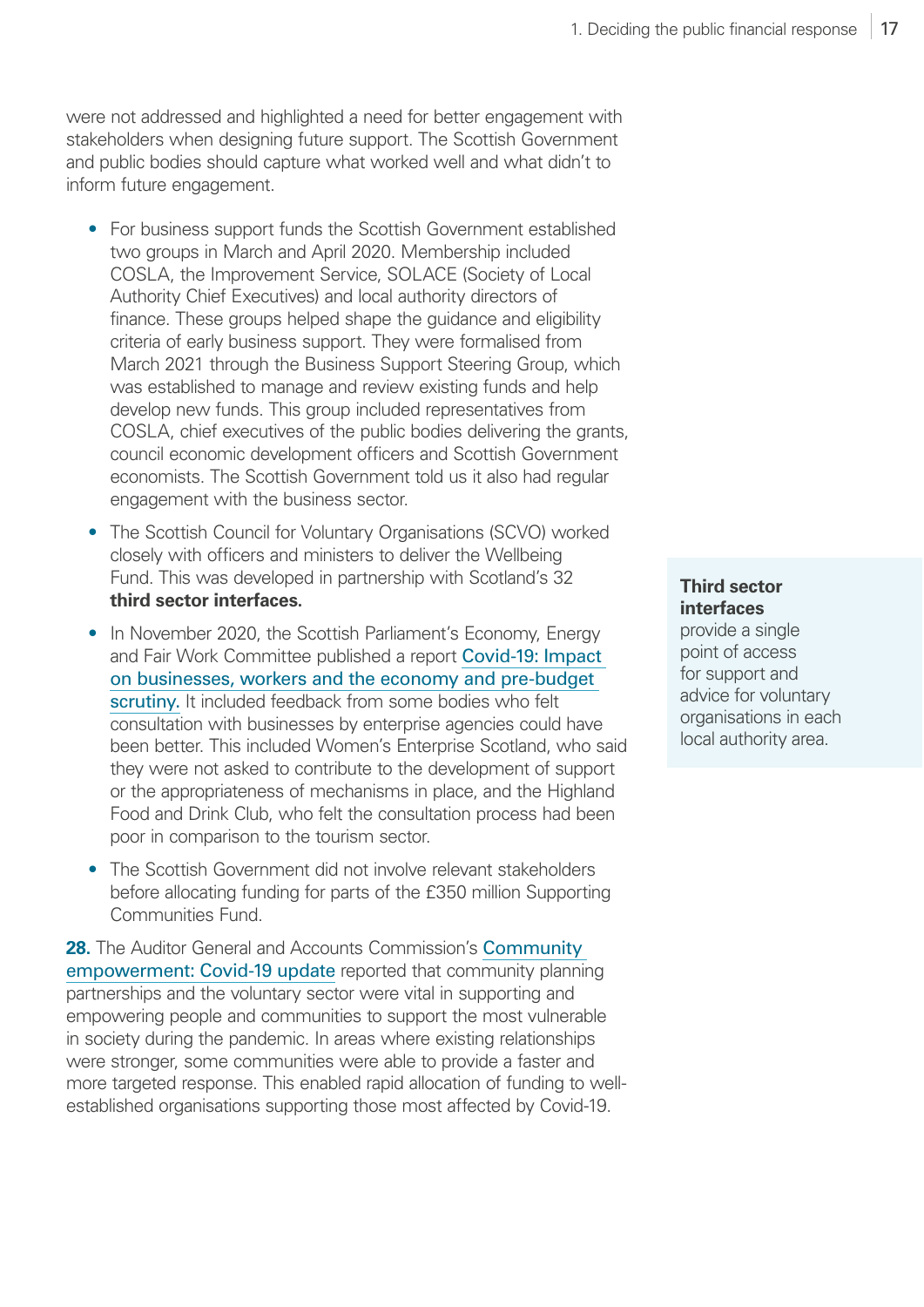#### **It is difficult to establish a clear and transparent decision-making trail for some funds**

**29.** The scale, breadth and pace of funding announcements created challenges for the Scottish Government in maintaining a clear audit trail of decisions. From the start of the pandemic, it told staff that they were bound by existing financial guidance and that all decisions had to be evidence-based, transparent, accountable and legal.

**30.** Despite this, for many of our sample funds we found it difficult to see how some financial decisions were reached because information is held across different parts of the organisation and was not always recorded consistently. The extensive temporary redeployment of staff during the pandemic has also made it difficult to follow past decisions.

#### **The data available to support quick financial decisions varied**

**31.** Some Scottish Government directorates and partners have wellestablished processes for understanding the costs they will face, and they used data well to help assess the funding needed through the pandemic. For example, health finance drew on its financial monitoring of NHS boards. However, for some of our sample funds it was difficult to see how data was used to determine the overall amount of funding initially directed towards an issue. For example, it is not clear how or if the Scottish Government used data to determine the overall funding allocation for the £350 million Supporting Communities funding package.

**32.** Once the Scottish Government allocated funding to a specific area of support, it then used available data to inform and design funds. At times it was limited by the information available. Looking at a sample of Covid‑19 funds we found that:

- the **Settlement Distribution Group** met frequently and used available data to determine individual council funding allocations, for example Department for Work and Pensions (DWP) data to determine individual council funding allocations for managing the Food Fund
- Skills Development Scotland used actual and forecast data on modern apprenticeships, showing a 73 per cent reduction in placements by September 2020, to inform the creation of the Apprenticeship Employment Grant
- the Scottish Government and councils used non-domestic rates (NDR) data to identify over 27,000 businesses that operate in high-risk settings and would be eligible for capital support for ventilation improvements. This helped manage potential over-spending and informed analysis when considering an expansion of the fund
- an evaluation by the Scottish Government of early business support found that a lack of data on smaller businesses fuelled gaps in support and a reliance on the rates system.

#### **The Settlement Distribution Group**

is an existing joint group attended by Scottish Government, COSLA and local authority officials. The SDG considers any new local government funding and distribution, while providing a forum for officials to discuss future issues. Decisions taken at the SDG are then passed to COSLA leaders and Scottish Ministers for approval.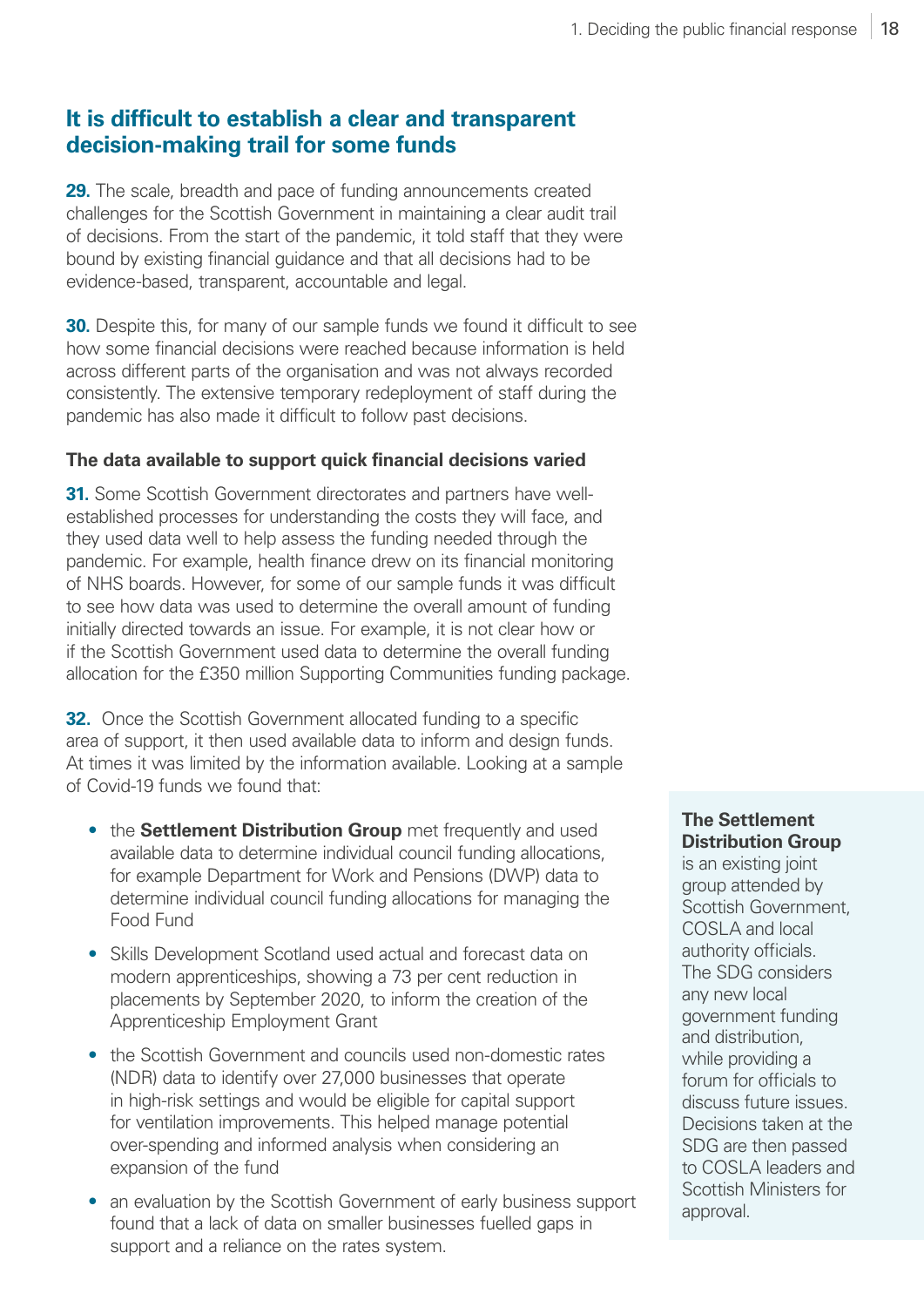**33.** Effective use of good-quality data is key as the Scottish Government, councils and public bodies plan for a recovery that meets their wider priorities. Good data allows more accurate financial forecasts and makes budget management easier. It can also alert decision-makers to the challenges facing their constituents, the extent of future funds needed and the effectiveness of interventions. The Scottish Government should review its pandemic financial decision-making processes to determine how it can better use data when making financial decisions quickly.

**34.** The Accounts Commission's [Local Government in Scotland:](https://www.audit-scotland.gov.uk/publications/local-government-in-scotland-overview-2022)  [Overview 2022](https://www.audit-scotland.gov.uk/publications/local-government-in-scotland-overview-2022) highlights the need for better data to support decisionmaking and target resources.

#### **The Scottish Government considered equalities at a high level when deciding how to respond to the pandemic, but did not always clearly document the expected impact of spending decisions on equalities outcomes**

**35.** The Scottish Government expressed a clear overarching intention for Covid‑19 spending to be aligned with **National Performance Framework** outcomes. Our analysis of sample funds found that while the intended outcomes of individual funds were clear, there is little mention of specific links to the National Performance Framework, the four harms or equalities priorities.

**36.** The Scottish Government carried out equality impact assessments (EQIAs) for its overall response to the pandemic, for example for the route map out of lockdown in July 2020 and when it moved to local restriction levels in October 2020. These were to assess the impact of restrictions on particular groups rather than the impact of the subsequent spending decisions.

**37.** In March 2022, the Auditor General and Accounts Commission's briefing on [Scotland's economy: Supporting businesses through](https://www.audit-scotland.gov.uk/publications/scotlands-economy-supporting-businesses-through-the-covid-19-pandemic)  the Covid-19 pandemic highlighted that the Scottish Government used the overarching EQIA, completed in October 2020, when developing business support grants. In late 2021, the Scottish Government completed a series of EQIAs on individual business support funds. These showed that general business funding supported specific demographic groups – such as younger people working in hospitality, leisure and retail that were over-represented in certain areas of the labour market.

#### **The Scottish Government introduced a useful process to inform financial decision-making, but it was not used consistently nor was the information collated**

<span id="page-18-0"></span>**38.** The Scottish Government had to manage a volatile budget and ensure that it had the funding to meet the commitments it was making throughout the pandemic. To help with this, it quickly introduced a new expenditure assessment and approval process, the Finance Accountability Framework (FAF), in mid-March 2020.

#### **National Performance Framework**

Launched by the Scottish Government and COSLA in 2018. The NPF sets out 11 long-term outcomes for Scotland, underpinned by 81 indicators against which progress can be measured.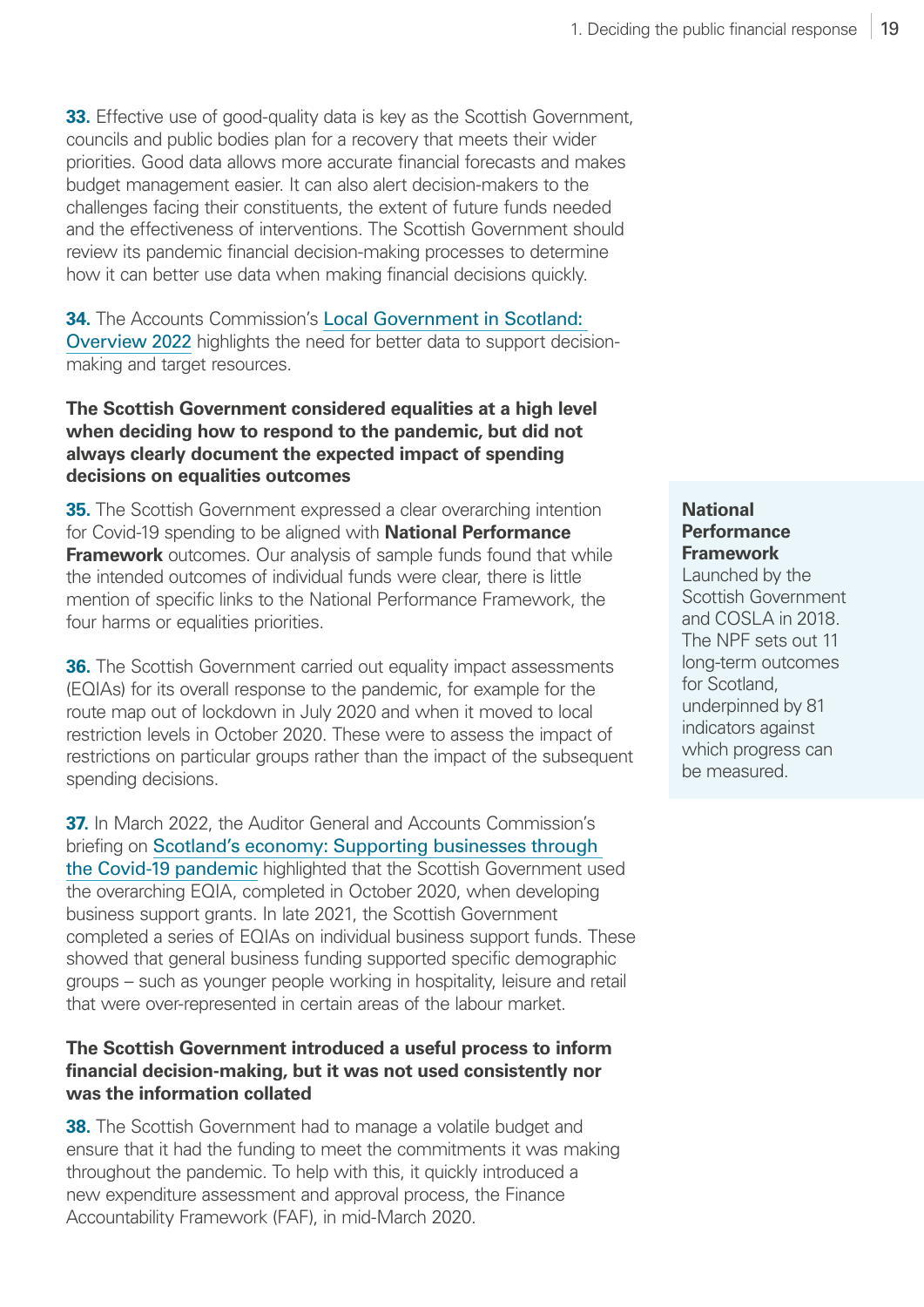**39.** The FAF applied to the Scottish Government and public bodies but not councils, as these have their own governance arrangements. Central to the FAF is a form that must be completed to record the approval by accountable officers and the Scottish Government's chief financial officer for all spending over £1 million that is not already in the budget. It must then be signed off at a ministerial level by the relevant Cabinet Secretary, the Cabinet Secretary for Finance and the Deputy First Minister.

**40.** We reviewed assessments and approvals for a sample of funds. We found the FAF provided detailed information that supported good financial decision-making and budget management, for example on:

- how spending would be funded and what could be reprioritised to fund it
- the impact if spending did not go ahead
- similar schemes in the UK
- longer-term financial implications.

The FAF does not include a prompt on how the proposal would address the four harms or contribute to National Outcomes that would demonstrate a clearer link between spending and priorities.

**41.** Completed FAFs are retained by the directorate responsible for the spending and are not collated centrally. The forms hold a wealth of information about the intention and expected impact of spending programmes. This could have been better used, for example to inform reviews of the overall impact of Covid-19 spending on particular groups and to allow the Scottish Government to learn lessons for future spending.

**42.** The Scottish Government cannot confirm that all spending over £1 million outside the budget has an associated completed and approved form. An internal audit report, in the summer of 2020, found cases in which FAFs were not completed as required and recommended that the Scottish Government raise awareness of the process. Internal audit also recommended that the Government should monitor FAF completion rates, to provide assurance that the correct processes have been followed. This monitoring has not happened yet.

<span id="page-19-0"></span>**43.** The Scottish Government should review and collate the completed FAFs to understand the extent to which they were completed, how budget decisions relate to each other, their collective impact alongside UK measures, and to inform any future assessment of the impact of the financial response.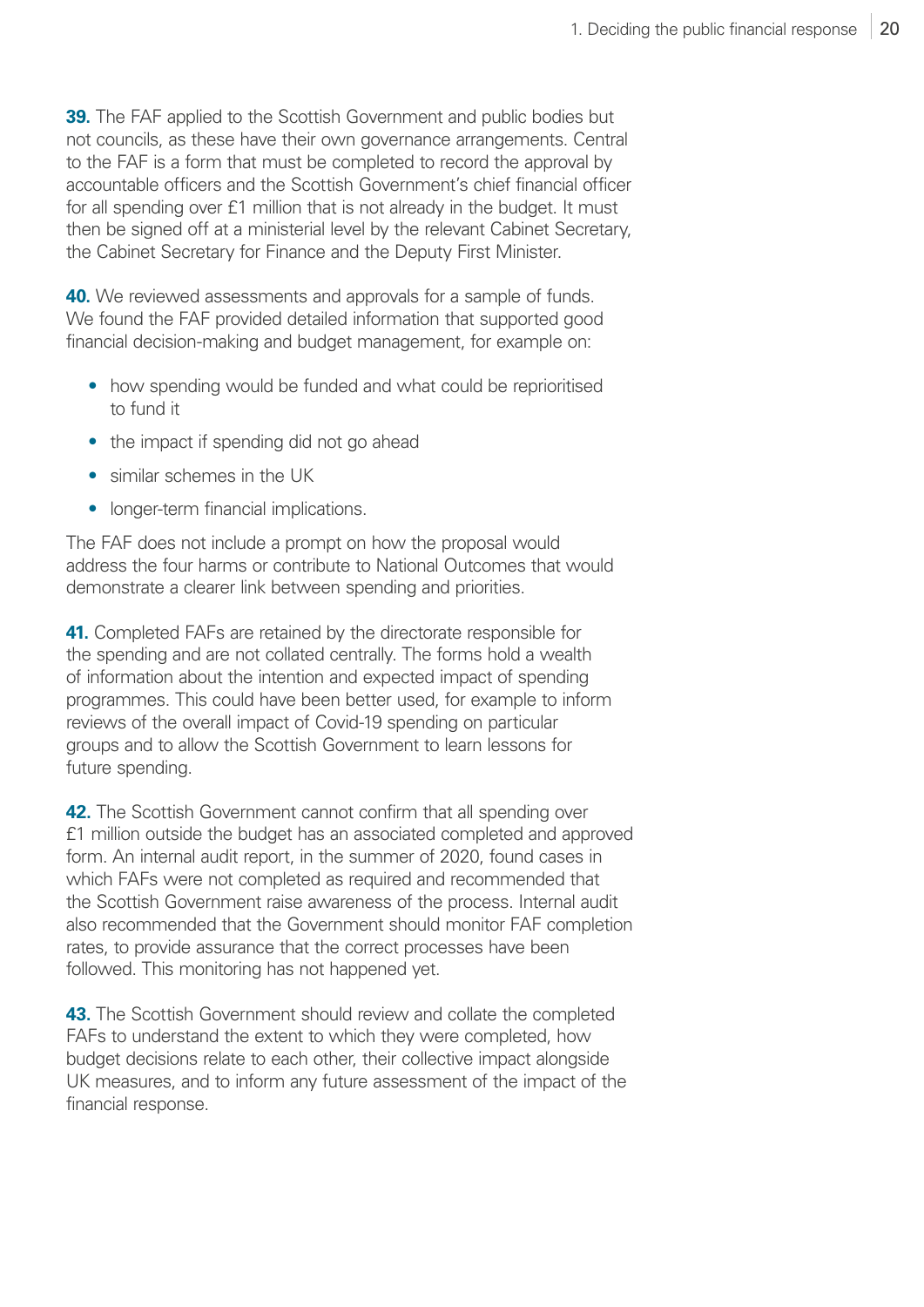## <span id="page-20-0"></span>**2. Managing overall financial implications**

#### **The Scottish Government managed its overall budget well, but struggled to maintain transparency, which limited scrutiny**

**44.** The Scottish Government had to manage an uncertain and quickly changing budget, making sure it could meet the financial commitments made throughout the pandemic. The initial response required large amounts of additional public spending without a clear understanding of how this would be funded. As the pandemic progressed, the Scottish Government monitored expected funding and spending closely, allocating available funding while keeping within overall budget limits.

**45.** In total, over the two years of the pandemic the Scottish Government has allocated £15.5 billion in its budgets to its Covid-19 response. This was funded largely from £14.4 billion of Barnett consequentials arising from spending on Covid‑19 in **devolved areas** in England. The remaining £1.1 billion has been funded by redirecting existing budgets and from the **Scotland Reserve**.

**46.** As the Scottish Government moves into the recovery phase of the pandemic, it is becoming increasingly hard to define what is, and is not, Covid‑19 spending. Recovery from the pandemic is closely linked to other wider government goals, such as economic development. The UK and Scottish budgets for 2022/23 do not include any specific Covid‑19 funding. Nonetheless, transparency over spending and budget management processes will remain vital.

#### **Episodic budget management and scrutiny processes are not designed for high levels of change**

**47.** During the pandemic, the Scottish Government had to adapt its budget to respond to the needs of the pandemic and the additional funding it received from the UK Government. This was challenging for a **budget management** process that operates through episodic updates.

**48.** Since March 2020, the Scottish Government has made over 300 spending announcements on its Covid‑19 response. These announcements were not envisaged when the budget was developed in February 2020, so they were subsequently included in formal budget revisions during the year. The Scottish Government published an additional Summer Budget Revision in May 2020, in response to the scale of changes to the budget in early  $2020/21<sup>4</sup>$  $2020/21<sup>4</sup>$  $2020/21<sup>4</sup>$ 

#### **Devolved areas**

Areas of spend that the Scottish Government has responsibility over. This includes areas like education, health, and transport.

#### **Scotland Reserve**

The process whereby any underspend in the Scottish Budget can be carried forward to be used in future years. It is capped at £700 million.

#### **Budget management**

The Scottish Government publishes its proposed budget in the winter prior to the new financial year. It is then scrutinised by Scottish Parliament through a multi-stage budget process.

The episodic budget revision process allows the Scottish Government to make changes to its spending plans (as set out in the Scottish Budget) during the year. Usually these are produced twice a year, in the autumn and spring.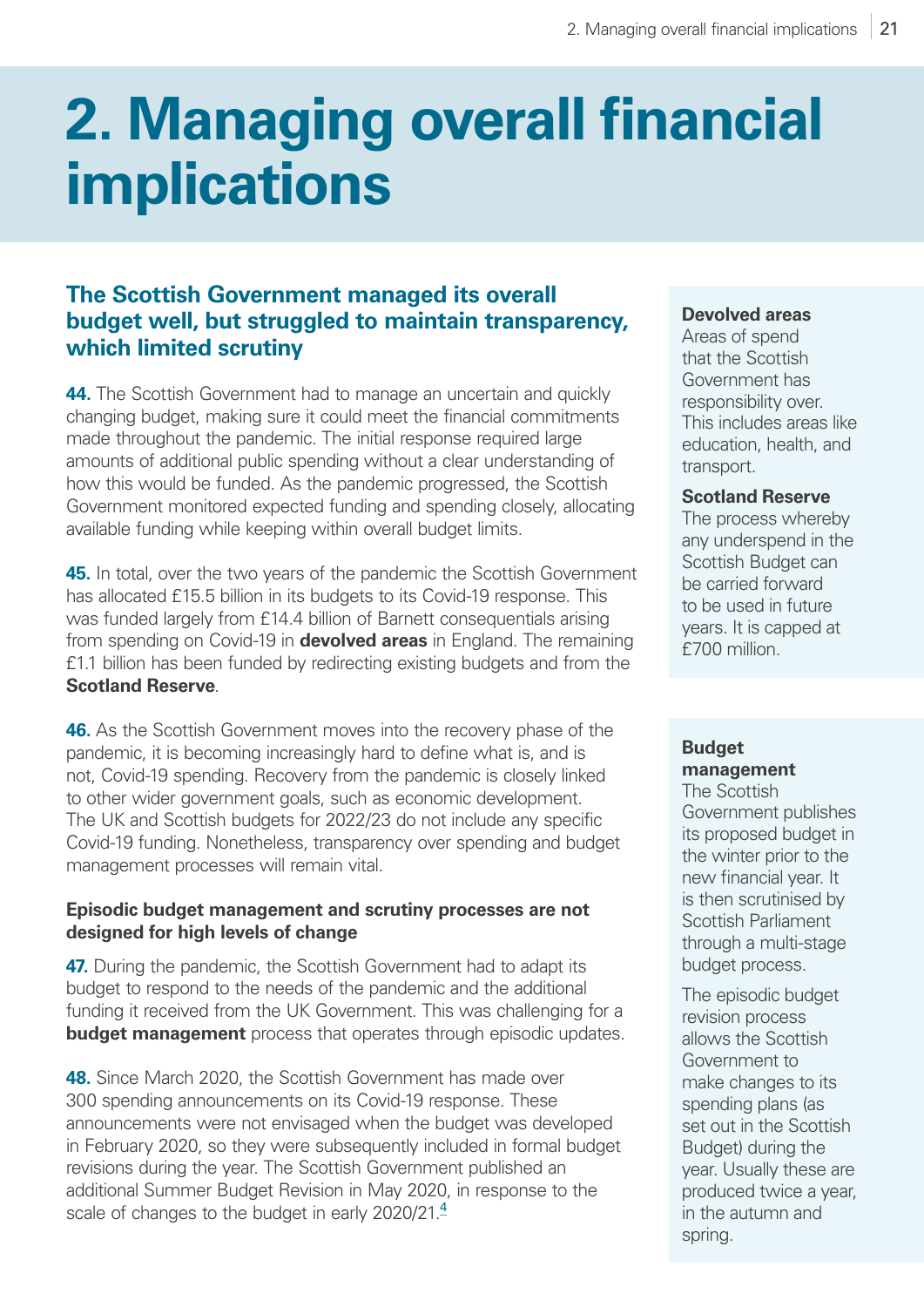#### **The Scottish Government has announced more spending than it has received in funding**

**49.** In the initial weeks of pandemic, the Scottish Government announced more Covid-19 spending than was covered through Covid-19 Barnett consequentials. Over the summer of 2020, following additional funding from the UK Government, the Scottish Government's spending announcements amounted to less than the confirmed Barnett consequentials received. From January 2021 announcements tracked available funding more closely. The Scottish Government has announced more spending than it has received in additional funding since July 2021, with the difference funded through redirecting some existing budgets and the Scotland Reserve [\(Exhibit 3\)](#page-21-0).

#### <span id="page-21-0"></span>**Exhibit 3. Scottish Government spending announcements and Covid‑19 Barnett consequentials received since March 2020**

The Scottish Government received £14.4 billion in Covid-19 Barnett consequentials during the pandemic and has announced £15.7 billion of spending.<sup>1</sup>



Note 1. The Scottish Government announced slightly more spending than it allocated in its budgets (£15.5bn), this is because some details changed as funds were developed and costs were confirmed.

Source: UK Government Block Grant Transparency, Scottish Government announcements and Audit Scotland analysis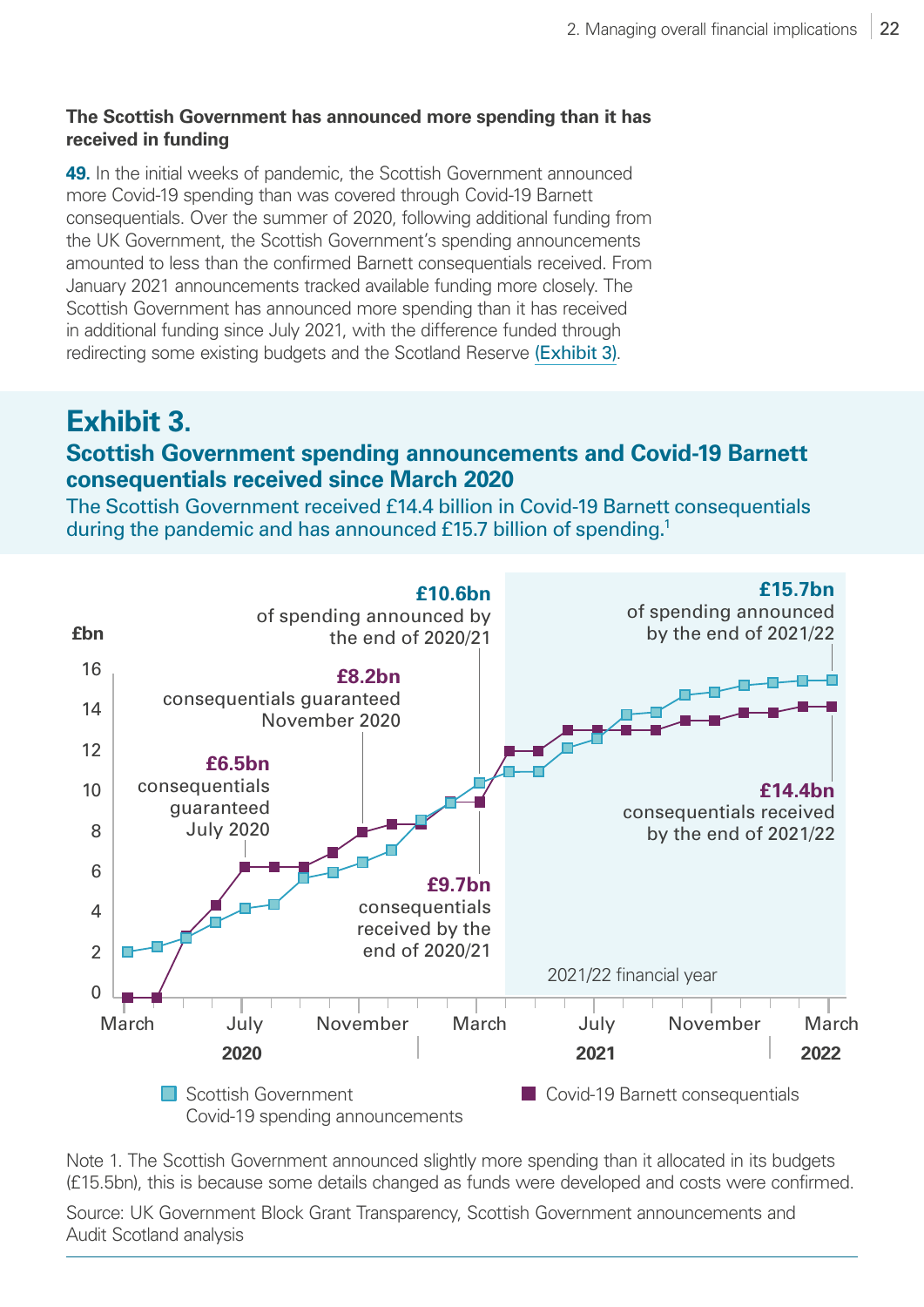**50.** From July 2020, the UK Government temporarily changed the way it provided funding to Scotland through the Barnett consequentials. Instead of Covid‑19 Barnett consequentials being generated from spending decisions in England, the UK Government guaranteed the amount it would give before confirming the change in UK spending. This gave the Scottish Government more certainty about the funding it would have to respond to the pandemic. Funding was only guaranteed for 2020/21 and was provided through a series of announcements during the year.

#### **The Scottish Government, councils and other bodies worked well together to respond to the pandemic**

#### **The Scottish Government allocated significant additional funding to public bodies to enable key front-line services to keep operating**

**51.** During the pandemic many services, such as routine medical appointments and economic development work, could not continue, especially during periods of extreme restrictions. Where activity was paused, resources were diverted to the front-line response. The Scottish Government protected existing budgets throughout the pandemic which meant that public bodies retained most of their capacity as restrictions eased. It allocated additional funding to bodies to allow them to keep offering their normal services or do more of what they usually do. For example:

- Significant amounts of funding were directed to the NHS to manage the increase in patients. This was managed through existing systems in the Scottish Government and NHS boards. The Scottish Government provided clear guidance on how spending should be monitored and reported. Detailed reporting and forecasting from NHS boards allowed the Scottish Government to provide funding as required.
- The Scottish Government gave funding to councils and other bodies to allow them to keep operating despite losing income because of the pandemic, for example from leisure centres or parking. Councils could then direct this funding towards their operating costs.

#### **The Scottish Government directed a large proportion of funding to partners who had the existing systems and local knowledge to deliver funds**

**52.** Much of the Covid-19 budget was allocated to financial support schemes intended to quickly tackle the four harms. These new funds needed to be developed and distributed at speed. The Scottish Government relied on partners, such as the NHS, public bodies, councils and charities, it considered best placed to manage delivery [\(Exhibit 4, page 25\)](#page-24-0). For example:

• NHS National Services Scotland (NHS NSS) had an existing responsibility to source personal protective equipment (PPE) for the NHS; this was expanded to include social care throughout the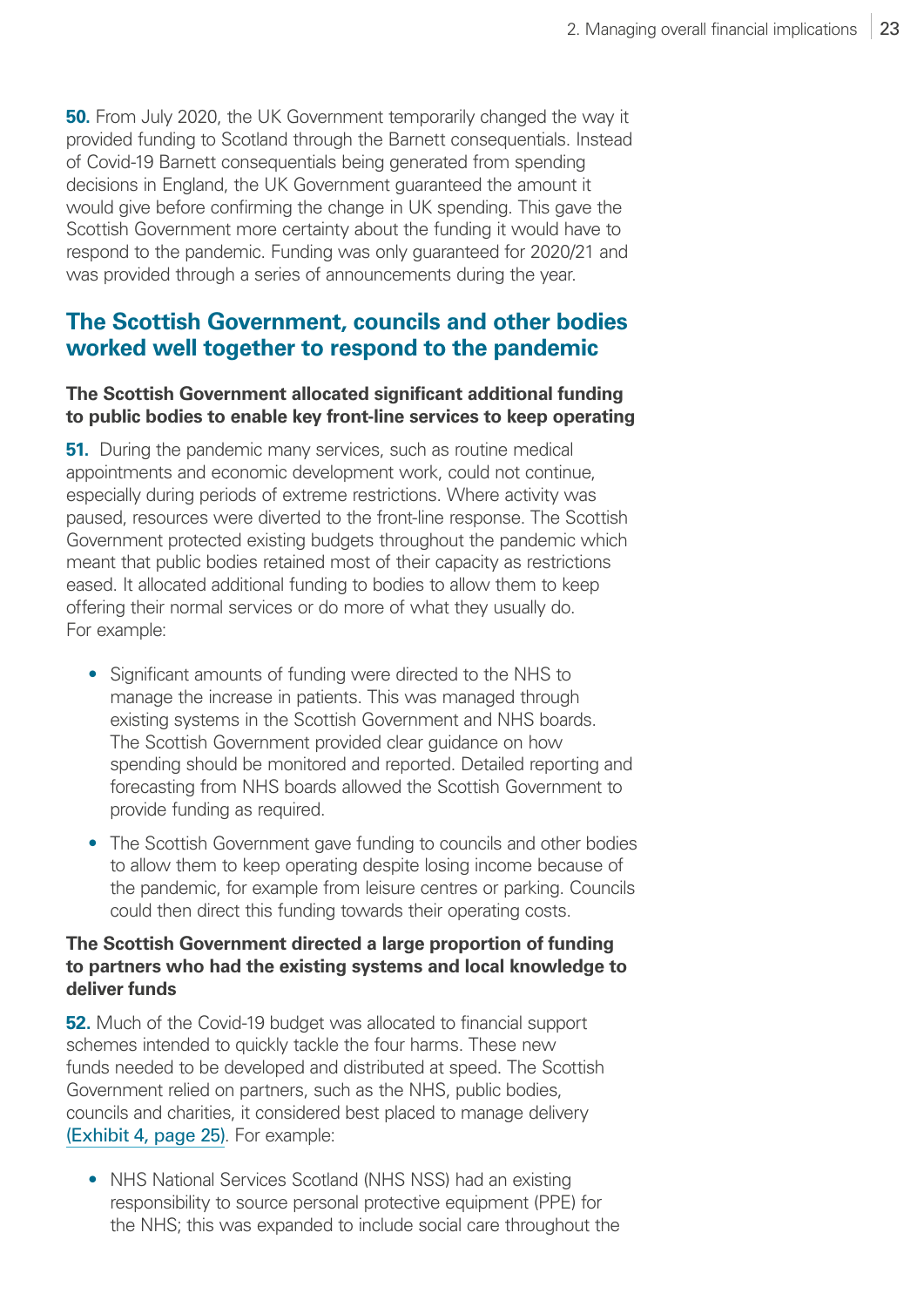pandemic. It also had the expertise to build the NHS Louisa Jordan and operate the vaccination booking system. We have published briefing papers on [PPE](https://www.audit-scotland.gov.uk/publications/covid-19-personal-protective-equipment) and the [vaccination programme](https://www.audit-scotland.gov.uk/publications/covid-19-vaccination-programme). The Auditor General's report on the [2020/21 audit of NHS NSS](https://www.audit-scotland.gov.uk/uploads/docs/report/2021/aar_2021_nhs_national_services_0.pdf) found that the organisation was integral to Scotland's response to the pandemic.

- Business support funding was managed through local government (£3.9 billion) and enterprise agencies (£563 million) that already had details of businesses through the non-domestic rates databases and staff experienced in providing grant funding. We published a [briefing paper on business support funding](https://www.audit-scotland.gov.uk/publications/scotlands-economy-supporting-businesses-through-the-covid-19-pandemic) in March 2022.
- Charities were responsible for distributing more than £115 million of the Scottish Government's £350 million Supporting Communities Fund through their existing networks. The Accounts Commission and Auditor General's Community empowerment Covid-19 [update](https://www.audit-scotland.gov.uk/publications/community-empowerment-covid-19-update) reported that the voluntary sector was vital in supporting people through the pandemic and existing strong relationships allowed for a faster response.

**53.** Once decisions were made by the Scottish Government to provide additional funding, such spending was managed by councils and other public bodies through existing processes alongside other elements of their budgets.

#### **The Scottish Government relied on established systems within councils and public bodies to detect and prevent fraud within its business support schemes**

**54.** The Scottish Government accepted a higher-than-normal fraud risk for its business support grants because of the speed at which they were set up and the need to make payments quickly. It relied on its delivery partners' existing arrangements to manage the increased risk and tasked partners with checking that applicants were eligible for grants. Over the course of the year the Scottish Government worked closely with partners and took action to minimise the fraud risk.

**55.** The Scottish Government estimated that in 2020/21 fraud and error in the business support schemes accounted for approximately £16 million to £32 million, representing no more than one to two per cent of payments. The Auditor General's report on the [2020/21 audit of](https://www.audit-scotland.gov.uk/publications/the-202021-audit-of-the-scottish-government-consolidated-accounts)  [the Scottish Government Consolidated Accounts](https://www.audit-scotland.gov.uk/publications/the-202021-audit-of-the-scottish-government-consolidated-accounts) concluded that the Scottish Government's estimate of fraud and error was reasonable. It recommended that the Scottish Government:

- regularly assess and improve its estimates of fraud and error in Covid‑19 grant schemes
- assure themselves that controls to detect and prevent fraud and error are working in practice
- ensure regular public reporting to satisfy high levels of public interest in this area.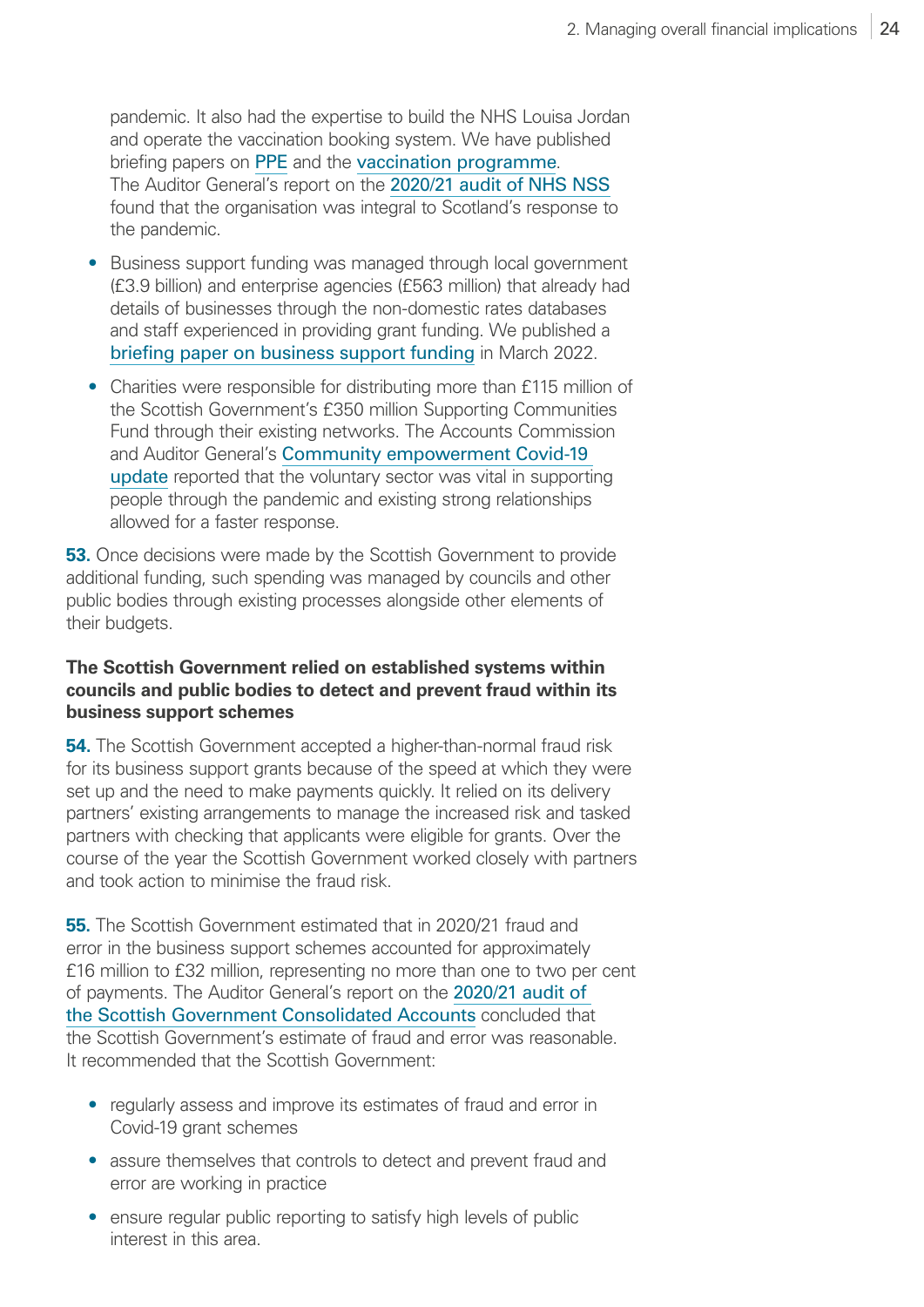#### **Councils played an important role in delivering grants on behalf of the Scottish Government, putting a significant strain on their resources**

**56.** Councils agreed to administer a wide range of funds announced by the Scottish Government, resulting in significant resourcing challenges. Although the Scottish Government provided support to help cover the cost of administering the funds, the large volume of work required during some stages of the pandemic resulted in a significant increase in councils' workload. This was particularly problematic for smaller councils.

**57.** The need to issue funding quickly meant reporting requirements were lessened and decided upon by different parts of the Scottish Government. This led to differences in the type of management information available. As the Scottish Government and councils review their pandemic spending they should consider what systems should be in place to enable consistent spending information to be collected while minimising the administration burden.

### <span id="page-24-0"></span>**Exhibit 4.**

#### **Who controlled the Covid‑19 financial response in 2020/21?**

Although delivered by partners, the Scottish Government was responsible for determining what 81 per cent of Covid-19 funding was used for.



Note: Funding was distributed to councils and other public bodies to support loss of income due to Covid‑19. There was limited flexibility in how this could be allocated locally, but it had to go towards recouping any loss of income caused by Covid-19. NDR relief is included in local government lost income.

Source: Scottish Government, Audit Scotland analysis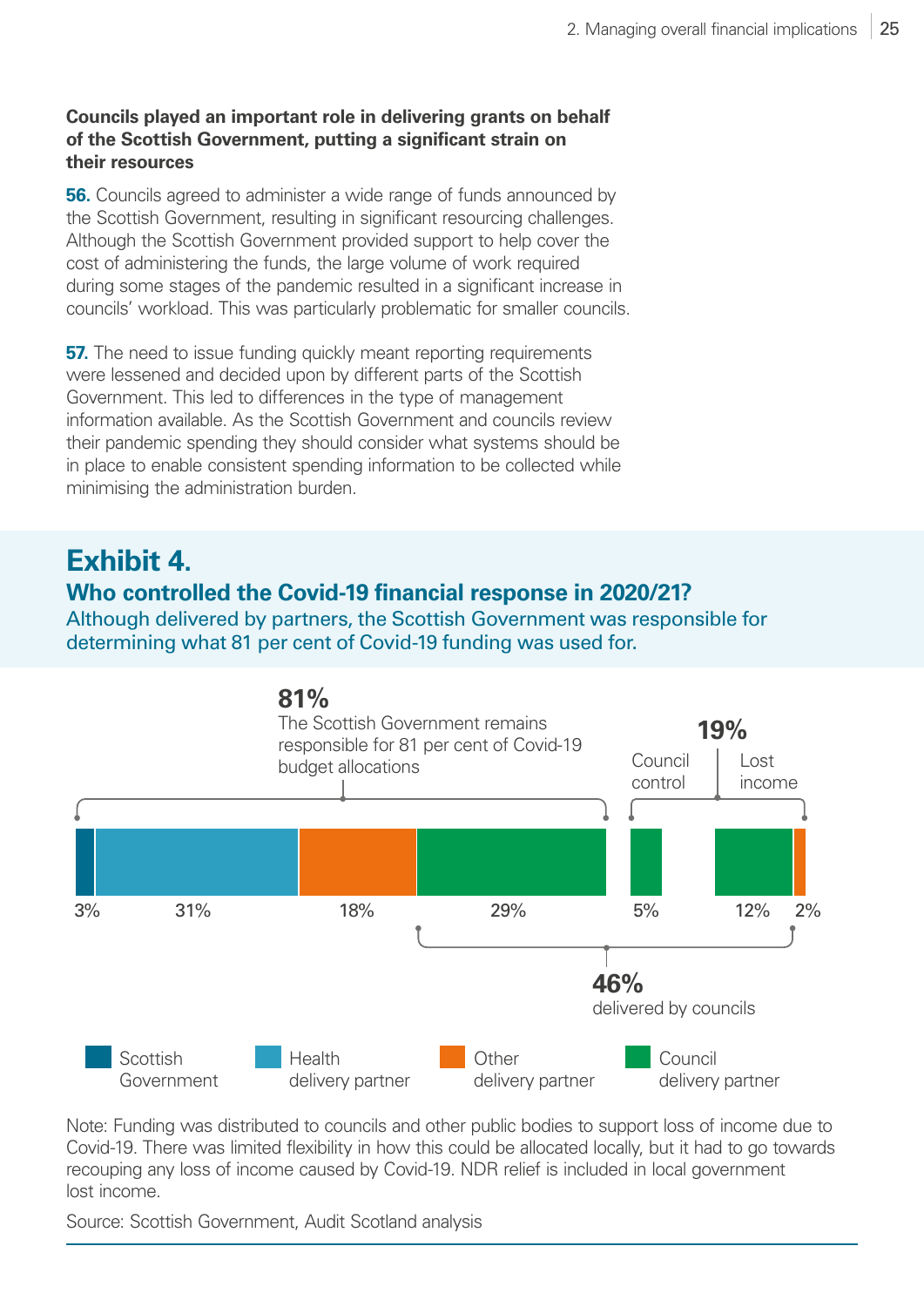## <span id="page-25-0"></span>**3. Managing Covid‑19 public spending programmes**

#### **The Scottish Government had spent £11.8 billion on its Covid‑19 response up to December 2021**

**58.** The Scottish Government spent £8.8 billion in 2020/21 and an estimated £3.0 billion in the first nine months of 2021/22 on its Covid-19 response. This has been funded mostly through Barnett consequentials [\(Exhibit 5\)](#page-25-1).

**59.** The full year data for 2021/22 is not yet available, but the Scottish Government has allocated a total of £6 billion in Covid‑19 funding for the whole financial year; it therefore had £3 billion left to spend between January 2022 and March 2022. In 2020/21, the actual amount spent is less than the £9.5 billion allocated in the budgets because of lowerthan-projected demand for some support schemes and some Covid-19 Barnett consequential allocations being received towards the end of the financial year.

### <span id="page-25-1"></span>**Exhibit 5.**

#### **Scottish Government Covid‑19 funding, budgets and actual spending in 2020/21 and 2021/22**

| E            | <b>Consequentials</b> | <b>Budget</b> | <b>Actual</b>                          |
|--------------|-----------------------|---------------|----------------------------------------|
| 2020/21      | 8.6                   | 9.5           | 8.8                                    |
| 2021/22      | 5.8 <sup>1</sup>      | 6.0           | 3.0 (to December $2021$ ) <sup>2</sup> |
| <b>Total</b> | 14.4                  | 15.5          | 11.8                                   |

Notes:

1. Includes £1.15 billion that was carried outwith the Scotland Reserve into 2021/22.

2. Estimated actual spend from March 2021 to December 2021. The full 2021/22 spending

information will not be available until the Scottish Government publishes its provisional outturn report in June 2022.

Further detail on the 2020/21 position is available in Tracking the impact of Covid-19 on Scotland's [public finances: a further update,](https://www.audit-scotland.gov.uk/publications/covid-19-tracking-the-impact-of-covid-19-on-scotland%E2%80%99s-public-finances) Audit Scotland, September 2021.

Source: UK Government Block Grant Transparency, Scottish Government, Audit Scotland analysis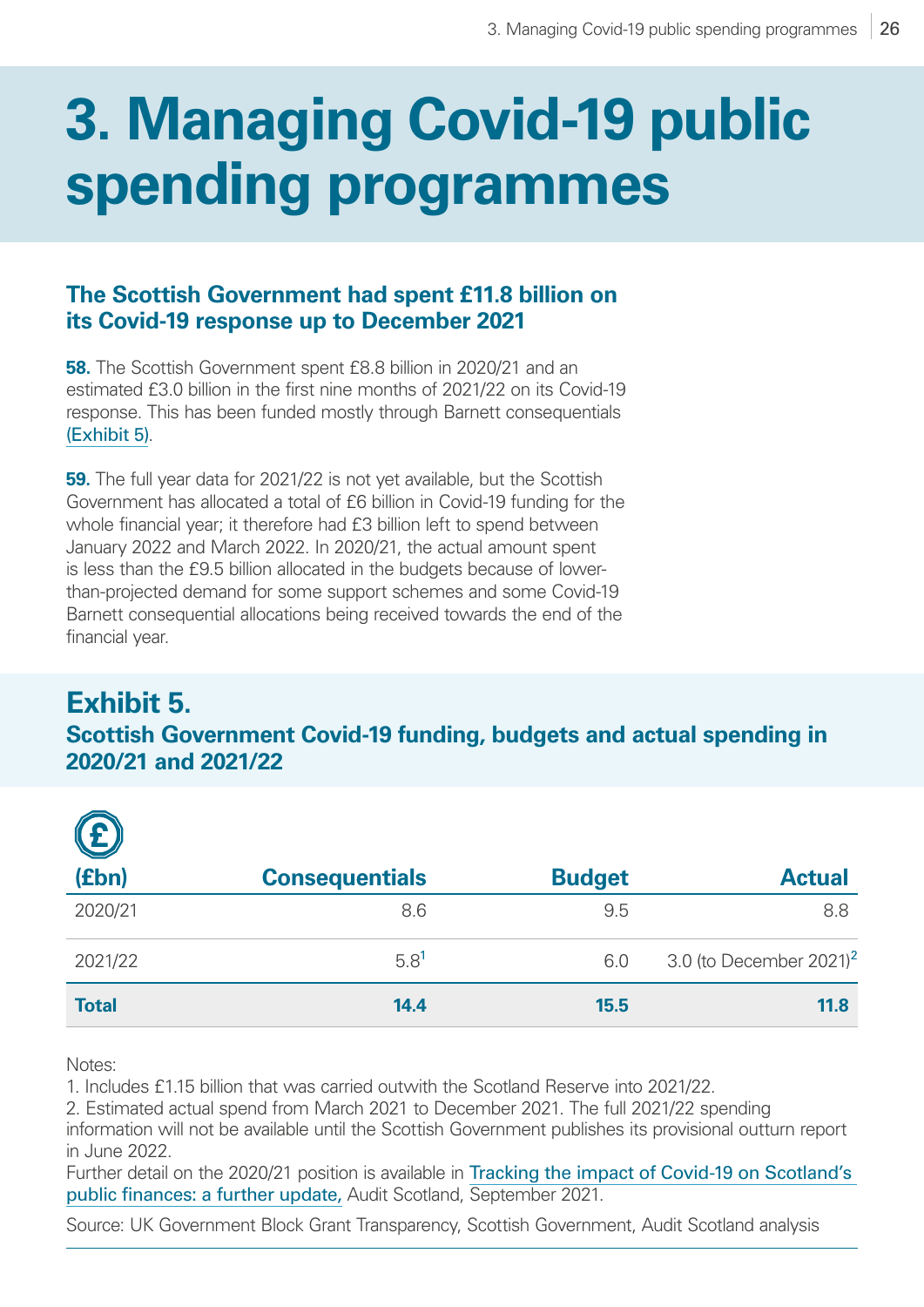<span id="page-26-0"></span>**60.** Between March 2020 and December 2021, the Scottish Government estimates it has so far spent:

- £3.6 billion of £6.2 billion (59 per cent) of Covid-19 Barnett consequentials related to UK Government health and social care spending directly to health and social care budget lines
- £4.5 billion of £4.5 billion (100 per cent) of Covid-19 Barnett consequentials related to UK Government business support schemes directly to business support funds.

#### **Over time, Scottish Government spending moved from direct, targeted measures to wider public sector support**

**61.** Over time, the Scottish Government's measures have increasingly changed from highly targeted, specific interventions to wider support for public services and recovery measures [\(Exhibit 6, page 28\)](#page-27-0). This reflects its assessment of need at different phases of the pandemic. This also means that it has become harder to classify and identify Covid‑19 spending over time.

**62.** Initially Covid-19 spending was closely managed and often tied to specific funding (such as individual Barnett consequentials identified by the UK Government). Increasingly, Covid‑19 spending and existing spending priorities have run alongside each other. For example, the Scottish Government's spending to support economic recovery from the pandemic sits alongside its wider economic priorities and outcomes, most recently set out in [Scotland's National Strategy for Economic](https://www.gov.scot/publications/scotlands-national-strategy-economic-transformation/documents/)  [Transformation](https://www.gov.scot/publications/scotlands-national-strategy-economic-transformation/documents/).

**63.** Such an approach recognises the relationship between spending measures across the four harms. For example, supporting a business may also support families, prevent mental health issues, and make it more likely that staff self-isolate if required to do so. This change in approach has emerged over time. In December 2021, the Scottish Government announced £375 million to support businesses through the Omicron phase of the pandemic. It confirmed that £100 million of this was funded from expected Covid‑19 Barnett consequentials resulting from health spending in England.<sup>[5](#page-39-0)</sup> This was intended to support businesses affected by cancellations arising from new restrictions and to limit both health and economic harms.

**64.** The Scottish Government announced commitments on how it would spend Covid-19 consequentials early in the pandemic [\(paragraph 18\)](#page-13-0). It would help transparency if the Scottish Government explained the changes to these commitments and was clear about its developing approach. This would help Parliament scrutinise how funding was spent throughout the pandemic.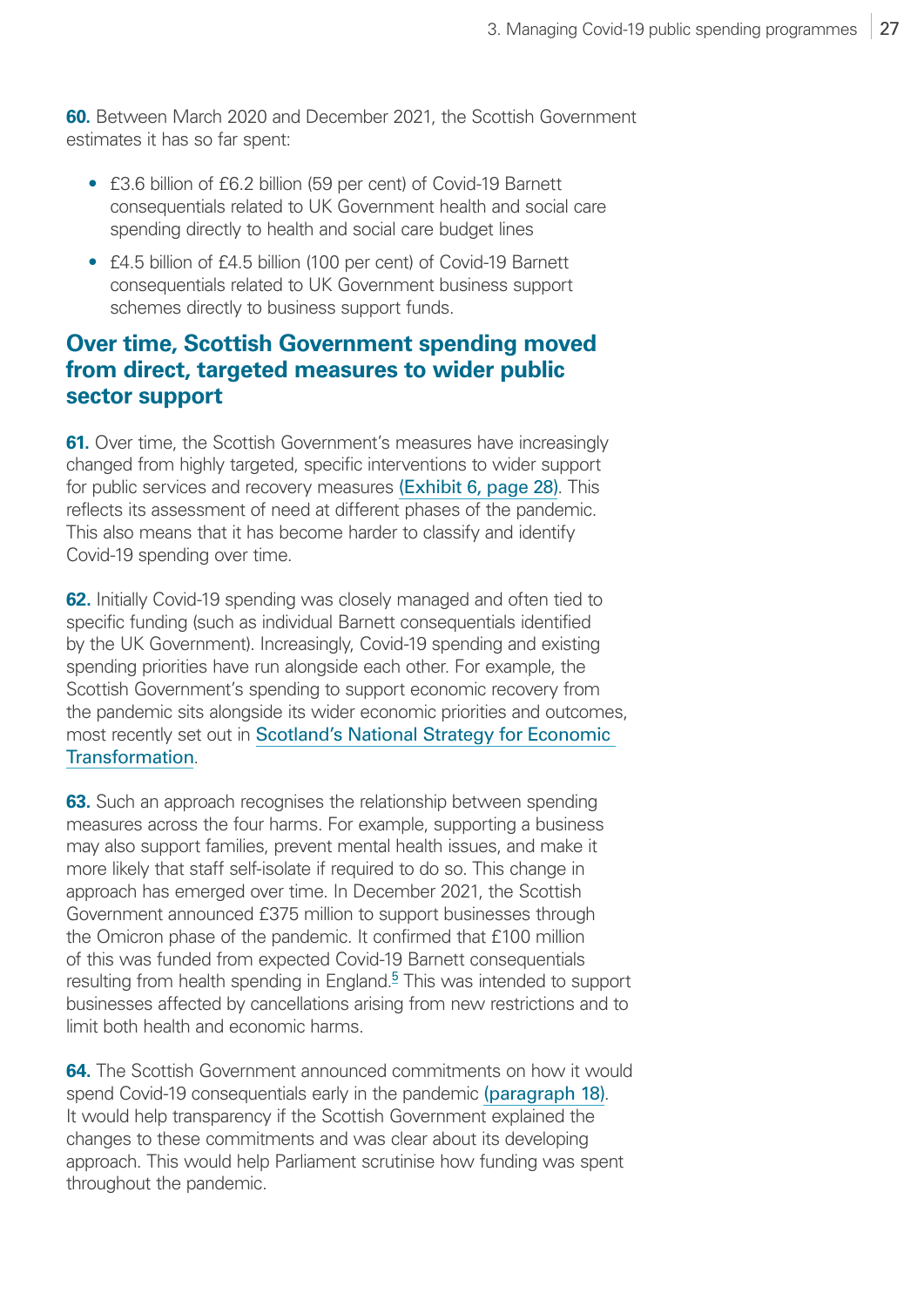### <span id="page-27-0"></span>**Exhibit 6.**

#### **The focus of spending through the phases of the pandemic**

As spending announcements shifted from direct and immediate targeted measures to wider support for public services and the economy, tracking funds became more complex.

|      | Phase                                                                                                                                                     | $\boldsymbol{\Sigma}$ Nature of announcement                                                                                                                                                                                                                                                                                                                                                            |  |  |
|------|-----------------------------------------------------------------------------------------------------------------------------------------------------------|---------------------------------------------------------------------------------------------------------------------------------------------------------------------------------------------------------------------------------------------------------------------------------------------------------------------------------------------------------------------------------------------------------|--|--|
| 2020 | <b>Initial lockdown</b>                                                                                                                                   | £3.7 billion                                                                                                                                                                                                                                                                                                                                                                                            |  |  |
| 2021 | March - June 2020<br>The start of the national lockdown<br>in March 2020 through to the first<br>steps out of lockdown.                                   | Over 94 per cent of spending announced was direct<br>and targeted to respond to the immediate impact of<br>Covid-19. Therefore, it was clearly defined as Covid-19<br>spending. This included 24 specific business support<br>funds and business rates relief, together totalling<br>nearly £3 billion of the £3.7 billion announced.                                                                   |  |  |
|      | <b>Summer easing</b>                                                                                                                                      | £0.9 billion                                                                                                                                                                                                                                                                                                                                                                                            |  |  |
|      | July - August 2020<br>The summer easing of restrictions<br>across the country.                                                                            | There were fewer spending announcements over this<br>period, with over 80 per cent of measures announced<br>targeted towards helping businesses.                                                                                                                                                                                                                                                        |  |  |
|      | <b>Second wave</b>                                                                                                                                        | £6.0 billion                                                                                                                                                                                                                                                                                                                                                                                            |  |  |
|      | September 2020 - March 2021<br>Regional restrictions reintroduced<br>at different points culminating in<br>a second national lockdown in<br>January 2021. | The balance of spending shifts towards supporting<br>health and social care and other public services<br>through just under 80 separate announcements.<br>The tracking of spending becomes more complex as<br>Covid-19 spending increasingly supports services and<br>pay awards, with financial management and discretion<br>over spending arrangements passing to NHS boards,<br>councils and others. |  |  |
|      | <b>Emerging from the pandemic</b>                                                                                                                         | £4.5 billion                                                                                                                                                                                                                                                                                                                                                                                            |  |  |
|      | April - November 2021<br>Restrictions were gradually relaxed<br>across Scotland with different<br>council areas progressing through<br>the level systems. | Over 70 per cent of this total amount was allocated to<br>health and social care. It becomes increasingly difficult<br>to distinguish between Covid-19 and non-Covid-19<br>funding, as public services manage the indirect impact<br>on normal services alongside direct Covid-19 effects.<br>Over 63 per cent of funds announced were geared<br>towards supporting recovery from the pandemic.         |  |  |
|      | <b>Omicron</b>                                                                                                                                            | £0.6 billion                                                                                                                                                                                                                                                                                                                                                                                            |  |  |
| 2022 | December 2021 - March 2022<br>Some restrictions reintroduced over<br>Christmas then gradually eased.                                                      | The majority of this was to support businesses deal<br>with the reintroduction of restrictions with £375 million<br>supporting four different funding announcements.                                                                                                                                                                                                                                    |  |  |

Source: Audit Scotland, based around the Scottish Government's announcements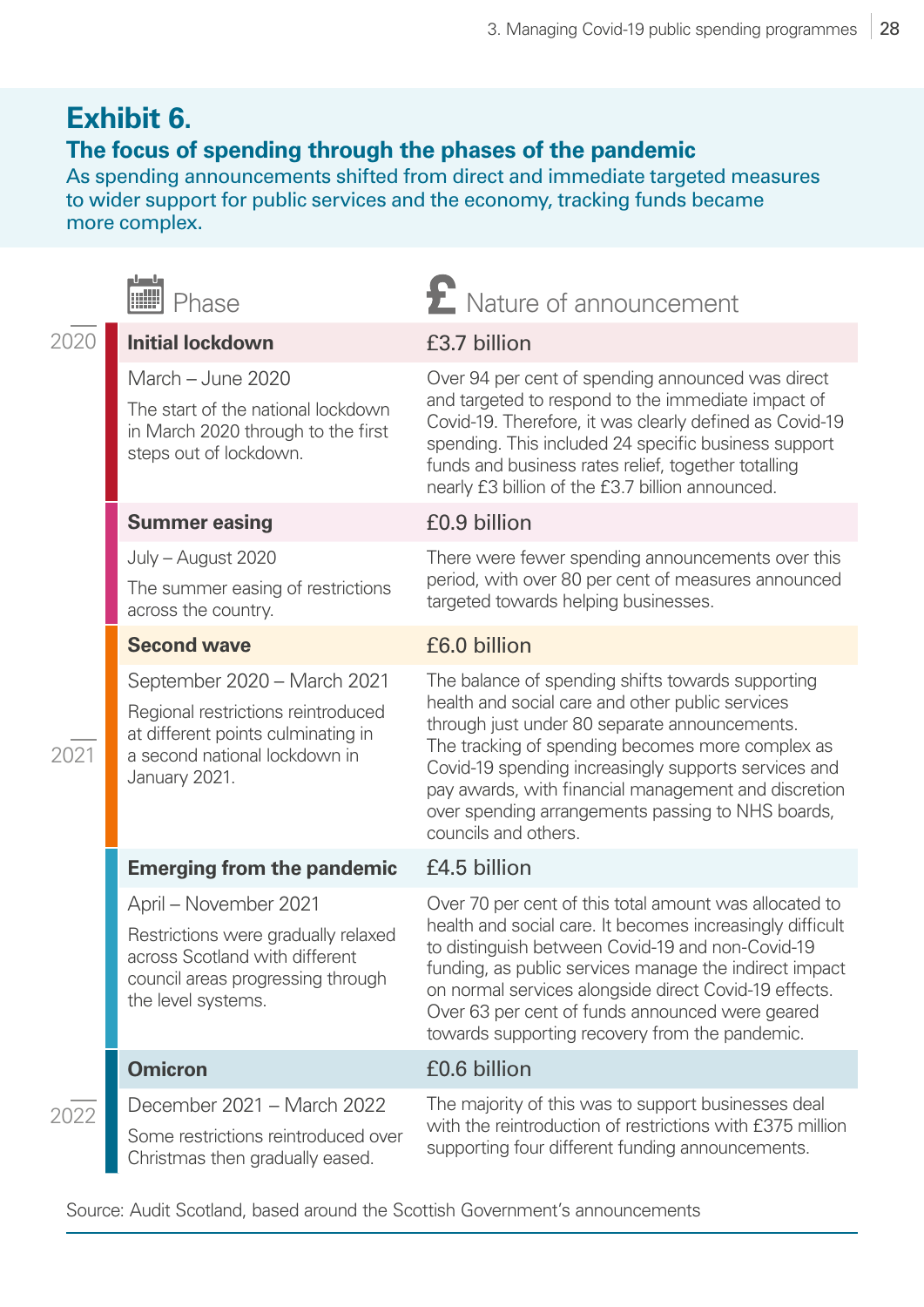#### **The Scottish Government does not have complete information on actual spending across the range of its Covid‑19 programmes**

**65.** The main areas of Scottish Government spending on the Covid-19 response were:

- business support (including sectoral support) £3.4 billion in 2020/21 and £1.2 billion to December 2021/22
- health and social care  $f$  2.8 billion in 2020/21 and  $f$ 862 million to December 2021/22
- local government  $f1.2$  billion in 2020/21 and  $f502$  million to December 2021/22
- transport £646 million in 2020/21 and £247 million to December 2021/22.

**66.** Much of this funding was delivered by councils and other public bodies, including the £4.6 billion business support funding. [Exhibit 7 \(page 30\)](#page-29-0) shows how the funding flowed from the Scottish Government to intended recipients, sometimes through delivery partners. For the purposes of comparing its own spending against budget, the Scottish Government treats these funding payments as spending in accordance with established accounting requirements, although at that point the funds will not have reached the recipient.

**67.** These timing and classification differences mean that it is not straightforward for the Scottish Government to track how much of the funding provided has ultimately been spent by the public bodies administering it. The Scottish Government's budget management focuses on the funding it has provided. It would need to seek and collate additional information from the relevant councils and other public bodies to know how much of the funding provided has actually been spent at any point in time. While the Scottish Government has compiled such information for some spending programmes, it does not have complete information on actual spending across the range of its Covid-19 programmes. Scottish Government budgets are managed within individual portfolio areas which did not record Covid-19 spending consistently.

**68.** The Scottish Government also had difficulties in tracking actual spending because its budget processes were not designed to separate specific spending in areas across portfolios. Covid-19 funding was allocated to directorates, such as health or the economy, as part of their overall funding. Directorates applied judgement over what constituted Covid‑19 spending and managed over- and under-spends as part of their overall spending. Covid‑19 spending is not a budgetary or accounting classification and so is not consistently recorded by the Scottish Government.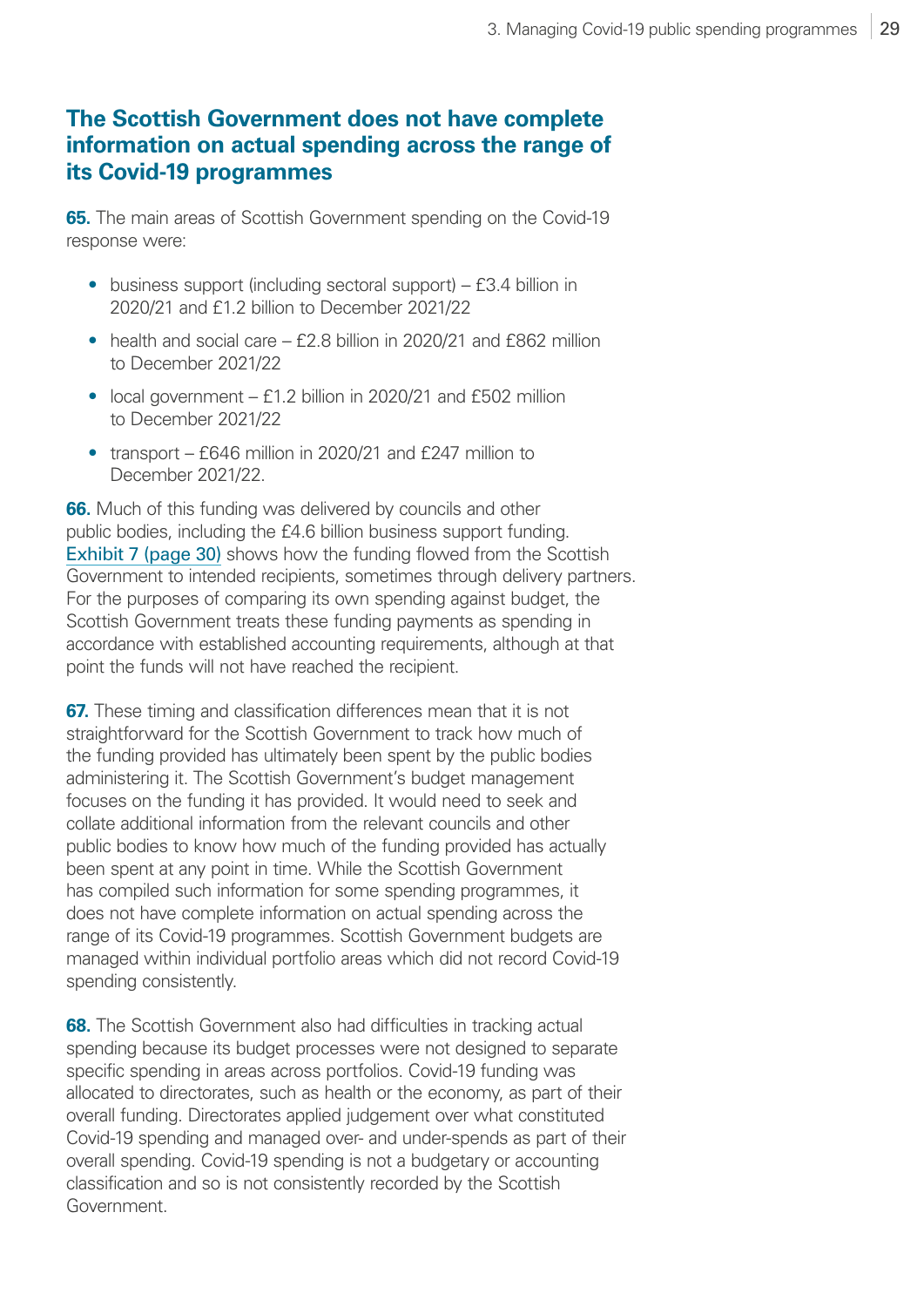#### <span id="page-29-0"></span>**Exhibit 7. Flow of spending on Covid‑19 response by the Scottish Government in 2020/21**

The Scottish Government's main areas of spending in 2020/21 were business support (through councils and other delivery partners), health and social care, and councils.



Note 1. The remaining business support funding is shown as sectoral support in this exhibit Note 2. IA – integration authority

Source: Scottish Government 2020/21 actual spending data, Audit Scotland analysis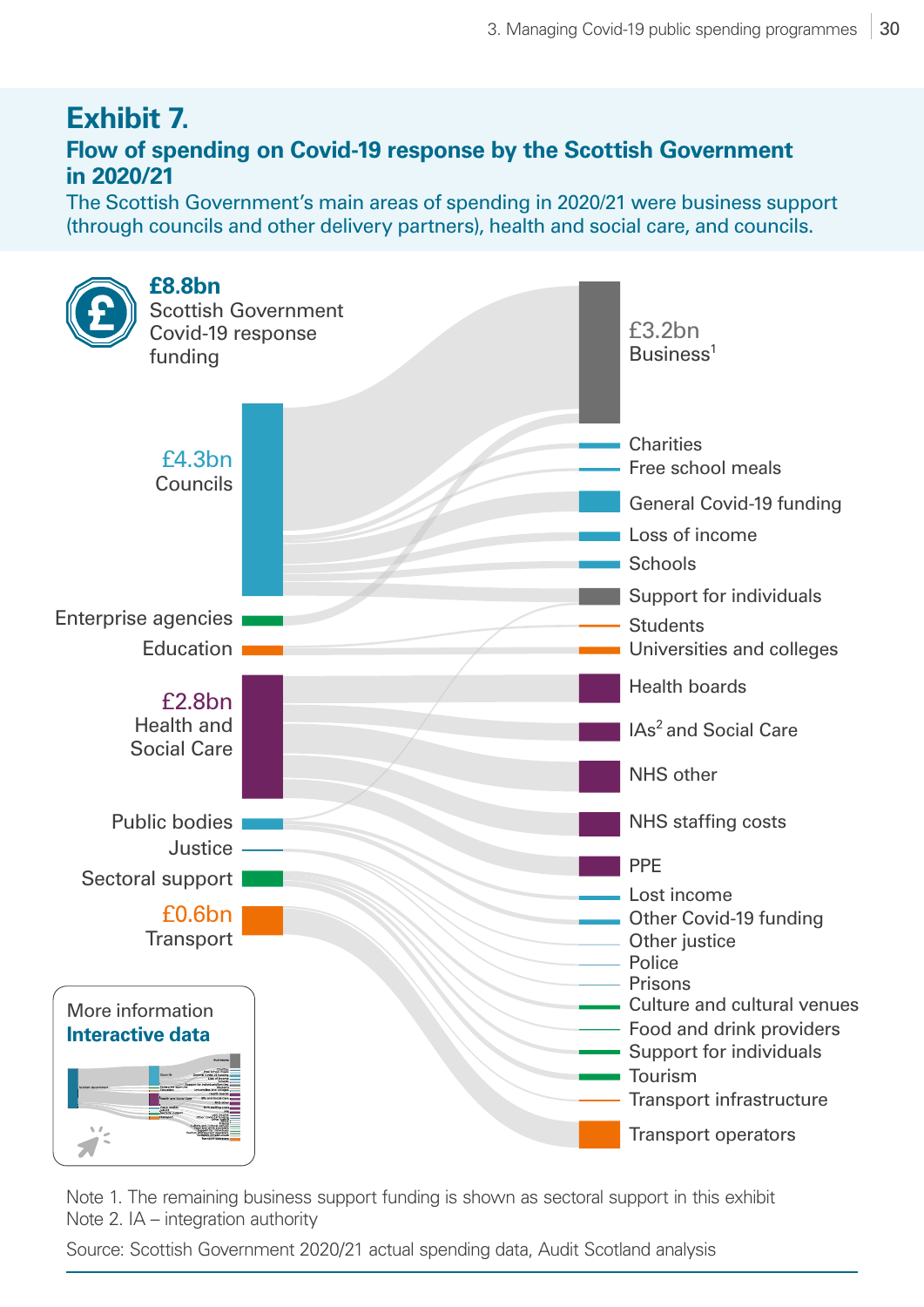**69.** The Scottish Government has set out priorities which will rely on understanding spending and performance information across several portfolios, for example, tackling inequalities, and addressing climate change. The Scottish Government should consider the lessons learned from Covid-19 for such issues. Priorities that aim to address cross-cutting and deep-seated issues need financial processes that can easily identify and analyse relevant spending programmes across government.

#### **The Scottish Government recognises the challenge of financial transparency**

**70.** The Scottish Government recognises many of these issues in its [Scottish Exchequer Fiscal Transparency: Discovery Report](https://www.gov.scot/binaries/content/documents/govscot/publications/research-and-analysis/2022/03/scottish-exchequer-fiscal-transparency-discovery-report/documents/scottish-exchequer-fiscal-transparency-discovery-report/scottish-exchequer-fiscal-transparency-discovery-report/govscot%3Adocument/scottish-exchequer-fiscal-transparency-discovery-report.pdf). It gathered the views of fiscal data users as part of the report with the aim of improving the transparency of the information it publishes. The report found that:

- there are over 40 different regular financial outputs published by ten government departments or public bodies
- information on frontline spending and outcomes is fragmented and poorly signposted with poor linkages between budgets, actual spending and outcomes
- because of differing publication timescales, it is difficult to track decisions between documents
- published data is inconsistent with differing labels, levels of detail, and portfolio-naming conventions.

**71.** The Scottish Government plans to use the information gathered to improve how it presents and publishes existing financial information. This work is ongoing through its commitment to financial transparency in [Scotland's Open Government action plan: 2021 to 2025](https://www.gov.scot/publications/scotlands-open-government-action-plan-2021-25/). The ambitions set out in the discovery report will not be implemented until 2025, and we will monitor progress through our audits.

#### **The Scottish Government and councils used tools, such as reserves, to smooth Covid‑19 funding between years**

**72.** The Scottish Government, councils and **integration authorities** have used tools such as reserves to smooth Covid-19 spending over time. This is partly because some Covid-19 Barnett consequentials were received late in the financial year and because the demands placed on available funds will often continue into future years.

**73.** Spreading Covid-19 funding over financial years allows public services to spend money to address the harms caused by the pandemic at the time they judge to be most appropriate. Using reserves to achieve this smoothing is sensible and is an important component of good financial management.

#### **Integration authorities**

The Public Bodies (Joint Working) (Scotland) Act 2014 required councils and NHS boards to work together to deliver health and social care services to local people. The aim of the integration authorities is to ensure services are well integrated and that people receive the care they need at the right time, and in the right place.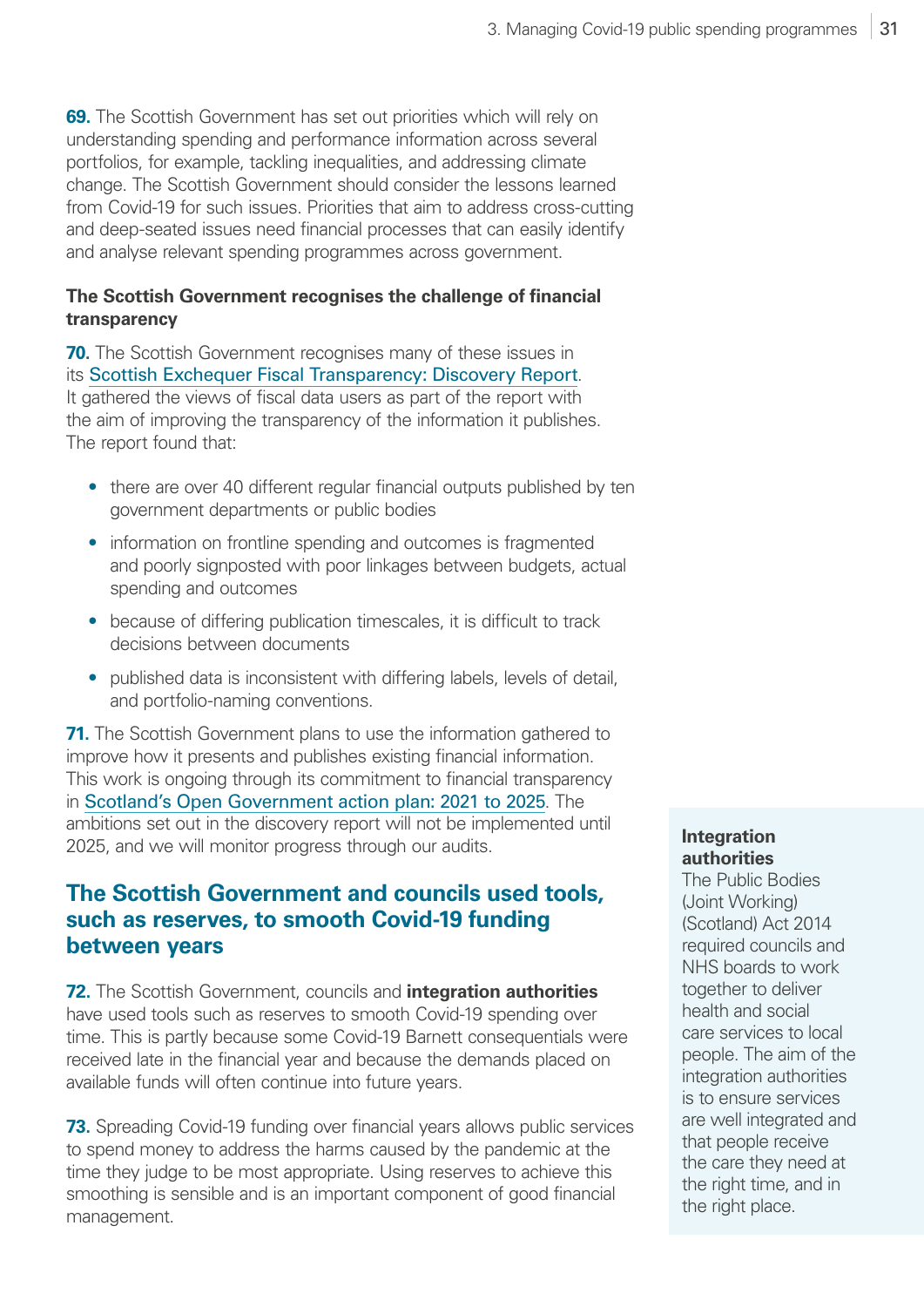**74.** Reserves are used in this way every year, not just when there are exceptional circumstances like a pandemic. Because of this, it is not always possible to clearly separate Covid-19 funding in reserves from other funding moved between years. At a high level, the main measures used to smooth funding between 2020/21 and 2021/22 included:

- the Scottish Government using the Scotland Reserve to carry forward £426 million into 2021/22. This included both Covid-19 and non-Covid‑19 funding. The Scotland Reserve is capped at £700 million in total.
- councils adding £1.2 billion to their reserves. This was a 46 per cent increase on the previous year, largely attributable to Covid-19 funding received from the Scottish Government late in the 2020/21 financial year.
- integration authorities increasing their reserves by £437 million. This was an increase of 304 per cent, partly due to unspent Covid-19 funding.

**75.** The Scottish and UK Governments also agreed to defer £1.15 billion of 2020/21 funding to the 2021/22 Scottish budget. This was because the last tranche of additional funding was announced relatively late in the financial year. This was in addition to amounts carried in the Scotland Reserve.

**76.** Some of the estimated £8.8 billion that the Scottish Government spent on Covid-19 programmes in 2020/21 will be held in these reserves to be used in 2021/22 and later years. For example, £145.5 million of Covid‑19 funding announced by the Scottish Government for additional teaching capacity to support Covid-19 would be recorded as Scottish Government spending when it is passed to local councils, albeit that some councils might not spend it until a later date. As a result, we cannot confirm that all Covid-19 funding was spent on the Covid-19 response. The amount of Covid-19 funding being carried from 2021/22 to 2022/23 in reserves will not be known until later this year.

#### **It is important that the Scottish Government and local government explain clearly how they are using Covid‑19 funding in reserves**

**77.** Of the £2.1 billion Covid-19 funding carried from 2020/21 into 2021/22 and beyond, £900 million has been earmarked for continuing Covid-19 spending programmes [\(Exhibit 8, page 33\)](#page-32-0). But it is not always clear how reserves will be used:

- In their accounts, councils have earmarked at least £650 million and integrated joint boards £149 million of their reserves for the continuing Covid-19 response. The level of detail in the accounts varies and so we consider this to be an underestimate. COSLA report that funding is fully committed for 2021/22 and 2022/23.
- We have previously reported that the £237 million **capital funding** and £41 million of **financial transactions** from the UK Government

#### **Capital funding**

For spending that in the main results in a physical asset, for example a new building.

#### **Financial transactions**

A form of capital expenditure that can only be used for loans and equity investments to the private sector.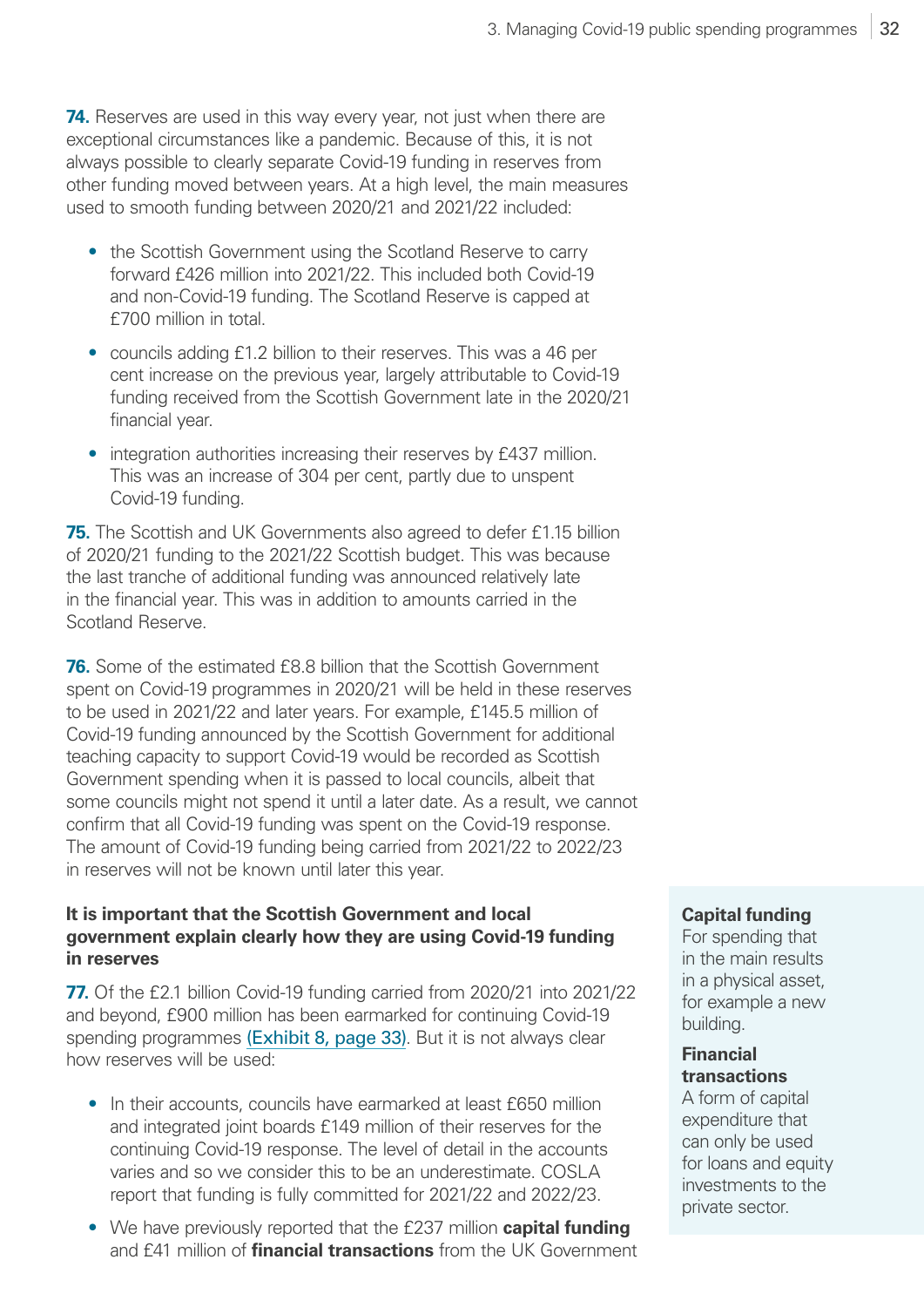held back to 2021/22 will be used to support the overall capital budget rather than specific Covid‑19 spending.

**78.** Tracking how Covid-19 funding is ultimately spent will become more difficult over time. Nonetheless, the Scottish Government, councils, integration authorities and others should set out clearly in their annual reports and accounts and other publications how Covid-19 funding carried forward through reserves is being spent. This is essential to maintain transparency and to enable effective ongoing democratic and public scrutiny.

### <span id="page-32-0"></span>**Exhibit 8.**

#### **Covid‑19 funding in reserves at the end of 2020/21**

It is difficult to see how over £1.1 billion of Covid-19 funding was spent after it was put into reserves.<sup>1</sup>



#### Notes:

1. £1.15 billion of deferred Covid‑19 Barnett consequentials were carried over from 2020/21 to 2021/22 outwith the Scotland Reserve. 2. Integration Joint Boards are integration authorities which can hold reserves. This covers 30 of the 31 integration authorities in Scotland.

Source: Audit Scotland

#### **Not all funding that the Scottish Government allocated to councils had reporting requirements which makes tracking Covid‑19 funding more difficult.**

**79.** Late allocations of £800 million of Covid-19 funding between February and March 2021 from the Scottish Government to councils contributed to the substantial increase in reserves. Some of this was for specific purposes, such as free school meals, while some was for councils to spend on general Covid‑19 support or to cover lost income.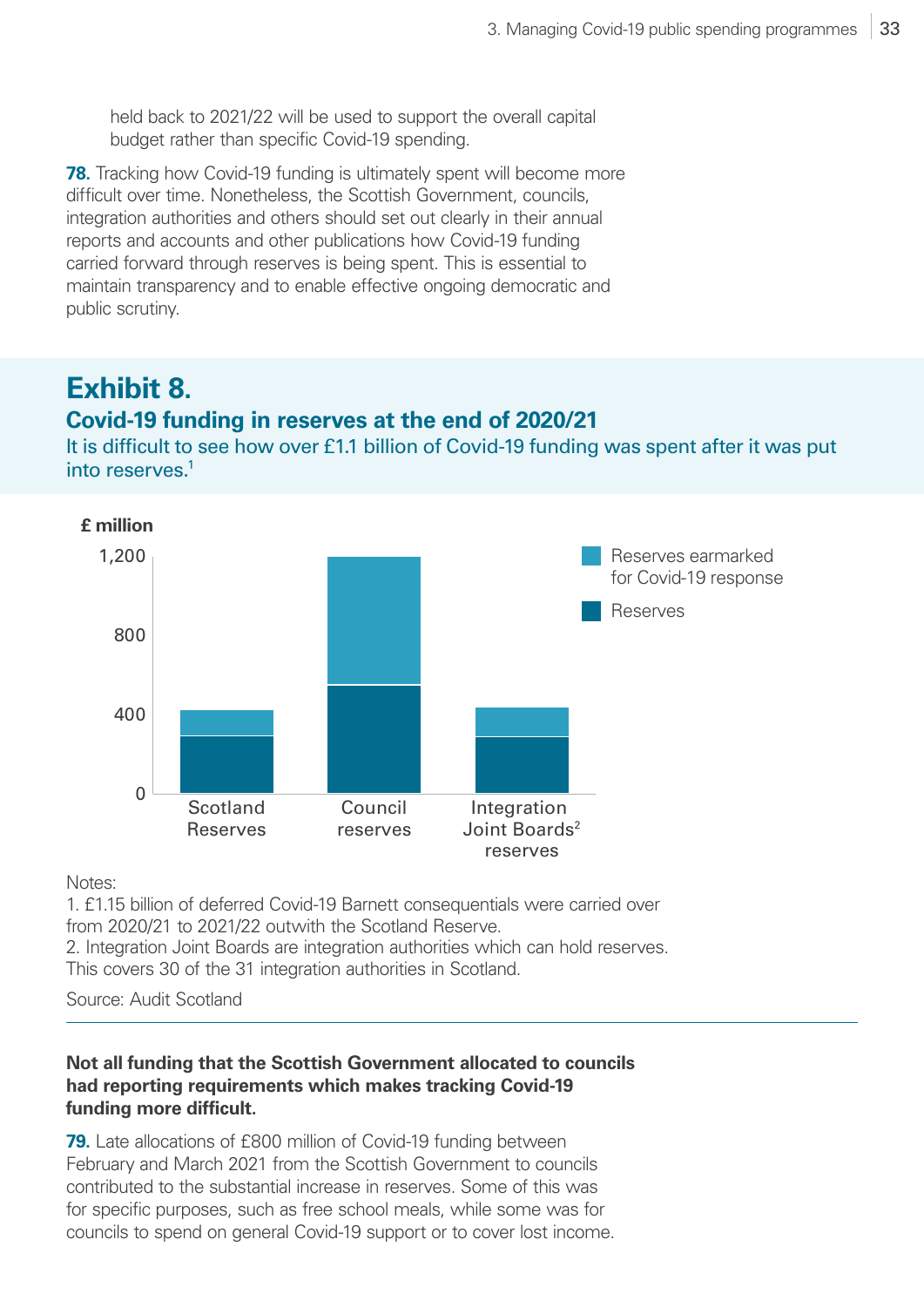**80.** Although the Scottish Government can describe what the money was provided for, it was not directed in the same way as specific grant funding. COSLA monitoring data shows that less than half of funding provided to councils in the second wave of the pandemic had reporting requirements attached, compared to over 80 per cent during the initial lockdown and close to 100 per cent at other points.

**81.** Councils and integration authorities are often best placed to understand and respond to need in their local communities. It is likely that as the recovery from the pandemic continues, needs will differ between areas and spending measures to support Covid-19 recovery will vary. It is important that councils and integration authorities are clear in their accounts about how money is spent and the rationale for decisions.

#### **Understanding how Covid‑19 spending works alongside ongoing spending commitments is critical to financial sustainability**

**82.** Increasingly, as Scotland moves into the recovery stages of the pandemic, the Scottish Government, councils, and public bodies will need to understand how one-off, non-recurring Covid-19 funding has worked alongside the rest of their budgets. This will help them to understand and respond to the financial risks ahead, as significant Covid‑19 funding is no longer present.

**83.** Additional Covid-19 spending programmes have protected the financial position of public services in the short term. The Scottish Government largely maintained existing budgets and directed additional funding to areas it considered to be facing significant additional demands. However, the underlying financial sustainability pressures previously facing many public services remain and have undoubtedly been exacerbated by the pandemic. Given the underlying financial pressures, it will be critical that the available funding is managed closely to enable recovering public services to operate sustainably.

#### **Some spending decisions have created ongoing commitments which will continue without additional Covid‑19 funding**

**84.** The UK Government's 2022/23 budget did not include any specific Covid‑19 funding for Scotland, although total funding was higher than prepandemic years. This means that the Scottish Government will need to continue to fund commitments that were initially funded from Covid-19 moneys from its core budget, including:

- £145.5 million annually for 2,400 new teachers and 750 support staff who were recruited during the pandemic to be offered permanent positions
- £120 million for mental health recovery and renewal in 2021/22, including recruiting new staff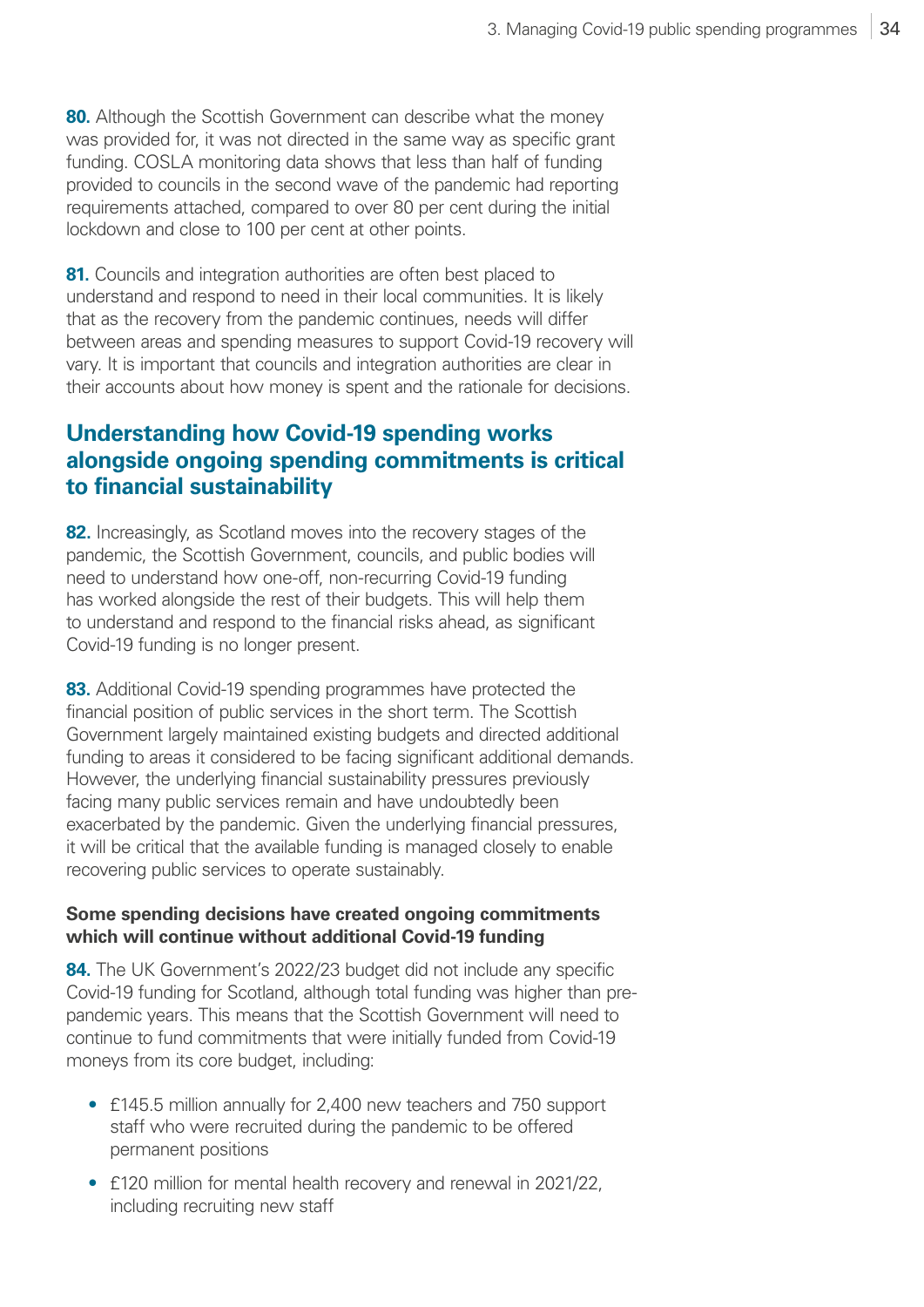- £17.3 million to provide free bus travel to all under 22s from 31 January 2022, benefiting 930,000 young people
- £53.2 million to support continuing costs arising from the pandemic for the police, prisons, community justice, and courts services in 2022/23.

**85.** These commitments will sit alongside any spending on recovery and other priorities. The Scottish Government will need to make difficult decisions about how to prioritise its spending and address any underlying sustainability issues through its upcoming financial planning.

#### **Financial sustainability challenges remain in NHS boards and councils**

**86.** The Auditor General's [NHS in Scotland 2021](https://www.audit-scotland.gov.uk/publications/nhs-in-scotland-2021) highlights that the NHS was not financially sustainable before the pandemic and rising costs of delivering services and additional spending commitments have added to these pressures.

**87.** Dealing with the pandemic had an impact on NHS boards' ability to make efficiency savings. The Scottish Government allocated £102 million to 14 NHS boards in 2020/21 to enable them to break even. It has also committed to providing additional funding for NHS boards in 2021/22. While this ensured that the NHS achieved a financial balance throughout the pandemic, it has not addressed the underlying issues.

**88.** Similarly in councils, the challenges that existed before March 2020 continue but with more intensity as inequalities have widened and financial pressures have increased. The Accounts Commission's [Local](https://www.audit-scotland.gov.uk/publications/local-government-in-scotland-financial-overview-202021)  [Government in Scotland: Financial overview 2020/21](https://www.audit-scotland.gov.uk/publications/local-government-in-scotland-financial-overview-202021) highlights that, excluding additional Covid-19 funding, councils have seen a real terms reduction in funding from the Scottish Government of 4.2 per cent since 2013/14. The rest of the Scottish Government budget has seen an increase in funding over the same period.

**89.** Council accounts show that they received £500 million less income from sources such as leisure trusts, parking and school meals because of Covid‑19 restrictions. The Scottish Government provided oneoff funding to local government to offset any reductions in councils' income arising from non-domestic rate reliefs (£972 million) and other sources (£200 million). As the economy recovers post-Covid-19, it will be important for councils to understand and continue to report on the underlying effect on their local economy and income.

**90.** The Scottish Government, NHS boards and councils should work to understand which costs incurred because of the pandemic will continue into future years, and what impact the pandemic and subsequent removal of Covid-19 funding will have on their medium-term and longer-term financial plans.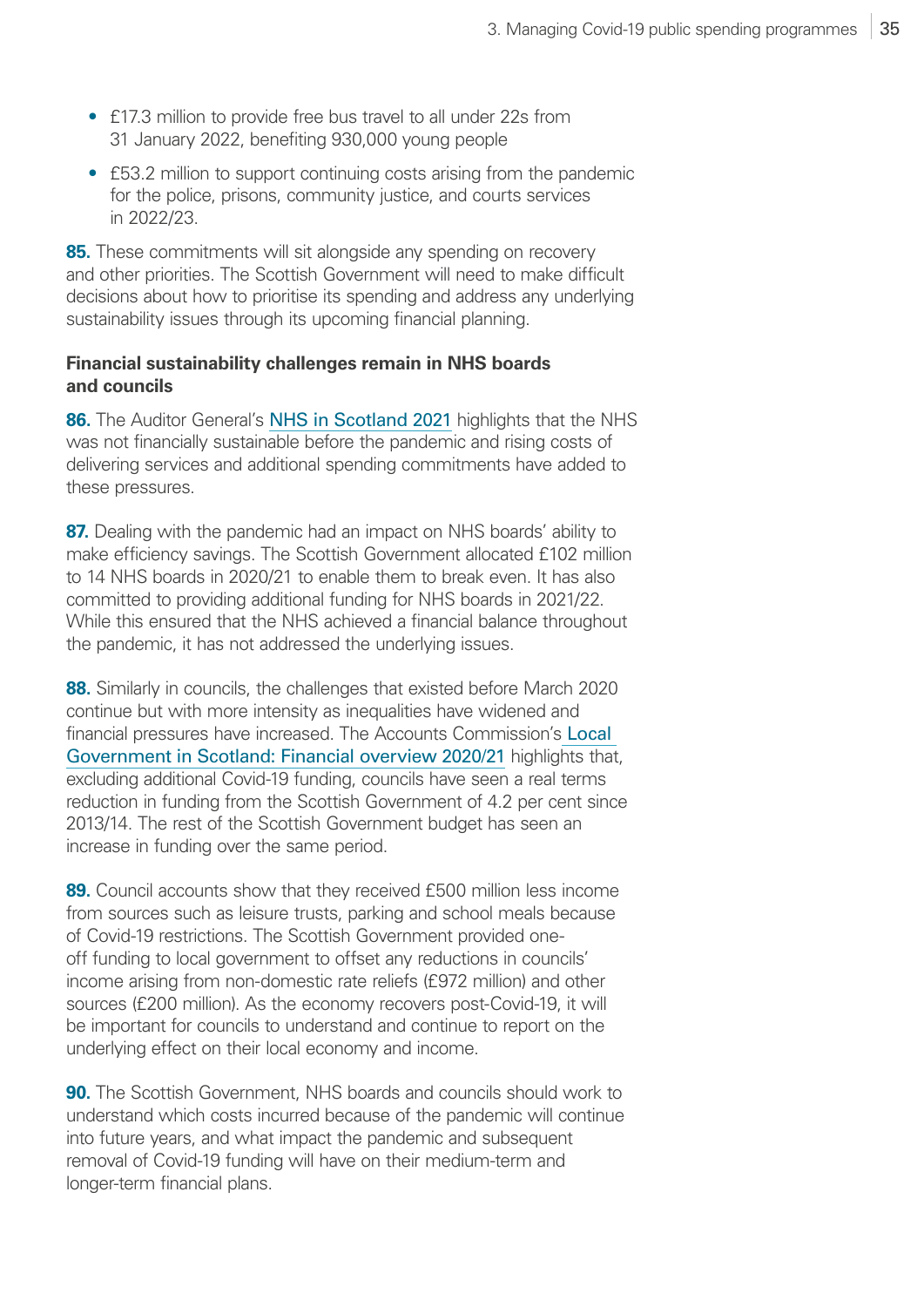#### **It is important that the Scottish Government evaluates its overall financial response to the pandemic, including collecting the necessary information**

#### **There has been some evaluation of individual Covid‑19 spending programmes**

**91.** Evaluation of programmes is important to help the Scottish Government and public bodies to understand the impact Covid-19 spending has had, and what challenges remain as the country moves into recovery. We found that three of the ten sample spending programmes had been evaluated to some extent:

- The Scottish Government produced an interim report on the findings of a lessons learned exercise on business support between April 2020 and April 2021, reflecting on the things that worked well and that could be improved. A separate monitoring and evaluation report considered UK and Scottish Government support for businesses in Scotland. It found that a higher proportion (82 per cent) of businesses who received additional Scottish Government support felt that it helped them continue trading compared with those that received only UK Government support (65 per cent).
- The Scottish Government interviewed councils delivering the council element of the Food Fund (£15 million) in May 2020. This work highlighted concerns about rural issues, volunteer availability issues and a desire to be better informed about other Scottish Government funds. This learning informed the development of a further fund to support low-income families.
- The Scottish Government and voluntary sector partners evaluated the open application process part of the Wellbeing Fund (up to £34 million). It detailed the types of projects, their locations and the type of communities helped. Feedback from respondents highlighted the benefits of existing relationships and a need for better coordination across the emergency funds.

#### **The amount and quality of the information from these evaluations is variable and was often not considered when the schemes were developed.**

**92.** Given the number of initiatives and tight timescales involved, it was not practical for the Scottish Government to implement the normal reporting and monitoring arrangements. These would have placed additional strain on public sector capacity.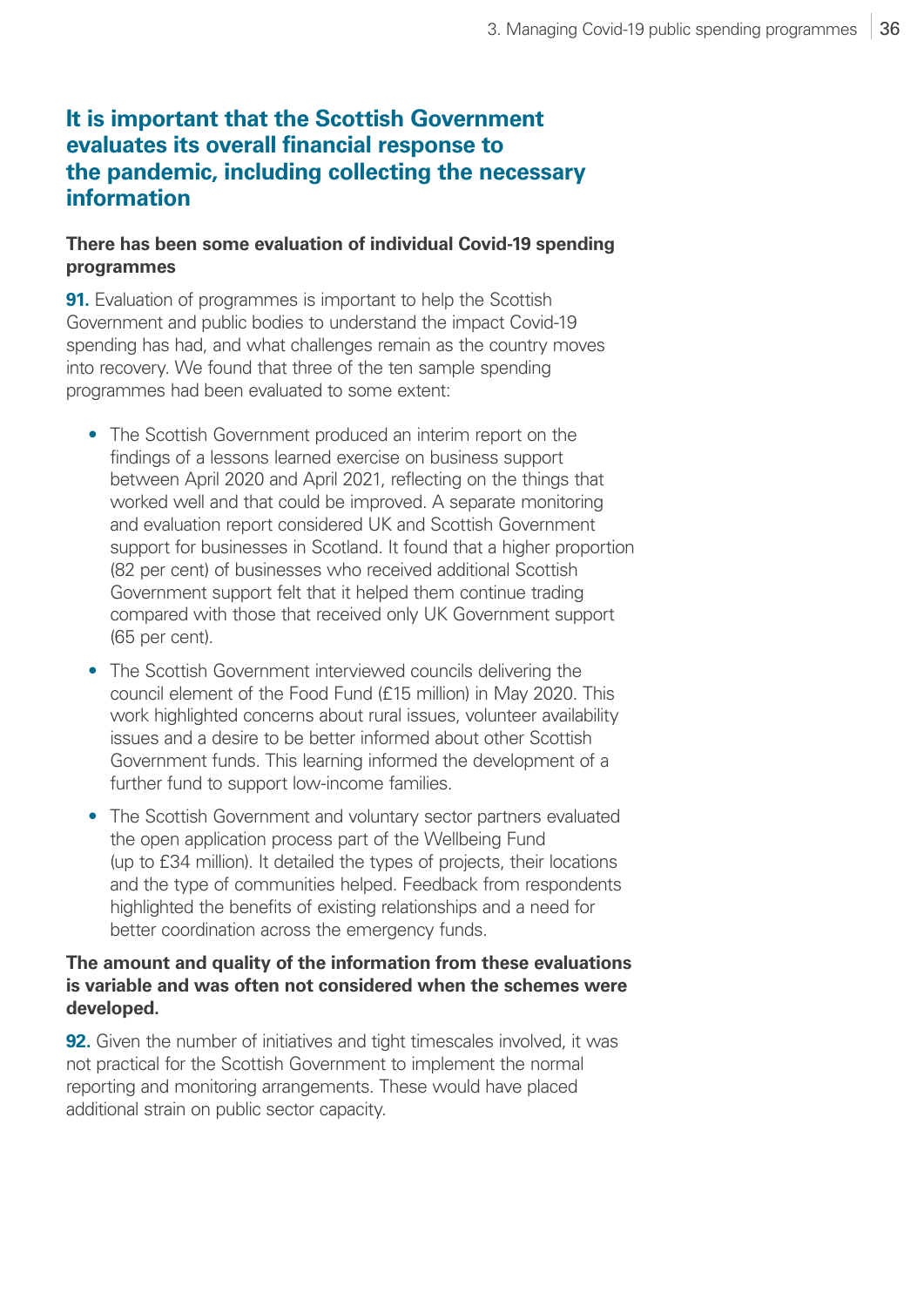<span id="page-36-0"></span>**93.** In March 2022, the Auditor General and Accounts Commission published the briefing [Scotland's economy: Supporting businesses](https://www.audit-scotland.gov.uk/publications/scotlands-economy-supporting-businesses-through-the-covid-19-pandemic)  through the Covid-19 pandemic which provided an overview of how Covid‑19 business support funding was delivered during the pandemic. It found that there was not enough focus on the need for good-quality data, below an aggregate level, on the use of funds when they were initially paid to businesses. As a result, and because some businesses received funds from more than one funding stream, it is not currently possible to determine the exact number of businesses that received support below an aggregate level.

**94.** The Scottish Government is currently undertaking a data-cleansing exercise which should improve its ability to analyse business support data. This exercise has so far resulted in the Scottish Government publishing additional data on the number of grants over £100,000 and a breakdown of some schemes by payment date and local authority.<sup>[6](#page-39-0)</sup>

**95.** We have seen from our sample funds that the extent to which the Scottish Government monitors individual Covid‑19 spending varies. Some programmes reported daily, weekly, monthly or at the end of the project. The type of data required from the Scottish Government varies over time and by body. The information is collated by the business area responsible for the fund.

**96.** It is important that the Scottish Government collates the information it has collected and uses it to make better decisions about how to direct future funding.

#### **The need to spend quickly to respond to the pandemic was a key driver of decisions, but information on how quickly money was spent is limited and not collated**

**97.** Officials and stakeholders across government worked hard to quickly develop Covid-19 funding streams and were challenged by ministers to open access to support funds as quickly as possible. Business groups have highlighted to us that the time it took to receive funding varied across council areas depending on the systems and resources available.

**98.** Information on the time taken between applying for funding and receiving support was not centrally collated by the Scottish Government. Where it does exist, it is held by the directorate or public body responsible for the fund. From the information we have received we have been unable to determine any overall statistics about the time taken for funds to reach recipients. For example, it is not possible to determine the time taken for applications for the Pivotal Enterprise Resilience Fund to be processed because the information allowing that analysis was deleted for data protection reasons. The contract between the technical platform operator and Scottish Enterprise included a standard clause specifying that data, which included time stamps, was deleted when the fund closed.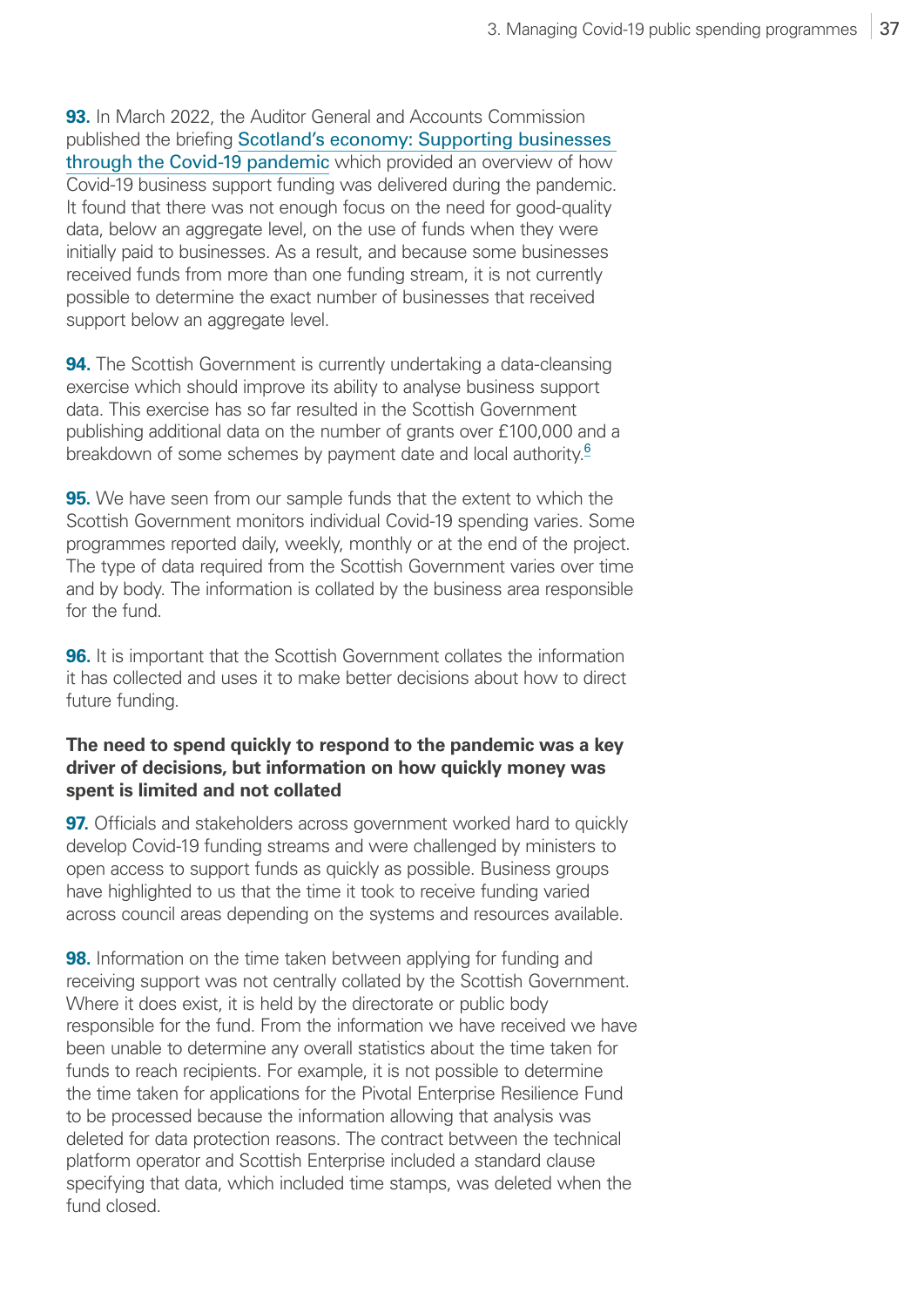<span id="page-37-0"></span>**99.** Seven of our ten sample funds included an application process. We established the time between ministers announcing the funding and the applications process opening, and reviewed the limited information held on the time it then took applicants to receive funding [\(Exhibit 9, page 39\)](#page-38-0). The time between an announcement and the application process opening varied from zero to 49 days. Six of the seven funds had information on time between application and the first recipient receiving support, but only the Business Ventilation Fund had information on the average application process period. In April 2022, as part of its ongoing business support data-cleansing exercise, the Scottish Government published some payment date information for business support funding.<sup>[7](#page-39-0)</sup> This information is now available for around £988 million of the £4.6 billion spent on business support.

**100.** The pace at which recipients were able to access Covid-19 support should be a key component of any evaluation by the Scottish Government and its delivery partners. This will provide assurance that the higher-level risk accepted to distribute funds quickly was worth while. Public bodies should consider that any contracts for future urgent spending include the ability to collect and keep data on speed of spending.

#### **It is important that the Scottish Government evaluates the overall effectiveness of its Covid‑19 spending programmes as the uncertainty of the pandemic subsides.**

**101.** Although Scottish Government support has been essential for the NHS, businesses, and individuals, the Government has not carried out an overall assessment of its spending on Covid‑19. This means that it does not yet have a full understanding of how well it directed its funding to those who most needed it and the impact this had. Some information may be held at a directorate or fund level, and it is important that this is pulled together to provide a better understanding of overall impact.

**102.** In December 2020, the Scottish Government reported on the impact of Covid-19 on the long-term trends in the National Performance Framework. The pandemic has slowed and, in some cases, reversed progress across many of Scotland's National Outcomes. The impact on National Outcomes is likely to be long term. The Scottish Government was already facing a significant challenge to improve outcomes in Scotland and Covid-19 has made this more difficult, having exacerbated inequalities and put additional pressure on public finances.

**103.** As Scotland emerges from the pandemic, the Scottish Government will need to understand which interventions were successful and which were less so. Being able to understand the themes of, and lessons from, Covid‑19 spending will be vital in developing its response to recovery.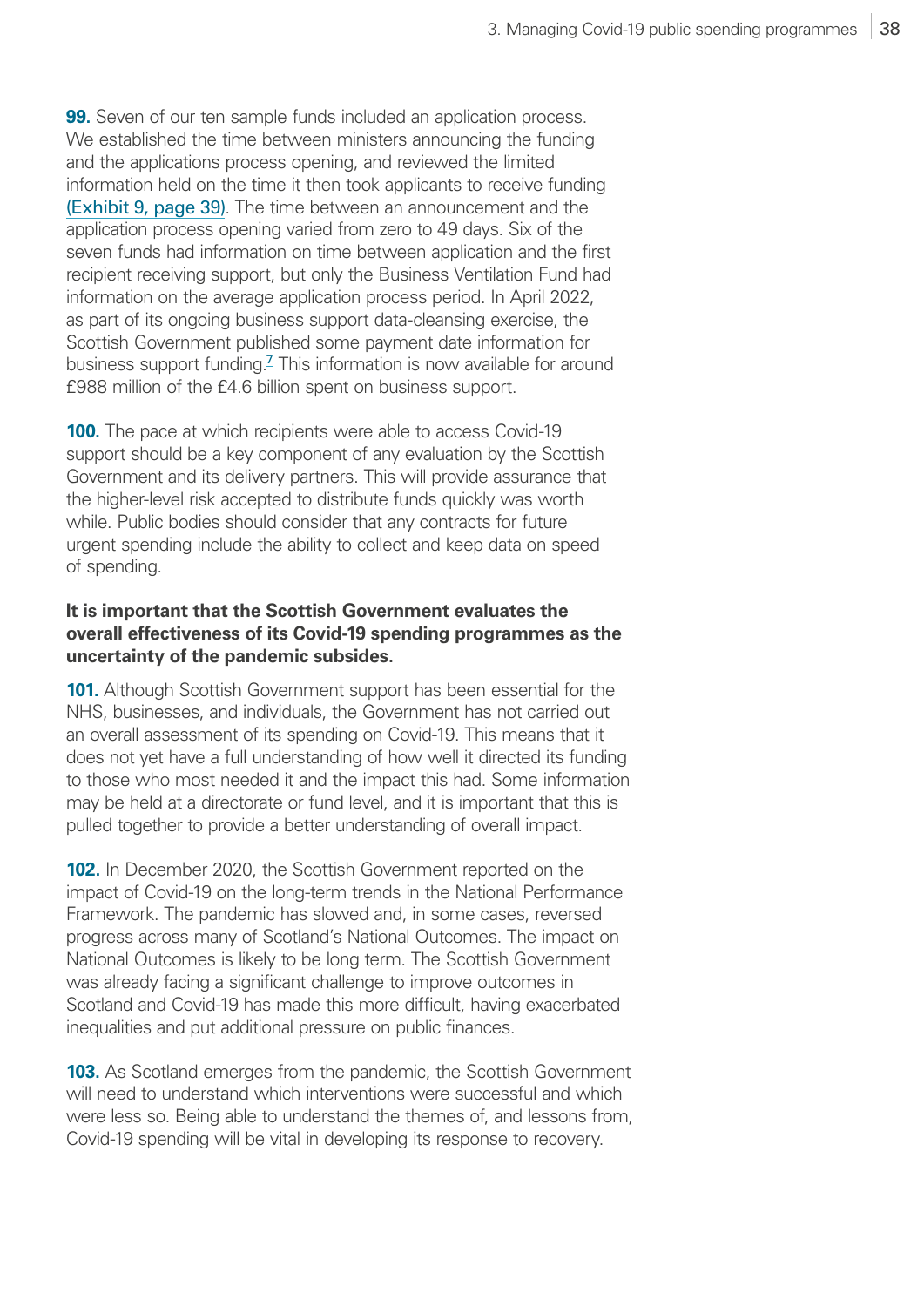### <span id="page-38-0"></span>**Exhibit 9.**

#### **Time between Covid‑19 support announcements, funds opening and first payments**

In most cases, Covid-19 funds did not start accepting applications on the day the Scottish Government announced support.



Notes:

1. The exhibit shows the initial value of sample funds and not final expenditure.

2. The Business Ventilation Fund was an adaptation fund, rather than emergency support in response to restrictions. Claimants were reimbursed for costs after work was completed. It was paid retrospectively to businesses.

3. The council element of the Food Fund started issuing support before funding was allocated, with councils using their resources to support those in food poverty.

Source: Audit Scotland sample fund analysis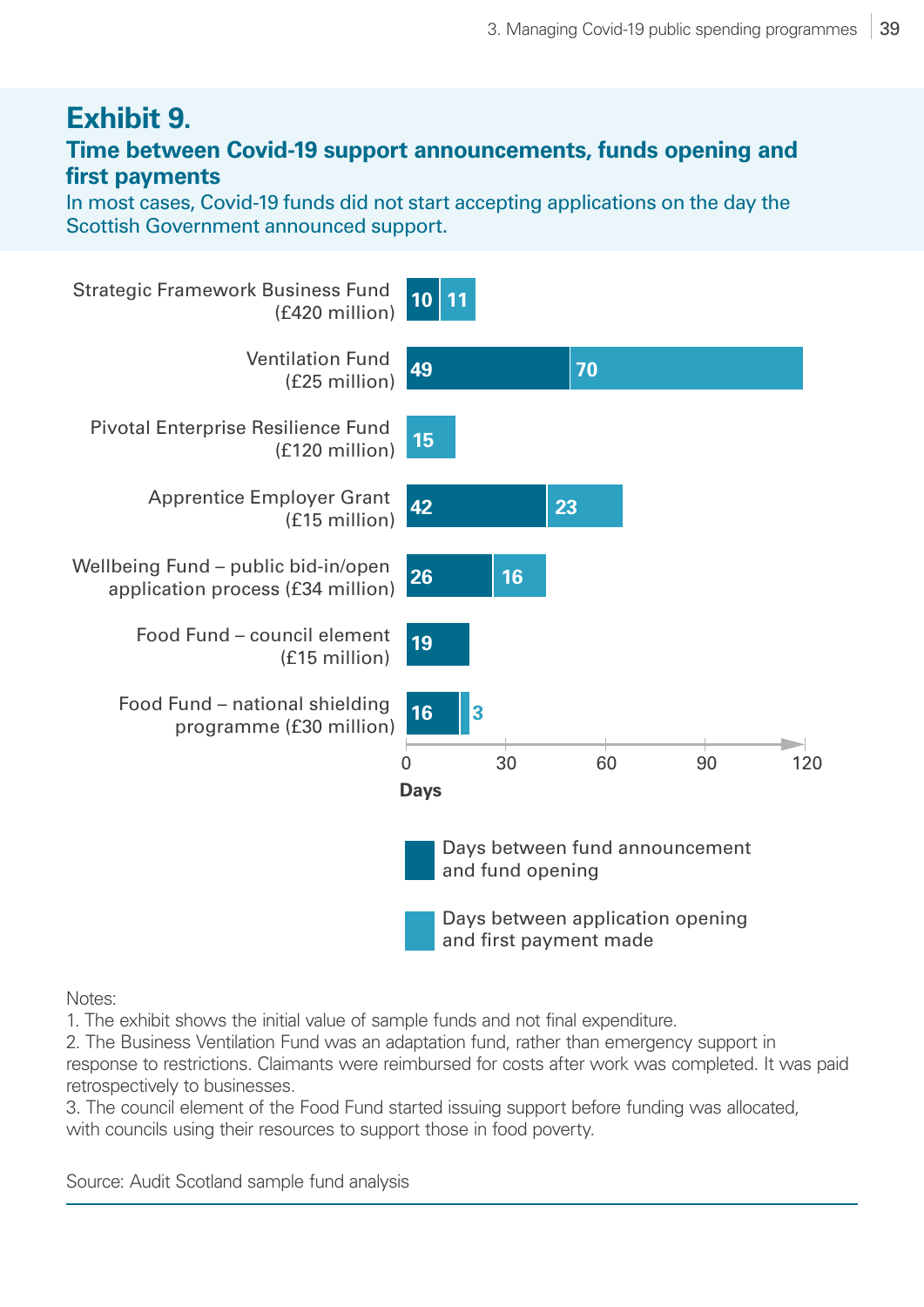## <span id="page-39-0"></span>**1. Endnotes**

- **[1](#page-8-0)** We sought information from Creative Scotland, Highlands and Islands Enterprise, Skills Development Scotland, Scottish Enterprise, South of Scotland Enterprise, Transport Scotland, VisitScotland, Scottish Funding Council, Sportscotland and Historic Environment Scotland.
- **[2](#page-8-0)** [Finance and Public Administration Committee: Finance Update](https://www.gov.scot/publications/finance-update-finance-public-administration-committee/pages/1/), [Scottish Government, April 2022.](https://www.gov.scot/publications/finance-update-finance-public-administration-committee/pages/1/)
- **[3](#page-9-0)** Ibid.
- **[4](#page-20-0)** [Summer Budget Revision 2020 to 2021](https://www.gov.scot/publications/2020-21-summer-budget-revision/), Scottish Government, May 2020.
- **[5](#page-26-0)** [Letter from the Cabinet Secretary for Finance and Economy to the Convener](https://www.parliament.scot/chamber-and-committees/committees/current-and-previous-committees/session-6-finance-and-public-administration-committee/correspondence/2021/covid-19-financial-support-scottish-government-update), December 2021.
- **[6](#page-36-0)** [Coronavirus \(COVID-19\): business support funding interim experimental statistics](https://www.gov.scot/publications/coronavirus-covid-19-business-support-funding-interim-experimental-statistics-number-of-grants-of-gbp100000-or-over/)  [number of grants of £100,000 or over](https://www.gov.scot/publications/coronavirus-covid-19-business-support-funding-interim-experimental-statistics-number-of-grants-of-gbp100000-or-over/), Scottish Government, March 2022
- **[7](#page-37-0)** [Business support payment date data](https://www.gov.scot/publications/coronavirus-covid-19-business-support-funding-experimental-statistics-payment-dates-august2020/), April 2022.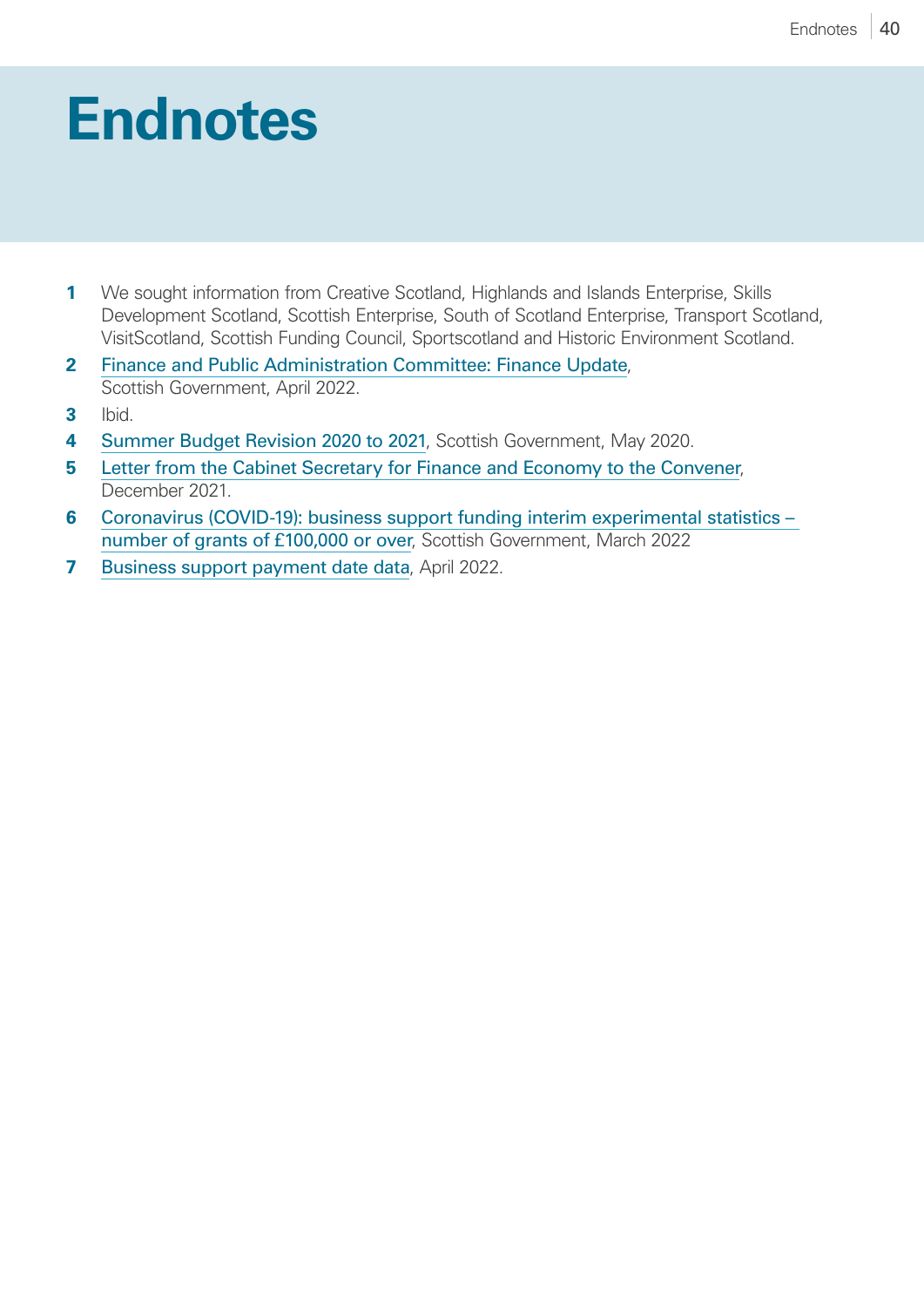## <span id="page-40-1"></span><span id="page-40-0"></span>**Appendix** Sample funds methodology

The Scottish Government announced over 300 funding packages to help support individuals and businesses during the pandemic, covering all ministerial portfolio areas. Overall, an audit of this nature can only provide generalised conclusions about the overall management of funds, rather than detailed conclusions on the management of all individual funds.

To enable a more in-depth analysis of how decisions were made and how funds were managed we selected a sample of ten individual funds. We looked at how the fund was developed, how decisions were made, spending versus announcements, delivery partner arrangements, reporting and risk management.

The funds were selected to ensure a spread of portfolio areas, delivery partners, and value. The funds selected were from a range of points in time across the pandemic.

| <b>Fund</b>                                                                                                                                                              | <b>Date</b><br>announced                        | Value <sup>1</sup>     | <b>Spending</b><br>area                | <b>Partners</b>        |  |
|--------------------------------------------------------------------------------------------------------------------------------------------------------------------------|-------------------------------------------------|------------------------|----------------------------------------|------------------------|--|
| <b>Additional funding for health</b>                                                                                                                                     |                                                 |                        |                                        |                        |  |
| Additional funding to NHS boards to<br>help deal with the health impact of<br>Covid-19.                                                                                  | 2020/21 Autumn<br>and Spring<br>budget revision | $f1.6$ bn <sup>2</sup> | Health                                 | NHS boards             |  |
| <b>Additional funding for Lost Income Fund</b>                                                                                                                           |                                                 |                        |                                        |                        |  |
| Funding to compensate councils and<br>council trusts for lost sales, fees and<br>charges from services such as sports<br>centres and parking charges.                    | 8 October 2020 <sup>3</sup>                     | £200m                  | Communities<br>and local<br>government | Councils               |  |
| <b>Food Fund (national programme)</b>                                                                                                                                    |                                                 |                        |                                        |                        |  |
| National contractor appointed to<br>deliver food packages to individuals<br>who were advised to shield to<br>protect them from Covid-19.                                 | 18 March 2020                                   | £30m                   | Communities<br>and local<br>government | National<br>contractor |  |
| <b>Food Fund (councils)</b>                                                                                                                                              |                                                 |                        |                                        |                        |  |
| Funding to councils to support<br>households struggling to access food<br>because of the pandemic. Councils<br>were given some flexibility over how<br>funding was used. | 18 March 2020                                   | £15m                   | Communities<br>and local<br>government | Councils               |  |
|                                                                                                                                                                          |                                                 |                        |                                        | <b>Contd</b>           |  |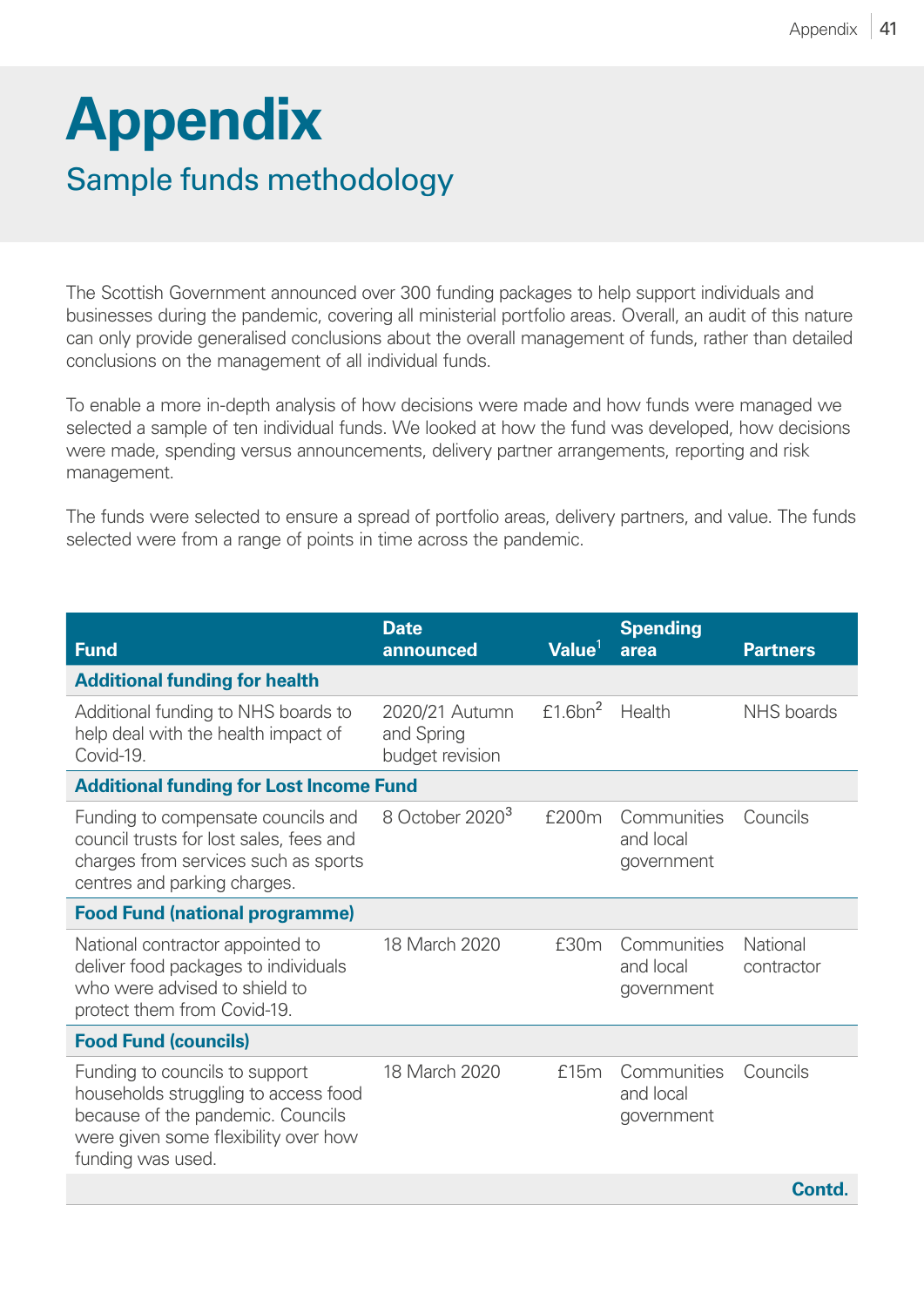| <b>Fund</b>                                                                                                                                                                                                                                                                                     | <b>Date</b><br>announced | Value <sup>1</sup> | <b>Spending</b><br>area                | <b>Partners</b>                          |  |
|-------------------------------------------------------------------------------------------------------------------------------------------------------------------------------------------------------------------------------------------------------------------------------------------------|--------------------------|--------------------|----------------------------------------|------------------------------------------|--|
| <b>Wellbeing Fund (public bid-in)</b>                                                                                                                                                                                                                                                           |                          |                    |                                        |                                          |  |
| Fund administered by a coalition of<br>third sector partners to distribute<br>grants between £5k and £10k to<br>small and local organisations for<br>projects improving mental and<br>physical health, addressing food and<br>financial insecurity, and increasing<br>employment opportunities. | 18 March 2020            | Up to<br>£34m      | Communities<br>and local<br>government | Voluntary<br>sector<br>partners          |  |
| <b>Additional funding for rail services</b>                                                                                                                                                                                                                                                     |                          |                    |                                        |                                          |  |
| Funding to the rail franchises to<br>help deal with the loss of revenue<br>because of the impact restrictions<br>had on passenger numbers.                                                                                                                                                      | 1 March 2020             | £441m              | Transport                              | Transport<br>Scotland                    |  |
| <b>Apprenticeship Employer Grant</b>                                                                                                                                                                                                                                                            |                          |                    |                                        |                                          |  |
| Grants of between £3.5k and £5k<br>to encourage employers to recruit<br>young apprentices.                                                                                                                                                                                                      | 1 December<br>2020       | £15m               | <b>Business</b>                        | <b>Skills</b><br>Development<br>Scotland |  |
| <b>Pivotal Enterprise Resilience Fund</b>                                                                                                                                                                                                                                                       |                          |                    |                                        |                                          |  |
| Small to high value grants to<br>businesses that play a vital role in the<br>national and local economies.                                                                                                                                                                                      | 30 April 2020            | £120m <sup>4</sup> | <b>Business</b>                        | Enterprise<br>agencies                   |  |
| <b>Business Ventilation Fund</b> <sup>5</sup>                                                                                                                                                                                                                                                   |                          |                    |                                        |                                          |  |
| Eligible businesses received grants<br>of up to £2.5k per premises to<br>compensate for work carried out to<br>improve ventilation and air quality.                                                                                                                                             | 28 September<br>2020     | £25m               | <b>Business</b>                        | Councils                                 |  |
| <b>Strategic Framework Business Fund</b>                                                                                                                                                                                                                                                        |                          |                    |                                        |                                          |  |
| Payments to businesses who were<br>impacted by restrictions. Grants<br>ranged from £1.4k to £3k depending<br>on value of business property and<br>whether premises were closed or<br>remained open with modifications<br>in place.                                                              | 23 October 2020          | £420m              | <b>Business</b>                        | Councils                                 |  |

Notes:

1. This is based on the initial value of each of the funds.

2. This is the total allocation to health boards in the two budget revisions. We focused on how the allocation of additional Covid-19 funding was issued to health boards.

3. £90 million was announced in October 2020 and this increased to £200 million in January 2021.

4. £45m to this fund in April 2020, with an additional £75m provided through two funding announcements in May.

5. The Business Ventilation Fund was an adaptation fund, rather than emergency support in response to restrictions. Claimants were reimbursed for costs after work was completed.